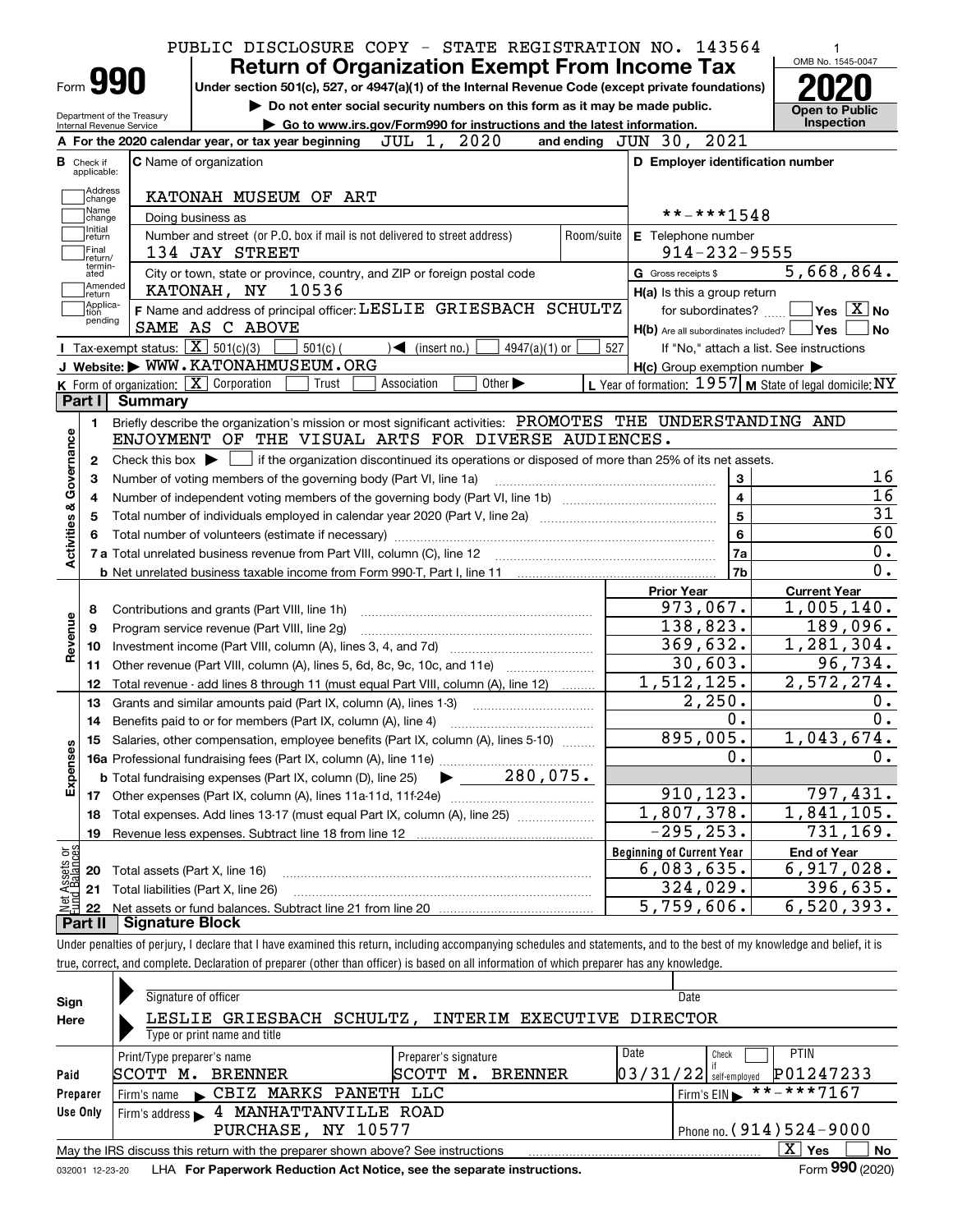|              | KATONAH MUSEUM OF ART<br>Form 990 (2020)                                                                                                                        | **-***1548           | 2<br>Page 2                                           |
|--------------|-----------------------------------------------------------------------------------------------------------------------------------------------------------------|----------------------|-------------------------------------------------------|
|              | Part III   Statement of Program Service Accomplishments                                                                                                         |                      |                                                       |
|              |                                                                                                                                                                 |                      | $\overline{\mathbf{x}}$                               |
| 1            | Briefly describe the organization's mission:<br>THE KATONAH MUSEUM OF ART PROMOTES THE UNDERSTANDING AND ENJOYMENT OF                                           |                      |                                                       |
|              | THE VISUAL ARTS FOR DIVERSE AUDIENCES. THE MUSEUM PRESENTS EXHIBITIONS                                                                                          |                      |                                                       |
|              | THAT EXPLORE IDEAS ABOUT ART, CULTURE AND SOCIETY - PAST AND PRESENT -                                                                                          |                      |                                                       |
|              | THROUGH INNOVATIVE EXHIBITION AND EDUCATION PROGRAMS.                                                                                                           |                      |                                                       |
| $\mathbf{2}$ | Did the organization undertake any significant program services during the year which were not listed on the                                                    |                      |                                                       |
|              | prior Form 990 or 990-EZ?                                                                                                                                       |                      | $\overline{\mathsf{Y}}$ es $\overline{\mathsf{X}}$ No |
|              | If "Yes," describe these new services on Schedule O.                                                                                                            |                      | $\Box$ Yes $\Box$ No                                  |
| 3            | Did the organization cease conducting, or make significant changes in how it conducts, any program services?<br>If "Yes," describe these changes on Schedule O. |                      |                                                       |
| 4            | Describe the organization's program service accomplishments for each of its three largest program services, as measured by expenses.                            |                      |                                                       |
|              | Section 501(c)(3) and 501(c)(4) organizations are required to report the amount of grants and allocations to others, the total expenses, and                    |                      |                                                       |
|              | revenue, if any, for each program service reported.                                                                                                             |                      |                                                       |
|              | $649$ , $717$ . including grants of \$<br>(Expenses \$<br>) (Revenue \$<br>4a (Code:                                                                            |                      | 91,050.                                               |
|              | EXHIBITIONS: DURING THE YEAR FROM 7/1/20-6/30/21, WE PRESENTED 7                                                                                                |                      |                                                       |
|              | EXHIBITIONS THAT EXPLORED IDEAS ABOUT ART, CULTURE, AND SOCIETY - PAST                                                                                          |                      |                                                       |
|              | THEY FULFILLED THE KMA'S PLEDGE TO PROMOTE THE<br>AND PRESENT.                                                                                                  |                      |                                                       |
|              | UNDERSTANDING AND ENJOYMENT OF THE VISUAL ARTS FOR DIVERSE AUDIENCES.                                                                                           |                      |                                                       |
|              | EXHIBITIONS INCLUDED:                                                                                                                                           |                      |                                                       |
|              |                                                                                                                                                                 |                      |                                                       |
|              | -BISA BUTLER: PORTRAITS                                                                                                                                         |                      |                                                       |
|              | -HANDS & EARTH: PERSPECTIVES ON JAPANESE CONTEMPORARY CERAMICS                                                                                                  |                      |                                                       |
|              | -THE ROTHKO ROOM (TWO SEPARATE INSTALLATIONS)                                                                                                                   |                      |                                                       |
|              | -YOUNG ARTISTS 2021                                                                                                                                             |                      |                                                       |
|              | -STILL/LIVE                                                                                                                                                     |                      |                                                       |
|              | $599,617$ and $100$ including grants of \$ $\,$ (Revenue \$ $\,$ $\,$ 98,046.)<br>$\overline{)}$ (Expenses \$ $\overline{ }$<br>4b (Code:                       |                      |                                                       |
|              | EDUCATION PROGRAMS:                                                                                                                                             |                      |                                                       |
|              |                                                                                                                                                                 |                      |                                                       |
|              | THE KMA'S EDUCATION DEPARTMENT DEVELOPS GROUP VISITS, SCHOOL PROGRAMS,<br>EDUCATIONAL MATERIALS, FAMILY PROGRAMS AND COMMUNITY PARTNERSHIPS THAT                |                      |                                                       |
|              | MAKE THE KMA'S EXHIBITIONS ACCESSIBLE AND RELEVANT TO THE NEEDS AND                                                                                             |                      |                                                       |
|              | INTERESTS OF DIVERSE AUDIENCES. THESE INITIATIVES SUPPORT AND SOLIDIFY                                                                                          |                      |                                                       |
|              | THE KMA'S EDUCATION MISSION AS A "TEACHING MUSEUM." KMA'S EDUCATION                                                                                             |                      |                                                       |
|              | PROGRAMS ARE PRESENTED AT THE MUSEUM, OFF-SITE AT LOCAL SCHOOLS AND                                                                                             |                      |                                                       |
|              | COMMUNITY-BASED ORGANIZATIONS, AND VIRTUALLY, REACHING MORE THAN 10,000                                                                                         |                      |                                                       |
|              | PARTICIPANTS IN 2020-2021. ACTIVITIES INCLUDE PROVIDING A FAMILY                                                                                                |                      |                                                       |
|              | FRIENDLY, HANDS-ON LEARNING CENTER SPACE THAT IS TRANSFORMED SEASONALLY                                                                                         |                      |                                                       |
|              | TO ALIGN WITH THE MAIN EXHIBITIONS; A ROBUST DOCENT TRAINING PROGRAM                                                                                            |                      |                                                       |
| 4с           |                                                                                                                                                                 | $\sqrt{$ (Revenue \$ |                                                       |
|              |                                                                                                                                                                 |                      |                                                       |
|              |                                                                                                                                                                 |                      |                                                       |
|              |                                                                                                                                                                 |                      |                                                       |
|              |                                                                                                                                                                 |                      |                                                       |
|              |                                                                                                                                                                 |                      |                                                       |
|              |                                                                                                                                                                 |                      |                                                       |
|              |                                                                                                                                                                 |                      |                                                       |
|              |                                                                                                                                                                 |                      |                                                       |
|              |                                                                                                                                                                 |                      |                                                       |
|              |                                                                                                                                                                 |                      |                                                       |
|              |                                                                                                                                                                 |                      |                                                       |
|              | 4d Other program services (Describe on Schedule O.)                                                                                                             |                      |                                                       |
|              | (Expenses \$<br>(Revenue \$<br>including grants of \$                                                                                                           | 40, 442.             |                                                       |
| 4е           | 1,249,334.<br>Total program service expenses                                                                                                                    |                      |                                                       |
|              | SEE SCHEDIILE O FOR CONTINUATION(S)                                                                                                                             |                      | Form 990 (2020)                                       |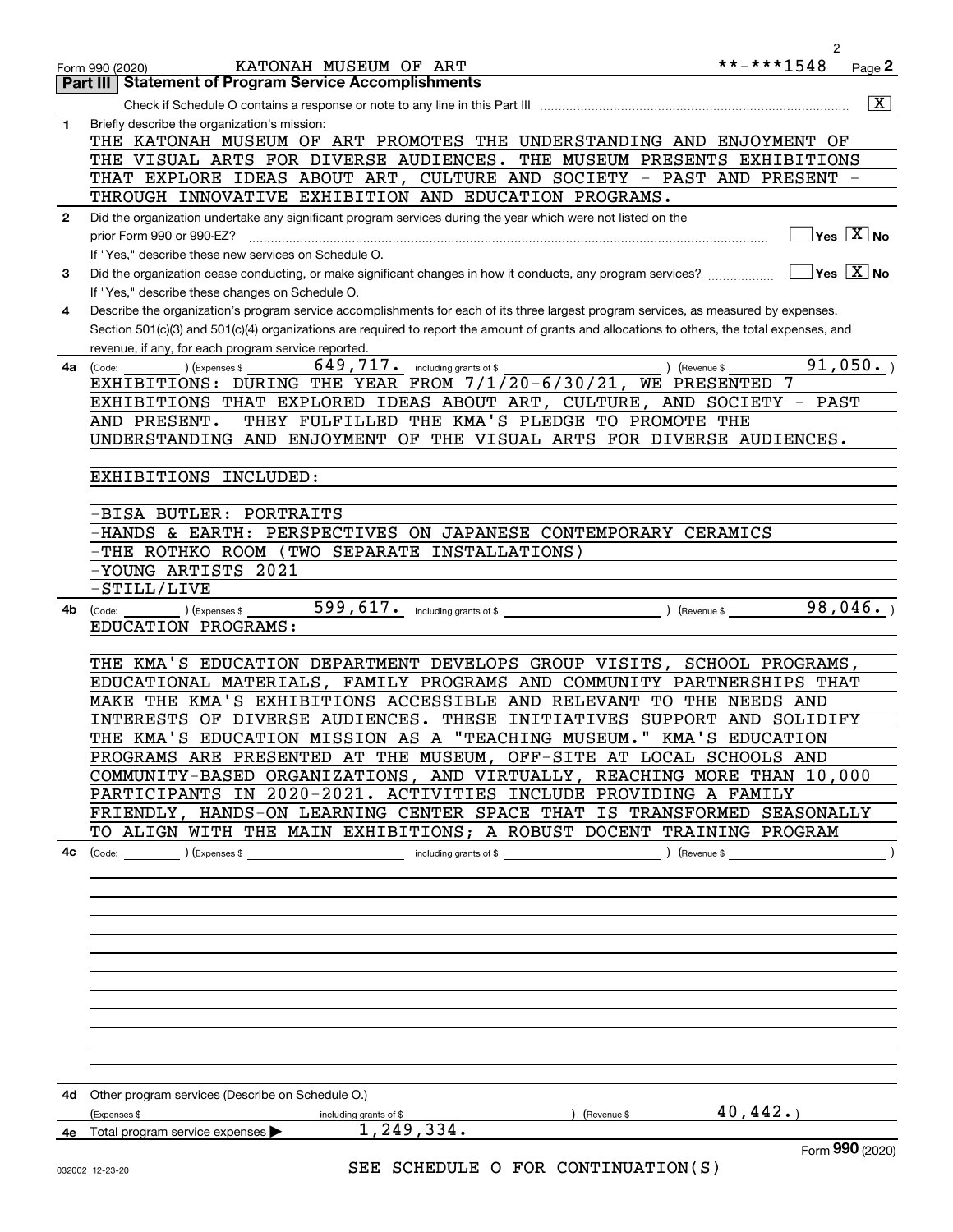|  | Form 990 (2020) |
|--|-----------------|
|  |                 |

Form 990 (2020) KATONAH MUSEUM OF ART \*\*-\*\*\*1548 <sub>Page</sub> 3<br>**Part IV** | Checklist of Required Schedules

|         |                                                                                                                                                                                                                                |                        | Yes | No           |
|---------|--------------------------------------------------------------------------------------------------------------------------------------------------------------------------------------------------------------------------------|------------------------|-----|--------------|
| 1       | Is the organization described in section $501(c)(3)$ or $4947(a)(1)$ (other than a private foundation)?                                                                                                                        |                        |     |              |
|         |                                                                                                                                                                                                                                | 1                      | х   |              |
| 2       | Is the organization required to complete Schedule B, Schedule of Contributors? [11] The organization required to complete Schedule B, Schedule of Contributors? [11] The organization required to complete Schedule B, Schedul | $\mathbf{2}$           | X   |              |
| 3       | Did the organization engage in direct or indirect political campaign activities on behalf of or in opposition to candidates for                                                                                                |                        |     |              |
|         |                                                                                                                                                                                                                                | 3                      |     | X.           |
| 4       | Section 501(c)(3) organizations. Did the organization engage in lobbying activities, or have a section 501(h) election in effect                                                                                               |                        |     |              |
|         |                                                                                                                                                                                                                                | 4                      |     | X.           |
| 5       | Is the organization a section 501(c)(4), 501(c)(5), or 501(c)(6) organization that receives membership dues, assessments, or                                                                                                   |                        |     |              |
|         |                                                                                                                                                                                                                                | 5                      |     | x            |
| 6       | Did the organization maintain any donor advised funds or any similar funds or accounts for which donors have the right to                                                                                                      |                        |     |              |
|         | provide advice on the distribution or investment of amounts in such funds or accounts? If "Yes," complete Schedule D, Part I                                                                                                   | 6                      |     | x            |
| 7       | Did the organization receive or hold a conservation easement, including easements to preserve open space,                                                                                                                      |                        |     |              |
|         |                                                                                                                                                                                                                                | 7                      |     | x            |
| 8       | Did the organization maintain collections of works of art, historical treasures, or other similar assets? If "Yes," complete                                                                                                   |                        |     |              |
|         |                                                                                                                                                                                                                                | 8                      |     | x            |
| 9       | Did the organization report an amount in Part X, line 21, for escrow or custodial account liability, serve as a custodian for                                                                                                  |                        |     |              |
|         | amounts not listed in Part X; or provide credit counseling, debt management, credit repair, or debt negotiation services?                                                                                                      |                        |     | x            |
|         |                                                                                                                                                                                                                                | 9                      |     |              |
| 10      | Did the organization, directly or through a related organization, hold assets in donor-restricted endowments                                                                                                                   | 10                     | х   |              |
|         |                                                                                                                                                                                                                                |                        |     |              |
| 11      | If the organization's answer to any of the following questions is "Yes," then complete Schedule D, Parts VI, VIII, VIII, IX, or X<br>as applicable.                                                                            |                        |     |              |
| а       | Did the organization report an amount for land, buildings, and equipment in Part X, line 10? If "Yes," complete Schedule D,                                                                                                    |                        |     |              |
|         |                                                                                                                                                                                                                                | 11a                    | х   |              |
| b       | Did the organization report an amount for investments - other securities in Part X, line 12, that is 5% or more of its total                                                                                                   |                        |     |              |
|         |                                                                                                                                                                                                                                | 11b                    | х   |              |
| с       | Did the organization report an amount for investments - program related in Part X, line 13, that is 5% or more of its total                                                                                                    |                        |     |              |
|         |                                                                                                                                                                                                                                | 11c                    |     | X.           |
| d       | Did the organization report an amount for other assets in Part X, line 15, that is 5% or more of its total assets reported in                                                                                                  |                        |     |              |
|         |                                                                                                                                                                                                                                | 11d                    |     | X.           |
| е       | Did the organization report an amount for other liabilities in Part X, line 25? If "Yes," complete Schedule D, Part X                                                                                                          | 11e                    | х   |              |
| f       | Did the organization's separate or consolidated financial statements for the tax year include a footnote that addresses                                                                                                        |                        |     |              |
|         | the organization's liability for uncertain tax positions under FIN 48 (ASC 740)? If "Yes," complete Schedule D, Part X                                                                                                         | 11f                    | х   |              |
|         | 12a Did the organization obtain separate, independent audited financial statements for the tax year? If "Yes," complete                                                                                                        |                        |     |              |
|         |                                                                                                                                                                                                                                | 12a                    | x   |              |
| b       | Was the organization included in consolidated, independent audited financial statements for the tax year?                                                                                                                      |                        |     |              |
|         | If "Yes," and if the organization answered "No" to line 12a, then completing Schedule D, Parts XI and XII is optional                                                                                                          | 12 <sub>b</sub>        |     |              |
| 13      | Is the organization a school described in section $170(b)(1)(A)(ii)?$ If "Yes," complete Schedule E                                                                                                                            | 13                     |     | X            |
| 14a     | Did the organization maintain an office, employees, or agents outside of the United States?                                                                                                                                    | 14a                    |     | x            |
| b       | Did the organization have aggregate revenues or expenses of more than \$10,000 from grantmaking, fundraising, business,                                                                                                        |                        |     |              |
|         | investment, and program service activities outside the United States, or aggregate foreign investments valued at \$100,000                                                                                                     |                        |     |              |
|         |                                                                                                                                                                                                                                | 14b                    |     | X.           |
| 15      | Did the organization report on Part IX, column (A), line 3, more than \$5,000 of grants or other assistance to or for any                                                                                                      |                        |     |              |
|         |                                                                                                                                                                                                                                | 15                     |     | X.           |
| 16      | Did the organization report on Part IX, column (A), line 3, more than \$5,000 of aggregate grants or other assistance to                                                                                                       |                        |     |              |
|         |                                                                                                                                                                                                                                | 16                     |     | X.           |
| 17      | Did the organization report a total of more than \$15,000 of expenses for professional fundraising services on Part IX,                                                                                                        |                        |     |              |
|         |                                                                                                                                                                                                                                | 17                     |     | X.           |
| 18      | Did the organization report more than \$15,000 total of fundraising event gross income and contributions on Part VIII, lines                                                                                                   |                        | х   |              |
|         |                                                                                                                                                                                                                                | 18                     |     |              |
| 19      | Did the organization report more than \$15,000 of gross income from gaming activities on Part VIII, line 9a? If "Yes."                                                                                                         |                        |     | X.           |
|         |                                                                                                                                                                                                                                | 19                     |     | $\mathbf{X}$ |
| 20a     |                                                                                                                                                                                                                                | 20a<br>20 <sub>b</sub> |     |              |
| b<br>21 | If "Yes" to line 20a, did the organization attach a copy of its audited financial statements to this return?<br>Did the organization report more than \$5,000 of grants or other assistance to any domestic organization or    |                        |     |              |
|         |                                                                                                                                                                                                                                | 21                     |     | x            |
|         |                                                                                                                                                                                                                                |                        |     |              |

Form (2020) **990**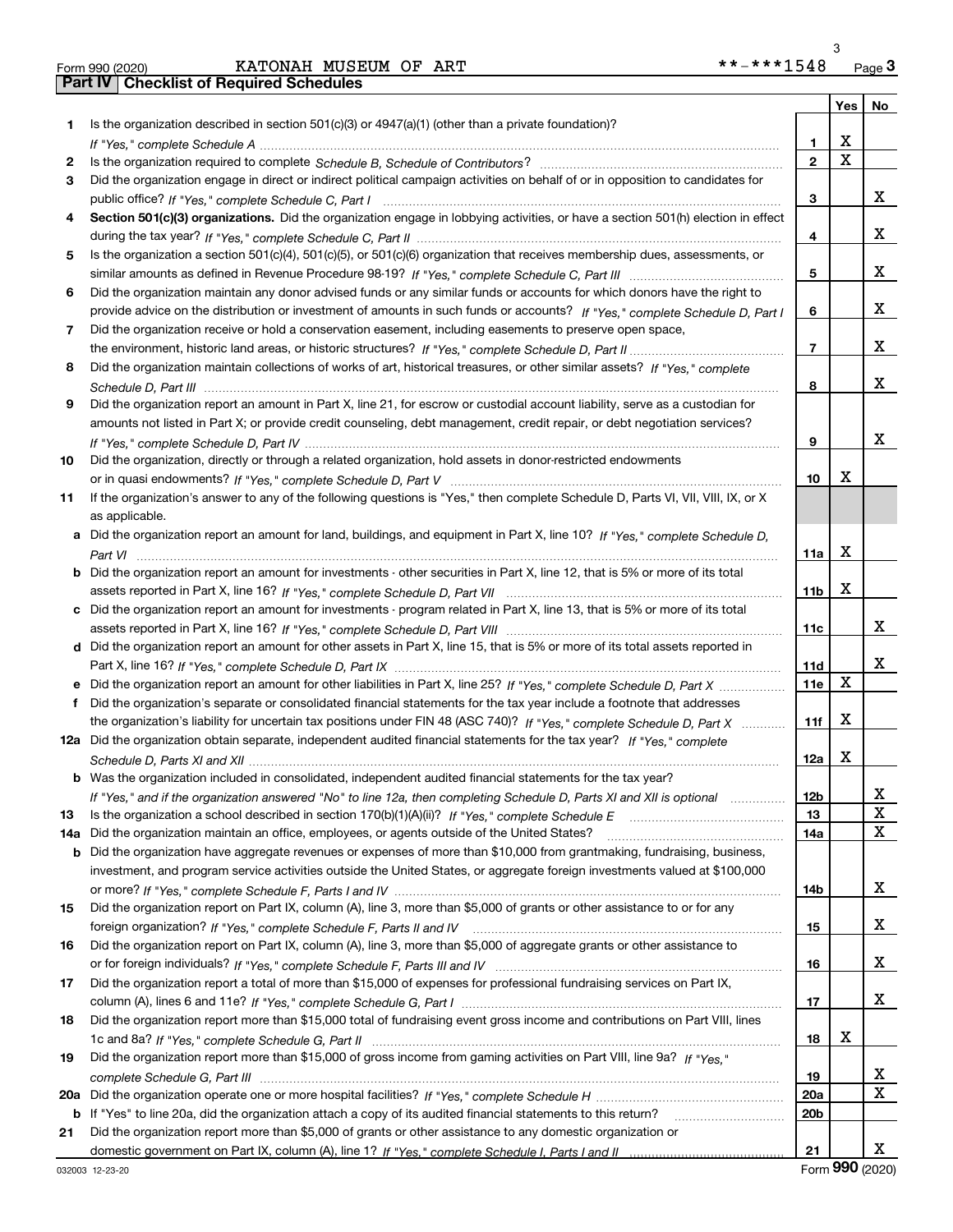|  | Form 990 (2020) |
|--|-----------------|

Form 990 (2020) KATONAH MUSEUM OF ART \*\*-\*\*\*1548 <sub>Page</sub> 4<br>**Part IV** | Checklist of Required Schedules <sub>(continued)</sub>

*(continued)*

|          |                                                                                                                                                                                                                                   |                 | Yes | No          |
|----------|-----------------------------------------------------------------------------------------------------------------------------------------------------------------------------------------------------------------------------------|-----------------|-----|-------------|
| 22       | Did the organization report more than \$5,000 of grants or other assistance to or for domestic individuals on                                                                                                                     |                 |     |             |
|          |                                                                                                                                                                                                                                   | 22              |     | x           |
| 23       | Did the organization answer "Yes" to Part VII, Section A, line 3, 4, or 5 about compensation of the organization's current                                                                                                        |                 |     |             |
|          | and former officers, directors, trustees, key employees, and highest compensated employees? If "Yes," complete                                                                                                                    |                 | x   |             |
|          | 24a Did the organization have a tax-exempt bond issue with an outstanding principal amount of more than \$100,000 as of the                                                                                                       | 23              |     |             |
|          | last day of the year, that was issued after December 31, 2002? If "Yes," answer lines 24b through 24d and complete                                                                                                                |                 |     |             |
|          |                                                                                                                                                                                                                                   | 24a             |     | X.          |
|          | <b>b</b> Did the organization invest any proceeds of tax-exempt bonds beyond a temporary period exception?                                                                                                                        | 24b             |     |             |
|          | c Did the organization maintain an escrow account other than a refunding escrow at any time during the year to defease                                                                                                            |                 |     |             |
|          |                                                                                                                                                                                                                                   | 24c             |     |             |
|          |                                                                                                                                                                                                                                   | 24d             |     |             |
|          | 25a Section 501(c)(3), 501(c)(4), and 501(c)(29) organizations. Did the organization engage in an excess benefit                                                                                                                  |                 |     |             |
|          |                                                                                                                                                                                                                                   | 25a             |     | x           |
|          | b Is the organization aware that it engaged in an excess benefit transaction with a disqualified person in a prior year, and                                                                                                      |                 |     |             |
|          | that the transaction has not been reported on any of the organization's prior Forms 990 or 990-EZ? If "Yes," complete                                                                                                             |                 |     |             |
|          | Schedule L. Part I                                                                                                                                                                                                                | 25b             |     | x           |
| 26       | Did the organization report any amount on Part X, line 5 or 22, for receivables from or payables to any current                                                                                                                   |                 |     |             |
|          | or former officer, director, trustee, key employee, creator or founder, substantial contributor, or 35%                                                                                                                           |                 |     |             |
|          |                                                                                                                                                                                                                                   | 26              |     | x           |
| 27       | Did the organization provide a grant or other assistance to any current or former officer, director, trustee, key employee,                                                                                                       |                 |     |             |
|          | creator or founder, substantial contributor or employee thereof, a grant selection committee member, or to a 35% controlled                                                                                                       |                 |     |             |
|          | entity (including an employee thereof) or family member of any of these persons? If "Yes," complete Schedule L, Part III                                                                                                          | 27              |     | x           |
| 28       | Was the organization a party to a business transaction with one of the following parties (see Schedule L, Part IV                                                                                                                 |                 |     |             |
|          | instructions, for applicable filing thresholds, conditions, and exceptions):<br>a A current or former officer, director, trustee, key employee, creator or founder, or substantial contributor? If                                |                 |     |             |
|          |                                                                                                                                                                                                                                   | 28a             |     | x           |
|          |                                                                                                                                                                                                                                   | 28 <sub>b</sub> |     | X           |
|          | c A 35% controlled entity of one or more individuals and/or organizations described in lines 28a or 28b? If                                                                                                                       |                 |     |             |
|          |                                                                                                                                                                                                                                   | 28c             |     | x           |
| 29       |                                                                                                                                                                                                                                   | 29              | X   |             |
| 30       | Did the organization receive contributions of art, historical treasures, or other similar assets, or qualified conservation                                                                                                       |                 |     |             |
|          |                                                                                                                                                                                                                                   | 30              |     | x           |
| 31       | Did the organization liquidate, terminate, or dissolve and cease operations? If "Yes," complete Schedule N, Part I                                                                                                                | 31              |     | $\mathbf X$ |
| 32       | Did the organization sell, exchange, dispose of, or transfer more than 25% of its net assets? If "Yes," complete                                                                                                                  |                 |     |             |
|          |                                                                                                                                                                                                                                   | 32              |     | x           |
| 33       | Did the organization own 100% of an entity disregarded as separate from the organization under Regulations                                                                                                                        |                 |     |             |
|          |                                                                                                                                                                                                                                   | 33              |     | х           |
| 34       | Was the organization related to any tax-exempt or taxable entity? If "Yes," complete Schedule R, Part II, III, or IV, and                                                                                                         |                 |     |             |
|          |                                                                                                                                                                                                                                   | 34              |     | x<br>X      |
|          | 35a Did the organization have a controlled entity within the meaning of section 512(b)(13)?<br><b>b</b> If "Yes" to line 35a, did the organization receive any payment from or engage in any transaction with a controlled entity | 35a             |     |             |
|          |                                                                                                                                                                                                                                   | 35b             |     |             |
| 36       | Section 501(c)(3) organizations. Did the organization make any transfers to an exempt non-charitable related organization?                                                                                                        |                 |     |             |
|          |                                                                                                                                                                                                                                   | 36              |     | x           |
| 37       | Did the organization conduct more than 5% of its activities through an entity that is not a related organization                                                                                                                  |                 |     |             |
|          | and that is treated as a partnership for federal income tax purposes? If "Yes," complete Schedule R, Part VI                                                                                                                      | 37              |     | x           |
| 38       | Did the organization complete Schedule O and provide explanations in Schedule O for Part VI, lines 11b and 19?                                                                                                                    |                 |     |             |
|          | Note: All Form 990 filers are required to complete Schedule O                                                                                                                                                                     | 38              | X   |             |
| ∣ Part V | <b>Statements Regarding Other IRS Filings and Tax Compliance</b>                                                                                                                                                                  |                 |     |             |
|          | Check if Schedule O contains a response or note to any line in this Part V                                                                                                                                                        |                 |     |             |
|          |                                                                                                                                                                                                                                   |                 | Yes | No          |
|          | 16<br>1a                                                                                                                                                                                                                          |                 |     |             |
|          | 0<br><b>b</b> Enter the number of Forms W-2G included in line 1a. Enter -0- if not applicable<br>1b                                                                                                                               |                 |     |             |
| c        | Did the organization comply with backup withholding rules for reportable payments to vendors and reportable gaming<br>(gambling) winnings to prize winners?                                                                       | 1c              | X   |             |
|          |                                                                                                                                                                                                                                   |                 |     |             |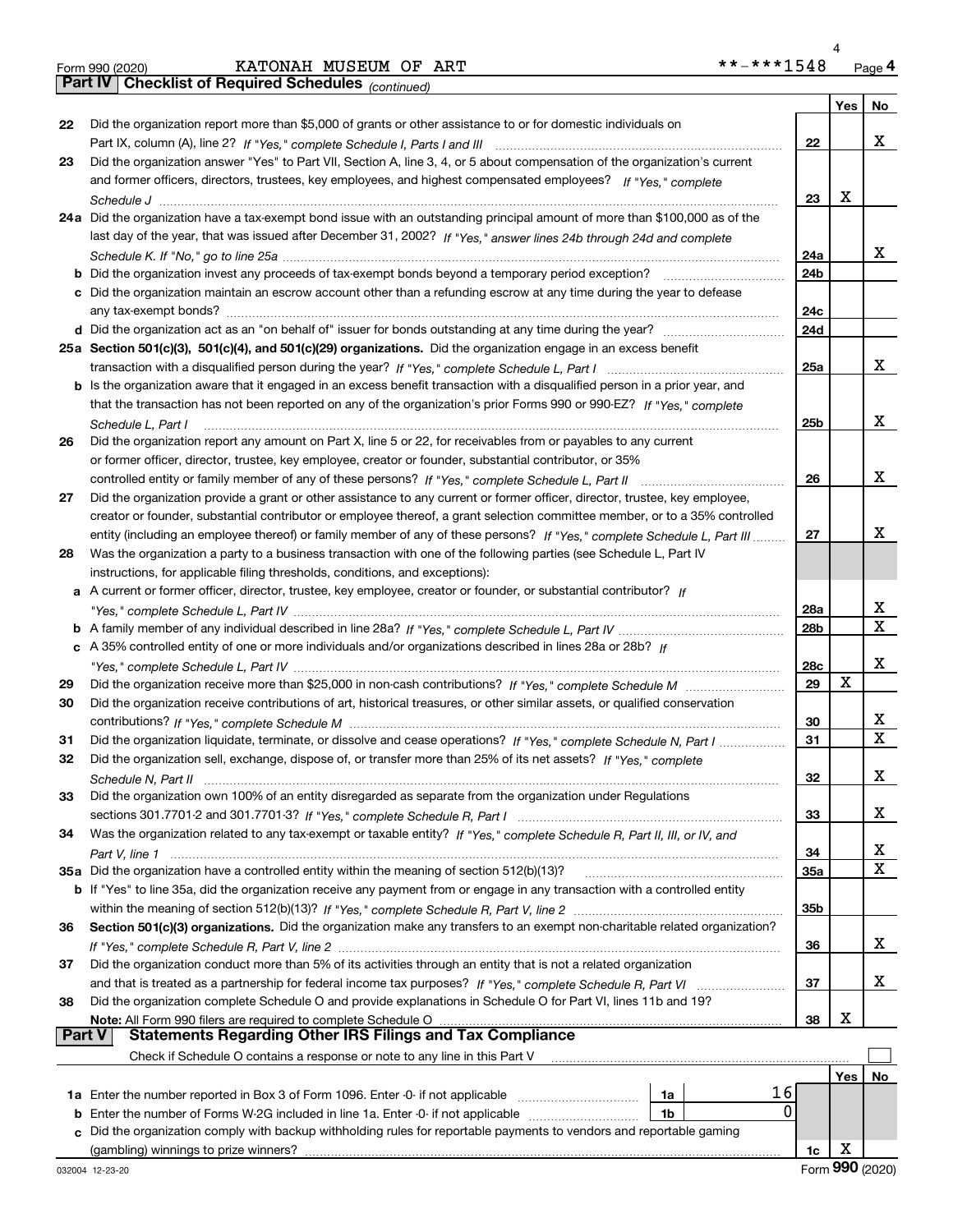|               | **-***1548<br>KATONAH MUSEUM OF ART<br>Form 990 (2020)                                                                                                                                                                                |                |            | $Page$ <sup>5</sup> |
|---------------|---------------------------------------------------------------------------------------------------------------------------------------------------------------------------------------------------------------------------------------|----------------|------------|---------------------|
| <b>Part V</b> | Statements Regarding Other IRS Filings and Tax Compliance (continued)                                                                                                                                                                 |                |            |                     |
|               |                                                                                                                                                                                                                                       |                | <b>Yes</b> | No                  |
|               | 2a Enter the number of employees reported on Form W-3, Transmittal of Wage and Tax Statements,                                                                                                                                        |                |            |                     |
|               | 31<br>filed for the calendar year ending with or within the year covered by this return<br>2a                                                                                                                                         |                |            |                     |
|               | <b>b</b> If at least one is reported on line 2a, did the organization file all required federal employment tax returns?                                                                                                               | 2 <sub>b</sub> | X          |                     |
|               |                                                                                                                                                                                                                                       |                |            |                     |
|               | 3a Did the organization have unrelated business gross income of \$1,000 or more during the year?                                                                                                                                      | 3a             |            | х                   |
|               |                                                                                                                                                                                                                                       | 3b             |            |                     |
|               | 4a At any time during the calendar year, did the organization have an interest in, or a signature or other authority over, a                                                                                                          |                |            |                     |
|               |                                                                                                                                                                                                                                       | 4a             |            | x                   |
|               | <b>b</b> If "Yes," enter the name of the foreign country $\triangleright$                                                                                                                                                             |                |            |                     |
|               | See instructions for filing requirements for FinCEN Form 114, Report of Foreign Bank and Financial Accounts (FBAR).                                                                                                                   |                |            |                     |
|               | 5a Was the organization a party to a prohibited tax shelter transaction at any time during the tax year?                                                                                                                              | 5a             |            | х                   |
| b             |                                                                                                                                                                                                                                       | 5b             |            | X                   |
| c             |                                                                                                                                                                                                                                       | 5 <sub>c</sub> |            |                     |
|               | 6a Does the organization have annual gross receipts that are normally greater than \$100,000, and did the organization solicit                                                                                                        |                |            |                     |
|               | any contributions that were not tax deductible as charitable contributions?                                                                                                                                                           | 6a             |            | x                   |
|               | <b>b</b> If "Yes," did the organization include with every solicitation an express statement that such contributions or gifts                                                                                                         |                |            |                     |
|               | were not tax deductible?                                                                                                                                                                                                              | 6b             |            |                     |
| 7             | Organizations that may receive deductible contributions under section 170(c).                                                                                                                                                         |                |            |                     |
| a             | Did the organization receive a payment in excess of \$75 made partly as a contribution and partly for goods and services provided to the payor?                                                                                       | 7a             | х          |                     |
| b             | If "Yes," did the organization notify the donor of the value of the goods or services provided?                                                                                                                                       | 7b             | X          |                     |
| c             | Did the organization sell, exchange, or otherwise dispose of tangible personal property for which it was required                                                                                                                     |                |            |                     |
|               | to file Form 8282?                                                                                                                                                                                                                    | 7c             |            | x                   |
|               | 7d<br>d If "Yes," indicate the number of Forms 8282 filed during the year                                                                                                                                                             |                |            |                     |
| е             | Did the organization receive any funds, directly or indirectly, to pay premiums on a personal benefit contract?                                                                                                                       | 7e             |            | х                   |
| Ť             | Did the organization, during the year, pay premiums, directly or indirectly, on a personal benefit contract?                                                                                                                          | 7f             |            | X                   |
| g             | If the organization received a contribution of qualified intellectual property, did the organization file Form 8899 as required?                                                                                                      | 7g             |            |                     |
| h             | If the organization received a contribution of cars, boats, airplanes, or other vehicles, did the organization file a Form 1098-C?                                                                                                    | 7h             |            |                     |
| 8             | Sponsoring organizations maintaining donor advised funds. Did a donor advised fund maintained by the                                                                                                                                  |                |            |                     |
|               | sponsoring organization have excess business holdings at any time during the year?                                                                                                                                                    | 8              |            |                     |
| 9             | Sponsoring organizations maintaining donor advised funds.                                                                                                                                                                             |                |            |                     |
| а             | Did the sponsoring organization make any taxable distributions under section 4966?                                                                                                                                                    | 9а             |            |                     |
| b             | Did the sponsoring organization make a distribution to a donor, donor advisor, or related person?                                                                                                                                     | 9b             |            |                     |
| 10            | Section 501(c)(7) organizations. Enter:                                                                                                                                                                                               |                |            |                     |
|               | a Initiation fees and capital contributions included on Part VIII, line 12<br>10a                                                                                                                                                     |                |            |                     |
| b             | Gross receipts, included on Form 990, Part VIII, line 12, for public use of club facilities<br>10b                                                                                                                                    |                |            |                     |
| 11            | Section 501(c)(12) organizations. Enter:                                                                                                                                                                                              |                |            |                     |
| а             | Gross income from members or shareholders [11] matter content in the state of the state of the state of the state of the state of the state of the state of the state of the state of the state of the state of the state of t<br>11a |                |            |                     |
| b             | Gross income from other sources (Do not net amounts due or paid to other sources against                                                                                                                                              |                |            |                     |
|               | amounts due or received from them.)<br>11b                                                                                                                                                                                            |                |            |                     |
|               | 12a Section 4947(a)(1) non-exempt charitable trusts. Is the organization filing Form 990 in lieu of Form 1041?                                                                                                                        | 12a            |            |                     |
| b             | If "Yes," enter the amount of tax-exempt interest received or accrued during the year<br>12b                                                                                                                                          |                |            |                     |
| 13            | Section 501(c)(29) qualified nonprofit health insurance issuers.                                                                                                                                                                      |                |            |                     |
| а             | Is the organization licensed to issue qualified health plans in more than one state?                                                                                                                                                  | 13a            |            |                     |
|               | <b>Note:</b> See the instructions for additional information the organization must report on Schedule O.                                                                                                                              |                |            |                     |
|               | <b>b</b> Enter the amount of reserves the organization is required to maintain by the states in which the                                                                                                                             |                |            |                     |
|               | 13b                                                                                                                                                                                                                                   |                |            |                     |
| c             | 13c                                                                                                                                                                                                                                   |                |            |                     |
| 14a           | Did the organization receive any payments for indoor tanning services during the tax year?                                                                                                                                            | 14a            |            | X                   |
| b             |                                                                                                                                                                                                                                       | 14b            |            |                     |
| 15            | Is the organization subject to the section 4960 tax on payment(s) of more than \$1,000,000 in remuneration or                                                                                                                         |                |            |                     |
|               |                                                                                                                                                                                                                                       | 15             |            | х                   |
|               | If "Yes," see instructions and file Form 4720, Schedule N.                                                                                                                                                                            |                |            |                     |
| 16            | Is the organization an educational institution subject to the section 4968 excise tax on net investment income?<br>.                                                                                                                  | 16             |            | х                   |
|               | If "Yes," complete Form 4720, Schedule O.                                                                                                                                                                                             |                |            |                     |

Form (2020) **990**

5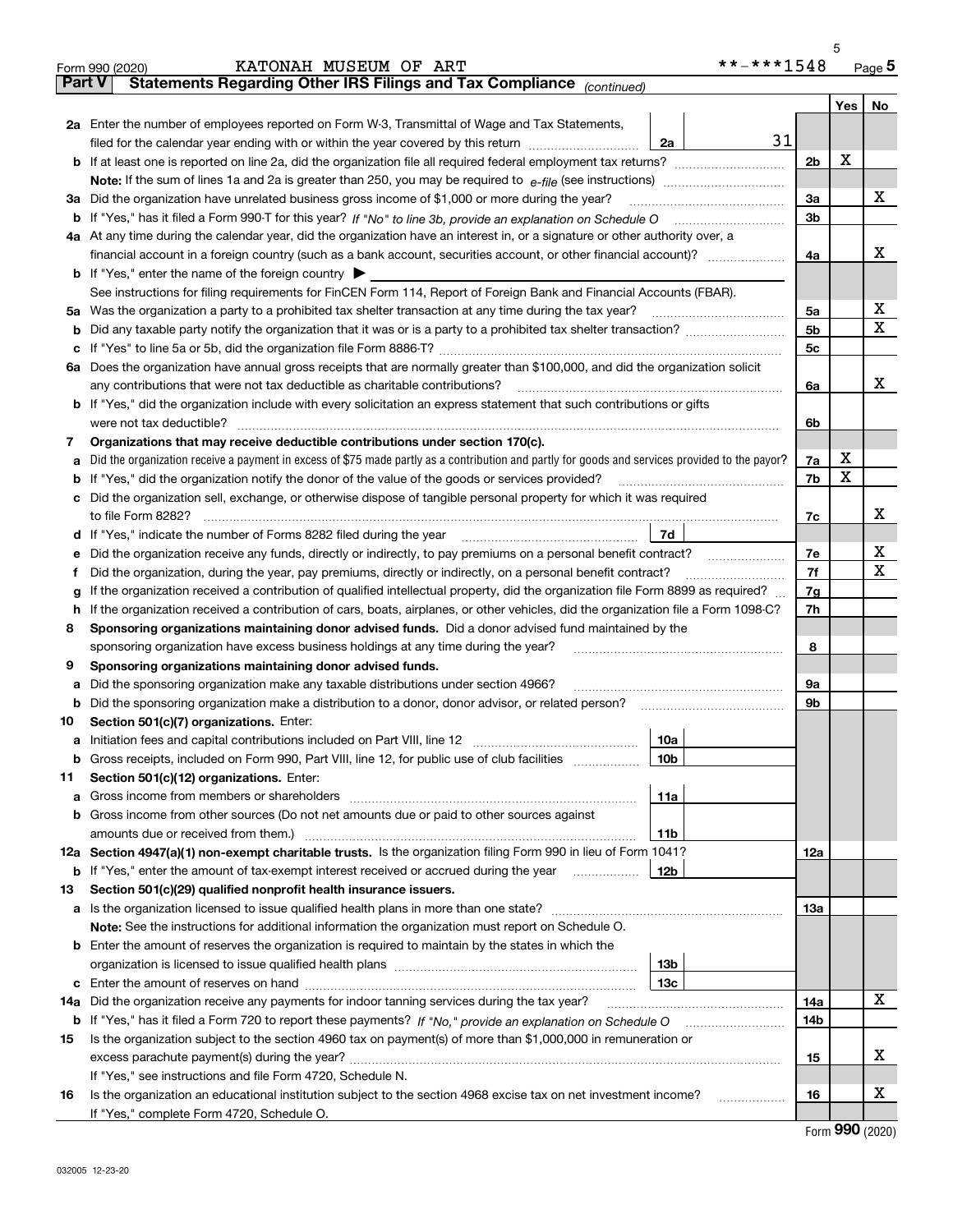|  | Form 990 (2020) |
|--|-----------------|
|  |                 |

| Form 990 (2020) | KATONAH MUSEUM OF ART | **-***1548                                                                                                                    | $P_{\text{aqe}}$ 6 |
|-----------------|-----------------------|-------------------------------------------------------------------------------------------------------------------------------|--------------------|
|                 |                       | Part VI   Governance, Management, and Disclosure For each "Yes" response to lines 2 through 7b below, and for a "No" response |                    |
|                 |                       | to line 8a, 8b, or 10b below, describe the circumstances, processes, or changes on Schedule O. See instructions.              |                    |

|     | Check if Schedule O contains a response or note to any line in this Part VI                                                                                                                                                    |                 |     | x           |
|-----|--------------------------------------------------------------------------------------------------------------------------------------------------------------------------------------------------------------------------------|-----------------|-----|-------------|
|     | <b>Section A. Governing Body and Management</b>                                                                                                                                                                                |                 |     |             |
|     |                                                                                                                                                                                                                                |                 | Yes | No          |
|     | 16<br>1a Enter the number of voting members of the governing body at the end of the tax year<br>1a                                                                                                                             |                 |     |             |
|     | If there are material differences in voting rights among members of the governing body, or if the governing                                                                                                                    |                 |     |             |
|     | body delegated broad authority to an executive committee or similar committee, explain on Schedule O.                                                                                                                          |                 |     |             |
| b   | 16<br>Enter the number of voting members included on line 1a, above, who are independent<br>1b                                                                                                                                 |                 |     |             |
| 2   | Did any officer, director, trustee, or key employee have a family relationship or a business relationship with any other                                                                                                       |                 |     |             |
|     | officer, director, trustee, or key employee?                                                                                                                                                                                   | $\mathbf{2}$    |     | X           |
| 3   | Did the organization delegate control over management duties customarily performed by or under the direct supervision                                                                                                          |                 |     |             |
|     | of officers, directors, trustees, or key employees to a management company or other person?                                                                                                                                    | 3               | X   |             |
| 4   | Did the organization make any significant changes to its governing documents since the prior Form 990 was filed?                                                                                                               | 4               |     | X           |
| 5   |                                                                                                                                                                                                                                | 5               |     | $\mathbf X$ |
| 6   | Did the organization have members or stockholders?                                                                                                                                                                             | 6               |     | X           |
| 7a  | Did the organization have members, stockholders, or other persons who had the power to elect or appoint one or                                                                                                                 |                 |     |             |
|     | more members of the governing body?                                                                                                                                                                                            | 7a              |     | х           |
|     | <b>b</b> Are any governance decisions of the organization reserved to (or subject to approval by) members, stockholders, or                                                                                                    |                 |     |             |
|     | persons other than the governing body?                                                                                                                                                                                         | 7b              |     | x           |
| 8   | Did the organization contemporaneously document the meetings held or written actions undertaken during the year by the following:                                                                                              |                 |     |             |
| a   | The governing body?                                                                                                                                                                                                            | 8a              | х   |             |
| b   |                                                                                                                                                                                                                                | 8b              | X   |             |
| 9   | Is there any officer, director, trustee, or key employee listed in Part VII, Section A, who cannot be reached at the                                                                                                           |                 |     |             |
|     |                                                                                                                                                                                                                                | 9               |     | x           |
|     | <b>Section B. Policies</b> (This Section B requests information about policies not required by the Internal Revenue Code.)                                                                                                     |                 |     |             |
|     |                                                                                                                                                                                                                                |                 | Yes | No          |
|     |                                                                                                                                                                                                                                | 10a             |     | х           |
|     | <b>b</b> If "Yes," did the organization have written policies and procedures governing the activities of such chapters, affiliates,                                                                                            |                 |     |             |
|     | and branches to ensure their operations are consistent with the organization's exempt purposes?                                                                                                                                | 10 <sub>b</sub> |     |             |
|     | 11a Has the organization provided a complete copy of this Form 990 to all members of its governing body before filing the form?                                                                                                | 11a             | X   |             |
| b   | Describe in Schedule O the process, if any, used by the organization to review this Form 990.                                                                                                                                  |                 |     |             |
| 12a |                                                                                                                                                                                                                                | 12a             | X   |             |
| b   |                                                                                                                                                                                                                                | 12 <sub>b</sub> | X   |             |
| с   | Did the organization regularly and consistently monitor and enforce compliance with the policy? If "Yes." describe                                                                                                             |                 |     |             |
|     | in Schedule O how this was done measured and the control of the control of the state of the control of the control of the control of the control of the control of the control of the control of the control of the control of | 12c             | х   |             |
| 13  | Did the organization have a written whistleblower policy?                                                                                                                                                                      | 13              | X   |             |
| 14  | Did the organization have a written document retention and destruction policy?                                                                                                                                                 | 14              | X   |             |
| 15  | Did the process for determining compensation of the following persons include a review and approval by independent                                                                                                             |                 |     |             |
|     | persons, comparability data, and contemporaneous substantiation of the deliberation and decision?                                                                                                                              |                 |     |             |
| a   | The organization's CEO, Executive Director, or top management official manufactured content of the organization's CEO, Executive Director, or top management official                                                          | 15a             | X   |             |
|     | <b>b</b> Other officers or key employees of the organization                                                                                                                                                                   | 15b             |     | х           |
|     | If "Yes" to line 15a or 15b, describe the process in Schedule O (see instructions).                                                                                                                                            |                 |     |             |
|     | 16a Did the organization invest in, contribute assets to, or participate in a joint venture or similar arrangement with a                                                                                                      |                 |     |             |
|     | taxable entity during the year?                                                                                                                                                                                                | 16a             |     | х           |
|     | b If "Yes," did the organization follow a written policy or procedure requiring the organization to evaluate its participation                                                                                                 |                 |     |             |
|     | in joint venture arrangements under applicable federal tax law, and take steps to safequard the organization's                                                                                                                 |                 |     |             |
|     | exempt status with respect to such arrangements?                                                                                                                                                                               | 16b             |     |             |
|     | <b>Section C. Disclosure</b>                                                                                                                                                                                                   |                 |     |             |
| 17  | List the states with which a copy of this Form 990 is required to be filed $\blacktriangleright$ NY                                                                                                                            |                 |     |             |
| 18  | Section 6104 requires an organization to make its Forms 1023 (1024 or 1024-A, if applicable), 990, and 990-T (Section 501(c)(3)s only) available                                                                               |                 |     |             |
|     | for public inspection. Indicate how you made these available. Check all that apply.                                                                                                                                            |                 |     |             |
|     | $X$ Upon request<br>Another's website<br>Own website<br>Other (explain on Schedule O)                                                                                                                                          |                 |     |             |
| 19  | Describe on Schedule O whether (and if so, how) the organization made its governing documents, conflict of interest policy, and financial                                                                                      |                 |     |             |
|     | statements available to the public during the tax year.                                                                                                                                                                        |                 |     |             |
| 20  | State the name, address, and telephone number of the person who possesses the organization's books and records                                                                                                                 |                 |     |             |
|     | LESLIE GRIESBACH SCHULTZ, INTERIM EXECUTIVE DIRECTOR - 914-232-9555                                                                                                                                                            |                 |     |             |
|     | ΝY<br>10536<br>134 JAY STREET, KATONAH,                                                                                                                                                                                        |                 |     |             |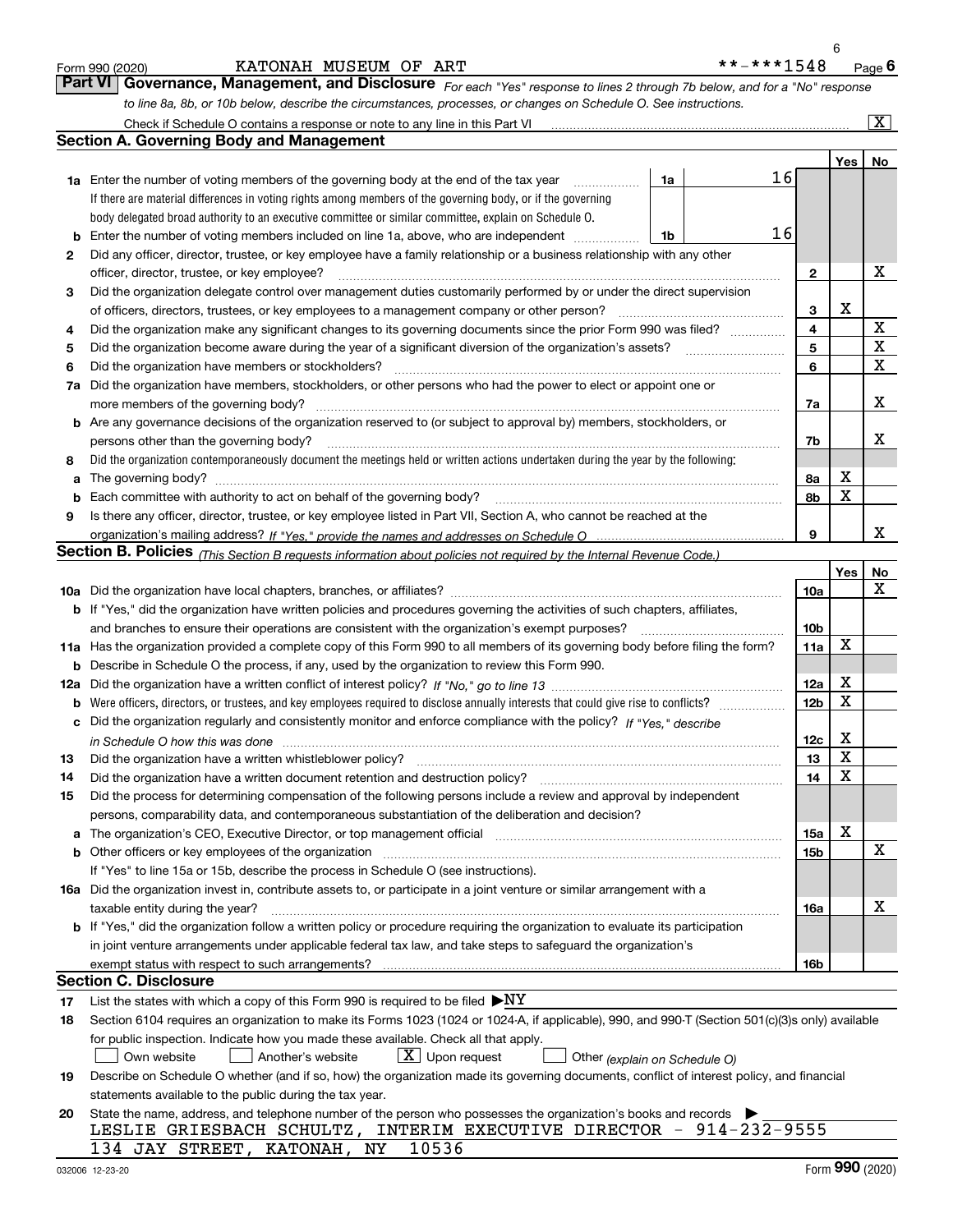$\mathcal{L}^{\text{max}}$ 

| orm 990 (2020) <sup>.</sup> |                                               | KATONAH MUSEUM OF ART |  |                                                                                            | **-***1548 | Page <i>I</i> |
|-----------------------------|-----------------------------------------------|-----------------------|--|--------------------------------------------------------------------------------------------|------------|---------------|
|                             |                                               |                       |  | Part VII Compensation of Officers, Directors, Trustees, Key Employees, Highest Compensated |            |               |
|                             | <b>Employees, and Independent Contractors</b> |                       |  |                                                                                            |            |               |

Check if Schedule O contains a response or note to any line in this Part VII

**Section A. Officers, Directors, Trustees, Key Employees, and Highest Compensated Employees**

**1a**  Complete this table for all persons required to be listed. Report compensation for the calendar year ending with or within the organization's tax year. **•** List all of the organization's current officers, directors, trustees (whether individuals or organizations), regardless of amount of compensation.

Enter -0- in columns (D), (E), and (F) if no compensation was paid.

 $\bullet$  List all of the organization's  $\,$ current key employees, if any. See instructions for definition of "key employee."

• List the organization's five current highest compensated employees (other than an officer, director, trustee, or key employee) who received report-■ List the organization's five current highest compensated employees (other than an officer, director, trustee, or key employee) who received report-<br>able compensation (Box 5 of Form W-2 and/or Box 7 of Form 1099-MISC) of

**•** List all of the organization's former officers, key employees, and highest compensated employees who received more than \$100,000 of reportable compensation from the organization and any related organizations.

**former directors or trustees**  ¥ List all of the organization's that received, in the capacity as a former director or trustee of the organization, more than \$10,000 of reportable compensation from the organization and any related organizations.

See instructions for the order in which to list the persons above.

Check this box if neither the organization nor any related organization compensated any current officer, director, or trustee.  $\mathcal{L}^{\text{max}}$ 

| (A)                          | (B)                    |                               |                                                              | (C)                     |              |                                  |        | (D)                        | (E)                        | (F)                          |
|------------------------------|------------------------|-------------------------------|--------------------------------------------------------------|-------------------------|--------------|----------------------------------|--------|----------------------------|----------------------------|------------------------------|
| Name and title               | Average<br>hours per   |                               | (do not check more than one<br>box, unless person is both an | Position                |              |                                  |        | Reportable<br>compensation | Reportable<br>compensation | Estimated<br>amount of       |
|                              | week                   |                               | officer and a director/trustee)                              |                         |              |                                  |        | from                       | from related               | other                        |
|                              | (list any              |                               |                                                              |                         |              |                                  |        | the                        | organizations              | compensation                 |
|                              | hours for              |                               |                                                              |                         |              |                                  |        | organization               | (W-2/1099-MISC)            | from the                     |
|                              | related                |                               |                                                              |                         |              |                                  |        | (W-2/1099-MISC)            |                            | organization                 |
|                              | organizations<br>below |                               |                                                              |                         |              |                                  |        |                            |                            | and related<br>organizations |
|                              | line)                  | ndividual trustee or director | nstitutional trustee                                         | Officer                 | Key employee | Highest compensated<br> employee | Former |                            |                            |                              |
| MICHAEL GITLITZ<br>(1)       | 40.00                  |                               |                                                              |                         |              |                                  |        |                            |                            |                              |
| EXECUTIVE DIRECTOR           |                        |                               |                                                              | $\overline{\textbf{X}}$ |              |                                  |        | 174,043.                   | 0.                         | 2,099.                       |
| (2)<br>AMY PARSONS           | 1.00                   |                               |                                                              |                         |              |                                  |        |                            |                            |                              |
| <b>TRUSTEE</b>               |                        | X                             |                                                              |                         |              |                                  |        | $\mathbf 0$ .              | 0.                         | $\mathbf 0$ .                |
| ANDREW MICHAEL DAVIES<br>(3) | 1.00                   |                               |                                                              |                         |              |                                  |        |                            |                            |                              |
| <b>TREASURER</b>             |                        | $\mathbf X$                   |                                                              | $\overline{\textbf{X}}$ |              |                                  |        | $\mathbf 0$ .              | $\mathbf 0$ .              | $0_{.}$                      |
| CHRIS BURDICK<br>(4)         | 1.00                   |                               |                                                              |                         |              |                                  |        |                            |                            |                              |
| TRUSTEE                      |                        | X                             |                                                              |                         |              |                                  |        | 0.                         | 0.                         | $0_{.}$                      |
| CRAIG CULVER<br>(5)          | 1.00                   |                               |                                                              |                         |              |                                  |        |                            |                            |                              |
| TRUSTEE (OUTGOING)           |                        | X                             |                                                              |                         |              |                                  |        | 0.                         | 0.                         | $0_{.}$                      |
| (6)<br>CRAIG INTINARELLI     | 1.00                   |                               |                                                              |                         |              |                                  |        |                            |                            |                              |
| VICE PRESIDENT               |                        | $\overline{\textbf{X}}$       |                                                              | X                       |              |                                  |        | 0.                         | 0.                         | $0_{.}$                      |
| DEBORAH MULLIN<br>(7)        | 15.00                  |                               |                                                              |                         |              |                                  |        |                            |                            |                              |
| PRESIDENT (OUTGOING)         |                        | $\mathbf X$                   |                                                              | $\overline{\textbf{X}}$ |              |                                  |        | 0.                         | 0.                         | $0_{.}$                      |
| ELLEN GRIMES<br>(8)          | 1.00                   |                               |                                                              |                         |              |                                  |        |                            |                            |                              |
| <b>TRUSTEE</b>               |                        | $\overline{\textbf{X}}$       |                                                              |                         |              |                                  |        | 0.                         | $\mathbf 0$ .              | $\mathbf 0$ .                |
| <b>GAIL BRYAN</b><br>(9)     | 1.00                   |                               |                                                              |                         |              |                                  |        |                            |                            |                              |
| <b>TRUSTEE</b>               |                        | $\overline{\textbf{X}}$       |                                                              |                         |              |                                  |        | 0.                         | $\mathbf 0$ .              | $0_{.}$                      |
| (10) JAMES SNYDER            | 1.00                   |                               |                                                              |                         |              |                                  |        |                            |                            |                              |
| <b>TRUSTEE</b>               |                        | $\overline{\textbf{X}}$       |                                                              |                         |              |                                  |        | 0.                         | $\mathbf 0$ .              | $0_{.}$                      |
| (11) JEANNE MARKEL           | 1.00                   |                               |                                                              |                         |              |                                  |        |                            |                            |                              |
| <b>SECRETARY</b>             |                        | $\mathbf X$                   |                                                              | $\overline{\textbf{X}}$ |              |                                  |        | 0.                         | $\mathbf 0$ .              | $0_{.}$                      |
| (12) JERRY PINKNEY           | 1.00                   |                               |                                                              |                         |              |                                  |        |                            |                            |                              |
| <b>TRUSTEE</b>               |                        | $\mathbf x$                   |                                                              |                         |              |                                  |        | 0.                         | $\mathbf 0$ .              | $\mathbf 0$ .                |
| (13) LA RUTH HACKNEY GRAY    | 1.00                   |                               |                                                              |                         |              |                                  |        |                            |                            |                              |
| <b>TRUSTEE</b>               |                        | $\mathbf x$                   |                                                              |                         |              |                                  |        | 0.                         | $\mathbf 0$ .              | $0_{.}$                      |
| (14) MARILYN D. GLASS        | 1.00                   |                               |                                                              |                         |              |                                  |        |                            |                            |                              |
| TRUSTEE (OUTGOING)           |                        | X                             |                                                              |                         |              |                                  |        | 0.                         | 0.                         | $\mathbf 0$ .                |
| (15) MARYANN CARR            | 1.00                   |                               |                                                              |                         |              |                                  |        |                            |                            |                              |
| <b>TRUSTEE</b>               |                        | X                             |                                                              |                         |              |                                  |        | 0.                         | 0.                         | $0_{.}$                      |
| (16) NANCY SCHERL            | 1.00                   |                               |                                                              |                         |              |                                  |        |                            |                            |                              |
| <b>TRUSTEE</b>               |                        | X                             |                                                              |                         |              |                                  |        | 0.                         | 0.                         | $\mathbf 0$ .                |
| (17) ROBIN SIMON             | 1.00                   |                               |                                                              |                         |              |                                  |        |                            |                            |                              |
| TRUSTEE (OUTGOING)           |                        | $\rm X$                       |                                                              |                         |              |                                  |        | 0.                         | 0.                         | $\mathbf 0$ .                |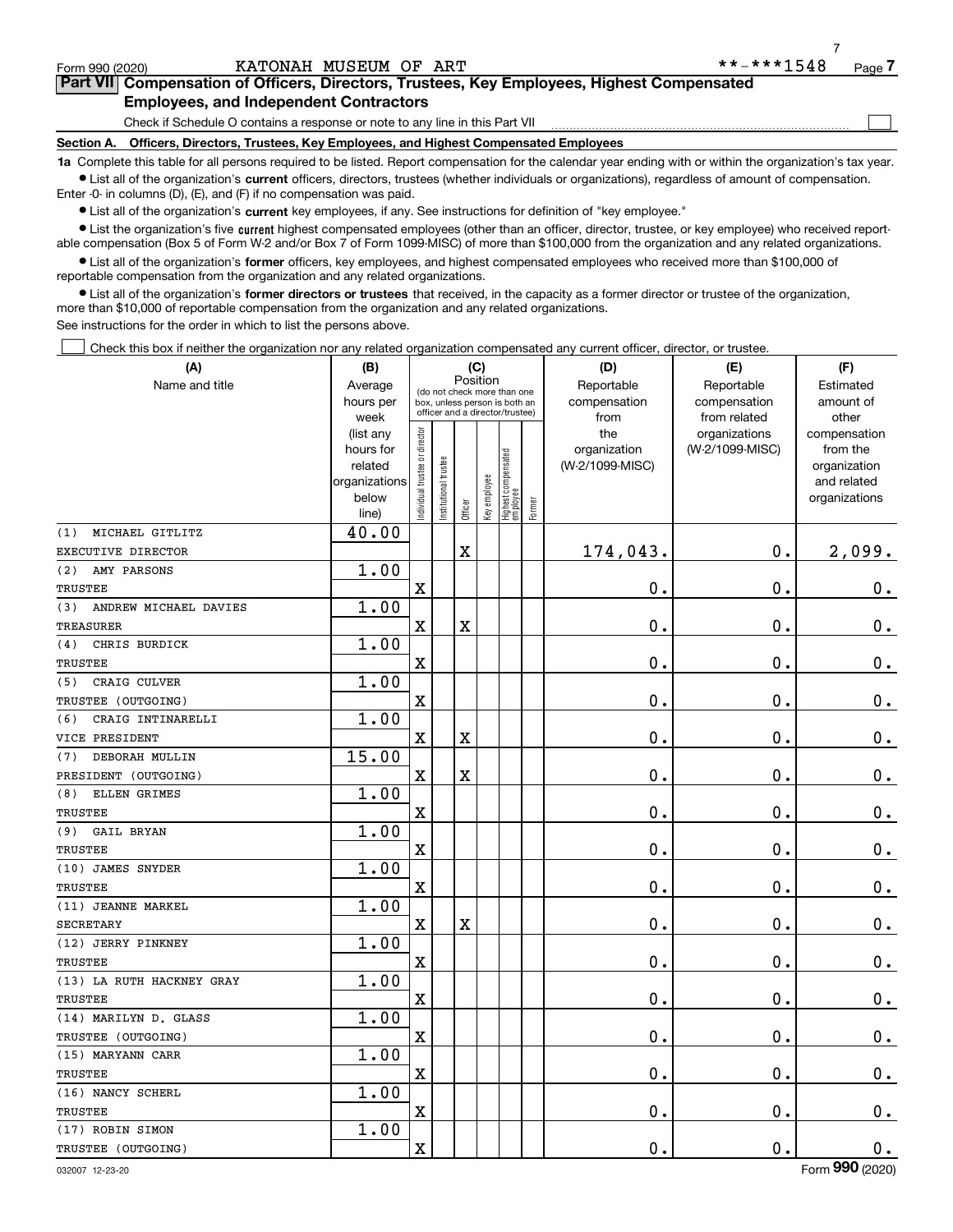| Name and title                                                                                                                             | Average<br>hours per<br>week                                         | Position<br>(do not check more than one<br>box, unless person is both an<br>officer and a director/trustee) |                       |         | Reportable<br>compensation | Reportable<br>compensation       |        | Estimated<br>amount of                         |                                                  |               |                                                                                   |  |
|--------------------------------------------------------------------------------------------------------------------------------------------|----------------------------------------------------------------------|-------------------------------------------------------------------------------------------------------------|-----------------------|---------|----------------------------|----------------------------------|--------|------------------------------------------------|--------------------------------------------------|---------------|-----------------------------------------------------------------------------------|--|
|                                                                                                                                            | (list any<br>hours for<br>related<br>organizations<br>below<br>line) | director<br>teeor<br>ndividual trust                                                                        | Institutional trustee | Officer | Key employee               | Highest compensated<br> employee | Former | from<br>the<br>organization<br>(W-2/1099-MISC) | from related<br>organizations<br>(W-2/1099-MISC) |               | other<br>compensation<br>from the<br>organization<br>and related<br>organizations |  |
| (18) SHARON CAVAGNOLO                                                                                                                      | 1.00                                                                 |                                                                                                             |                       |         |                            |                                  |        |                                                |                                                  |               |                                                                                   |  |
| TRUSTEE                                                                                                                                    |                                                                      | X                                                                                                           |                       |         |                            |                                  |        | $0$ .                                          |                                                  | $\mathbf 0$ . | 0.                                                                                |  |
| (19) STANLEY KOGELMAN                                                                                                                      | 1.00                                                                 |                                                                                                             |                       |         |                            |                                  |        |                                                |                                                  |               |                                                                                   |  |
| TRUSTEE (OUTGOING)                                                                                                                         |                                                                      | X                                                                                                           |                       |         |                            |                                  |        | 0.                                             |                                                  | $\mathbf 0$ . | $0$ .                                                                             |  |
| (20) TARA CONIARIS                                                                                                                         | 1.00                                                                 |                                                                                                             |                       |         |                            |                                  |        |                                                |                                                  |               |                                                                                   |  |
| TRUSTEE<br>(21) THOMAS ROM                                                                                                                 | 1.00                                                                 | X                                                                                                           |                       |         |                            |                                  |        | 0.                                             |                                                  | $\mathbf 0$ . | $0$ .                                                                             |  |
| TRUSTEE                                                                                                                                    |                                                                      | X                                                                                                           |                       |         |                            |                                  |        | 0.                                             |                                                  | $\mathbf 0$ . | 0.                                                                                |  |
| (22) VANESSA DIEBOLD                                                                                                                       | 1.00                                                                 |                                                                                                             |                       |         |                            |                                  |        |                                                |                                                  |               |                                                                                   |  |
| TRUSTEE (OUTGOING)                                                                                                                         |                                                                      | X                                                                                                           |                       |         |                            |                                  |        | 0.                                             |                                                  | $\mathbf 0$ . | $0$ .                                                                             |  |
| (23) VIDA FOUBISTER                                                                                                                        | 15.00                                                                |                                                                                                             |                       |         |                            |                                  |        |                                                |                                                  |               |                                                                                   |  |
| PRESIDENT                                                                                                                                  |                                                                      | X                                                                                                           |                       | X       |                            |                                  |        | 0.                                             |                                                  | $\mathbf 0$ . | 0.                                                                                |  |
| (24) WINTHROP CONRAD, JR.                                                                                                                  | 1.00                                                                 |                                                                                                             |                       |         |                            |                                  |        |                                                |                                                  |               |                                                                                   |  |
| TRUSTEE (OUTGOING)                                                                                                                         |                                                                      | X                                                                                                           |                       |         |                            |                                  |        | 0.                                             |                                                  | 0.            | $0$ .                                                                             |  |
|                                                                                                                                            |                                                                      |                                                                                                             |                       |         |                            |                                  |        |                                                |                                                  |               |                                                                                   |  |
|                                                                                                                                            |                                                                      |                                                                                                             |                       |         |                            |                                  |        |                                                |                                                  |               |                                                                                   |  |
|                                                                                                                                            |                                                                      |                                                                                                             |                       |         |                            |                                  |        |                                                |                                                  |               |                                                                                   |  |
|                                                                                                                                            |                                                                      |                                                                                                             |                       |         |                            |                                  |        |                                                |                                                  |               |                                                                                   |  |
|                                                                                                                                            |                                                                      |                                                                                                             |                       |         |                            |                                  |        | 174,043.                                       |                                                  | 0.            | 2,099.                                                                            |  |
| c Total from continuation sheets to Part VII, Section A <b>manufarity</b>                                                                  |                                                                      |                                                                                                             |                       |         |                            |                                  |        | 0.                                             |                                                  | 0.            | 0.                                                                                |  |
|                                                                                                                                            |                                                                      |                                                                                                             |                       |         |                            |                                  |        | 174,043.                                       |                                                  | 0.            | 2,099.                                                                            |  |
| Total number of individuals (including but not limited to those listed above) who received more than \$100,000 of reportable<br>2          |                                                                      |                                                                                                             |                       |         |                            |                                  |        |                                                |                                                  |               |                                                                                   |  |
| compensation from the organization $\blacktriangleright$                                                                                   |                                                                      |                                                                                                             |                       |         |                            |                                  |        |                                                |                                                  |               |                                                                                   |  |
|                                                                                                                                            |                                                                      |                                                                                                             |                       |         |                            |                                  |        |                                                |                                                  |               | Yes<br>No                                                                         |  |
| 3<br>Did the organization list any former officer, director, trustee, key employee, or highest compensated employee on                     |                                                                      |                                                                                                             |                       |         |                            |                                  |        |                                                |                                                  |               |                                                                                   |  |
|                                                                                                                                            |                                                                      |                                                                                                             |                       |         |                            |                                  |        |                                                |                                                  |               | х<br>3                                                                            |  |
| For any individual listed on line 1a, is the sum of reportable compensation and other compensation from the organization<br>4              |                                                                      |                                                                                                             |                       |         |                            |                                  |        |                                                |                                                  |               |                                                                                   |  |
|                                                                                                                                            |                                                                      |                                                                                                             |                       |         |                            |                                  |        |                                                |                                                  |               | х<br>4                                                                            |  |
| Did any person listed on line 1a receive or accrue compensation from any unrelated organization or individual for services<br>5            |                                                                      |                                                                                                             |                       |         |                            |                                  |        |                                                |                                                  |               | X                                                                                 |  |
| rendered to the organization? If "Yes." complete Schedule J for such person<br><b>Section B. Independent Contractors</b>                   |                                                                      |                                                                                                             |                       |         |                            |                                  |        |                                                |                                                  |               | 5                                                                                 |  |
| Complete this table for your five highest compensated independent contractors that received more than \$100,000 of compensation from<br>1. |                                                                      |                                                                                                             |                       |         |                            |                                  |        |                                                |                                                  |               |                                                                                   |  |
| the organization. Report compensation for the calendar year ending with or within the organization's tax year.                             |                                                                      |                                                                                                             |                       |         |                            |                                  |        |                                                |                                                  |               |                                                                                   |  |
| (A)                                                                                                                                        |                                                                      |                                                                                                             |                       |         |                            |                                  |        | (B)                                            |                                                  |               | (C)                                                                               |  |
| Name and business address                                                                                                                  |                                                                      |                                                                                                             |                       |         |                            |                                  |        | Description of services                        |                                                  |               | Compensation                                                                      |  |
| MAIER MARKEY & JUSTIC LLP                                                                                                                  |                                                                      |                                                                                                             |                       |         |                            |                                  |        | OUTSOURCED BUSINESS                            |                                                  |               |                                                                                   |  |
| 2 LYON PLACE, WHITE PLAINS,                                                                                                                | NY 10601                                                             |                                                                                                             |                       |         |                            |                                  |        | OFFICE                                         |                                                  |               | 109,033.                                                                          |  |
|                                                                                                                                            |                                                                      |                                                                                                             |                       |         |                            |                                  |        |                                                |                                                  |               |                                                                                   |  |
|                                                                                                                                            |                                                                      |                                                                                                             |                       |         |                            |                                  |        |                                                |                                                  |               |                                                                                   |  |
|                                                                                                                                            |                                                                      |                                                                                                             |                       |         |                            |                                  |        |                                                |                                                  |               |                                                                                   |  |
|                                                                                                                                            |                                                                      |                                                                                                             |                       |         |                            |                                  |        |                                                |                                                  |               |                                                                                   |  |
|                                                                                                                                            |                                                                      |                                                                                                             |                       |         |                            |                                  |        |                                                |                                                  |               |                                                                                   |  |
|                                                                                                                                            |                                                                      |                                                                                                             |                       |         |                            |                                  |        |                                                |                                                  |               |                                                                                   |  |
|                                                                                                                                            |                                                                      |                                                                                                             |                       |         |                            |                                  |        |                                                |                                                  |               |                                                                                   |  |
|                                                                                                                                            |                                                                      |                                                                                                             |                       |         |                            |                                  |        |                                                |                                                  |               |                                                                                   |  |
| 2 Total number of independent contractors (including but not limited to those listed above) who received more than                         |                                                                      |                                                                                                             |                       |         |                            |                                  |        |                                                |                                                  |               |                                                                                   |  |

**2**Total number of independent contractors (including but not limited to those listed above) who received more than \$100,000 of compensation from the organization 1

*(continued)*

Form 990 (2020) KA'I'ONAH MUSEUM OF AR'I' \* \*-\* \* \*1548 Page KATONAH MUSEUM OF ART

**Section A. Officers, Directors, Trustees, Key Employees, and Highest Compensated Employees** 

**Part VII**

**(A) (B) (C) (D) (E) (F)**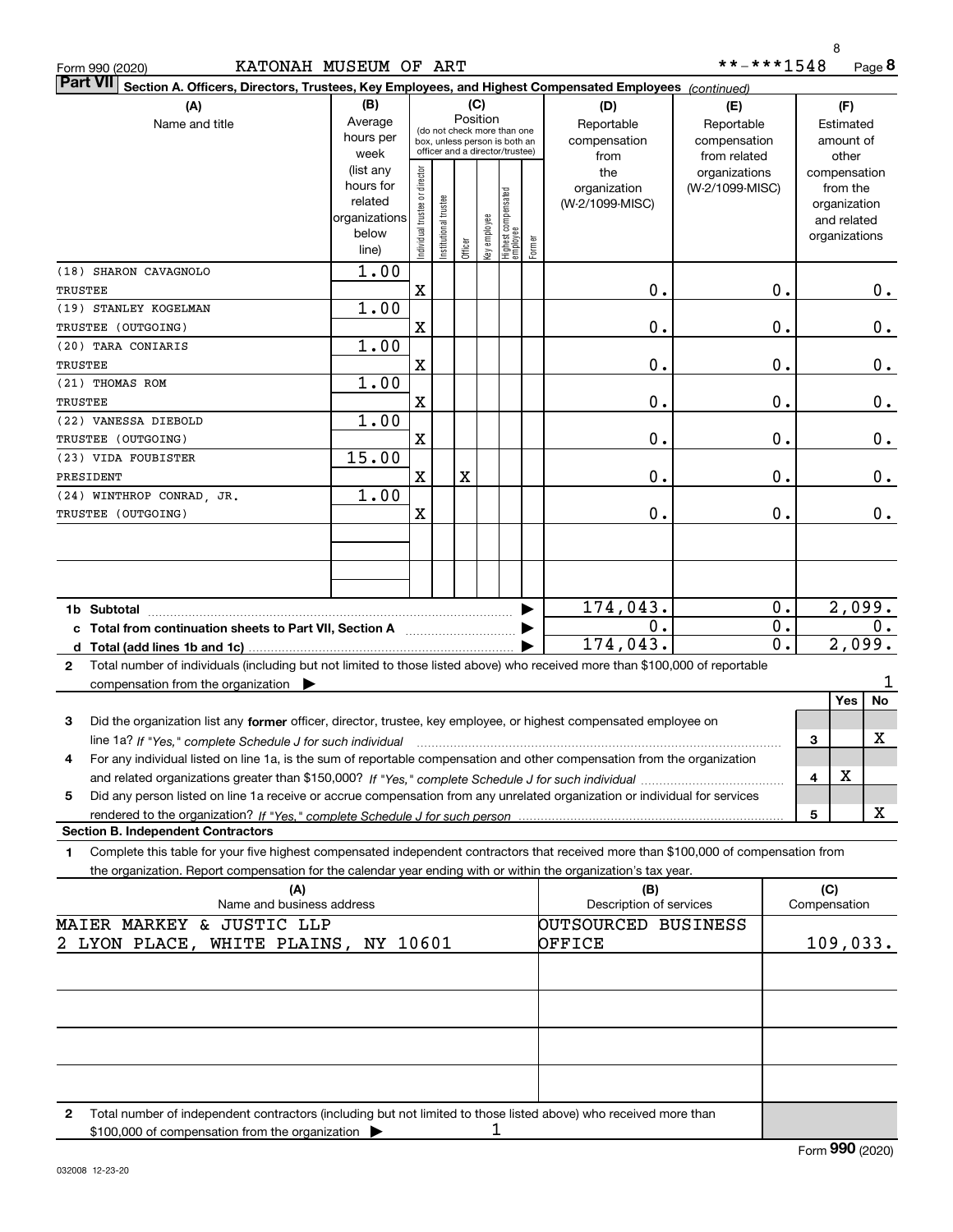|                                                           |   |   | Check if Schedule O contains a response or note to any line in this Part VIII     |                |                   |                |                      |                      |                                              |                                                 |                                                                 |
|-----------------------------------------------------------|---|---|-----------------------------------------------------------------------------------|----------------|-------------------|----------------|----------------------|----------------------|----------------------------------------------|-------------------------------------------------|-----------------------------------------------------------------|
|                                                           |   |   |                                                                                   |                |                   |                |                      | (A)<br>Total revenue | (B)<br>Related or exempt<br>function revenue | $\overline{C}$<br>Unrelated<br>business revenue | (D)<br>Revenue excluded<br>from tax under<br>sections 512 - 514 |
|                                                           |   |   | 1 a Federated campaigns                                                           |                | 1a                |                |                      |                      |                                              |                                                 |                                                                 |
| Contributions, Gifts, Grants<br>and Other Similar Amounts |   |   | <b>b</b> Membership dues                                                          |                | 1 <sub>b</sub>    |                |                      |                      |                                              |                                                 |                                                                 |
|                                                           |   |   | c Fundraising events                                                              |                | 1 <sub>c</sub>    |                | 129,515.             |                      |                                              |                                                 |                                                                 |
|                                                           |   |   | d Related organizations                                                           | .              | 1 <sub>d</sub>    |                |                      |                      |                                              |                                                 |                                                                 |
|                                                           |   |   | e Government grants (contributions)                                               |                | 1e                |                | 385,651.             |                      |                                              |                                                 |                                                                 |
|                                                           |   |   | f All other contributions, gifts, grants, and                                     |                |                   |                |                      |                      |                                              |                                                 |                                                                 |
|                                                           |   |   | similar amounts not included above                                                |                | 1f                |                | 489,974.             |                      |                                              |                                                 |                                                                 |
|                                                           |   |   | g Noncash contributions included in lines 1a-1f                                   |                | $1g$  \$          |                | 35,770.              |                      |                                              |                                                 |                                                                 |
|                                                           |   |   |                                                                                   |                |                   |                |                      | 1,005,140.           |                                              |                                                 |                                                                 |
|                                                           |   |   |                                                                                   |                |                   |                | <b>Business Code</b> |                      |                                              |                                                 |                                                                 |
|                                                           |   |   | 2 a ADMISSIONS & EXHIBITIONS                                                      |                |                   |                | 713990               | 91,050.              | 91,050.                                      |                                                 |                                                                 |
|                                                           |   | b | MEMBERSHIP DUES                                                                   |                |                   |                | 713990               | 76,993.              | 76,993.                                      |                                                 |                                                                 |
|                                                           |   |   | EVENTS AND OTHER PROGRAM REVENUES                                                 |                |                   |                | 713990               | 21,053.              | 21,053.                                      |                                                 |                                                                 |
|                                                           |   | d |                                                                                   |                |                   |                |                      |                      |                                              |                                                 |                                                                 |
| Program Service<br>Revenue                                |   | е |                                                                                   |                |                   |                |                      |                      |                                              |                                                 |                                                                 |
|                                                           |   |   | f All other program service revenue                                               |                |                   |                |                      |                      |                                              |                                                 |                                                                 |
|                                                           |   |   |                                                                                   |                |                   |                |                      | 189,096.             |                                              |                                                 |                                                                 |
|                                                           | 3 |   | Investment income (including dividends, interest, and                             |                |                   |                |                      |                      |                                              |                                                 |                                                                 |
|                                                           |   |   |                                                                                   |                |                   |                |                      | 191,346.             |                                              |                                                 | 191,346.                                                        |
|                                                           | 4 |   | Income from investment of tax-exempt bond proceeds                                |                |                   |                |                      |                      |                                              |                                                 |                                                                 |
|                                                           | 5 |   |                                                                                   |                |                   |                |                      |                      |                                              |                                                 |                                                                 |
|                                                           |   |   |                                                                                   |                | (i) Real          |                | (ii) Personal        |                      |                                              |                                                 |                                                                 |
|                                                           |   |   | 6 a Gross rents<br>.                                                              | 6a             |                   |                |                      |                      |                                              |                                                 |                                                                 |
|                                                           |   |   | <b>b</b> Less: rental expenses                                                    | 6 <sub>b</sub> |                   |                |                      |                      |                                              |                                                 |                                                                 |
|                                                           |   | c | Rental income or (loss)                                                           | 6c             |                   |                |                      |                      |                                              |                                                 |                                                                 |
|                                                           |   |   | d Net rental income or (loss)<br>(i) Securities<br>7 a Gross amount from sales of |                | (ii) Other        |                |                      |                      |                                              |                                                 |                                                                 |
|                                                           |   |   |                                                                                   |                | 4,158,050.        |                |                      |                      |                                              |                                                 |                                                                 |
|                                                           |   |   | assets other than inventory                                                       | 7al            |                   |                |                      |                      |                                              |                                                 |                                                                 |
|                                                           |   |   | <b>b</b> Less: cost or other basis                                                |                | $ 7b $ 3,068,092. |                |                      |                      |                                              |                                                 |                                                                 |
| Revenue                                                   |   |   | and sales expenses                                                                |                | $ 7c $ 1,089,958. |                |                      |                      |                                              |                                                 |                                                                 |
|                                                           |   |   | c Gain or (loss)                                                                  |                |                   |                |                      | 1,089,958.           |                                              |                                                 | 1,089,958.                                                      |
|                                                           |   |   | 8 a Gross income from fundraising events (not                                     |                |                   |                |                      |                      |                                              |                                                 |                                                                 |
| Other                                                     |   |   | including $$$                                                                     |                | $129,515.$ of     |                |                      |                      |                                              |                                                 |                                                                 |
|                                                           |   |   | contributions reported on line 1c). See                                           |                |                   |                |                      |                      |                                              |                                                 |                                                                 |
|                                                           |   |   |                                                                                   |                |                   | 8a             | 83,550.              |                      |                                              |                                                 |                                                                 |
|                                                           |   |   | <b>b</b> Less: direct expenses <i>managered</i> b                                 |                |                   | 8b             | 27,258.              |                      |                                              |                                                 |                                                                 |
|                                                           |   |   | c Net income or (loss) from fundraising events                                    |                |                   |                | ▶                    | 56,292.              |                                              |                                                 | 56,292.                                                         |
|                                                           |   |   | 9 a Gross income from gaming activities. See                                      |                |                   |                |                      |                      |                                              |                                                 |                                                                 |
|                                                           |   |   |                                                                                   |                |                   | 9a             |                      |                      |                                              |                                                 |                                                                 |
|                                                           |   |   | <b>b</b> Less: direct expenses                                                    |                |                   | 9 <sub>b</sub> |                      |                      |                                              |                                                 |                                                                 |
|                                                           |   |   | c Net income or (loss) from gaming activities                                     |                |                   |                |                      |                      |                                              |                                                 |                                                                 |
|                                                           |   |   | 10 a Gross sales of inventory, less returns                                       |                |                   |                |                      |                      |                                              |                                                 |                                                                 |
|                                                           |   |   |                                                                                   |                |                   | 10a            | 24,501.              |                      |                                              |                                                 |                                                                 |
|                                                           |   |   | <b>b</b> Less: cost of goods sold                                                 |                |                   | 10b            | 1,240.               |                      |                                              |                                                 |                                                                 |
|                                                           |   |   |                                                                                   |                |                   |                | ▶                    | 23,261.              | 23, 261.                                     |                                                 |                                                                 |
|                                                           |   |   |                                                                                   |                |                   |                | <b>Business Code</b> |                      |                                              |                                                 |                                                                 |
|                                                           |   |   | 11 a OTHER INCOME                                                                 |                |                   |                | 900099               | 17,181.              | 17,181.                                      |                                                 |                                                                 |
| Revenue                                                   |   | b |                                                                                   |                |                   |                |                      |                      |                                              |                                                 |                                                                 |
|                                                           |   | с |                                                                                   |                |                   |                |                      |                      |                                              |                                                 |                                                                 |
|                                                           |   |   |                                                                                   |                |                   |                |                      |                      |                                              |                                                 |                                                                 |
|                                                           |   |   |                                                                                   |                |                   |                |                      |                      |                                              |                                                 |                                                                 |
|                                                           |   |   |                                                                                   |                |                   |                | ▶                    | 17,181.              |                                              |                                                 |                                                                 |

**9**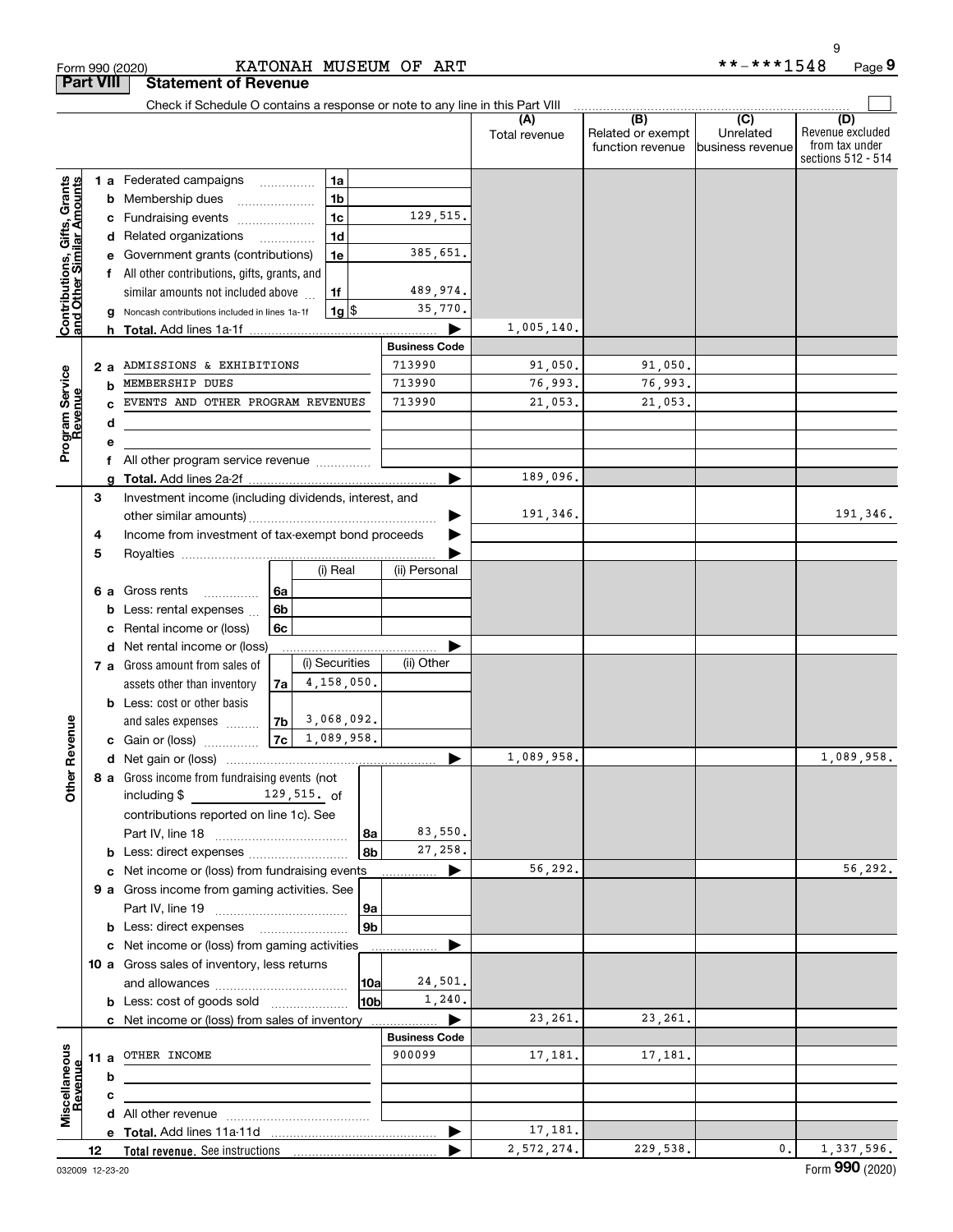**10**

 $\Box$ 

|              | Do not include amounts reported on lines 6b,<br>7b, 8b, 9b, and 10b of Part VIII.                                                                                                                          | (A)<br>Total expenses | (B)<br>Program service<br>expenses | $\overline{C}$<br>Management and<br>general expenses | (D)<br>Fundraising<br>expenses |
|--------------|------------------------------------------------------------------------------------------------------------------------------------------------------------------------------------------------------------|-----------------------|------------------------------------|------------------------------------------------------|--------------------------------|
| 1            | Grants and other assistance to domestic organizations                                                                                                                                                      |                       |                                    |                                                      |                                |
|              | and domestic governments. See Part IV, line 21                                                                                                                                                             |                       |                                    |                                                      |                                |
| $\mathbf{2}$ | Grants and other assistance to domestic                                                                                                                                                                    |                       |                                    |                                                      |                                |
|              | individuals. See Part IV, line 22                                                                                                                                                                          |                       |                                    |                                                      |                                |
| 3            | Grants and other assistance to foreign                                                                                                                                                                     |                       |                                    |                                                      |                                |
|              | organizations, foreign governments, and foreign                                                                                                                                                            |                       |                                    |                                                      |                                |
|              | individuals. See Part IV, lines 15 and 16                                                                                                                                                                  |                       |                                    |                                                      |                                |
| 4            | Benefits paid to or for members                                                                                                                                                                            |                       |                                    |                                                      |                                |
| 5            | Compensation of current officers, directors,                                                                                                                                                               |                       |                                    |                                                      |                                |
|              | trustees, and key employees                                                                                                                                                                                | 174,538.              | 52,361.                            | 34,908.                                              | 87,269.                        |
| 6            | Compensation not included above to disqualified                                                                                                                                                            |                       |                                    |                                                      |                                |
|              | persons (as defined under section 4958(f)(1)) and                                                                                                                                                          |                       |                                    |                                                      |                                |
|              | persons described in section 4958(c)(3)(B)                                                                                                                                                                 |                       |                                    |                                                      |                                |
| 7            |                                                                                                                                                                                                            | 708, 329.             | 615,920.                           | 86,424.                                              | 5,985.                         |
| 8            | Pension plan accruals and contributions (include                                                                                                                                                           |                       |                                    |                                                      |                                |
|              | section 401(k) and 403(b) employer contributions)                                                                                                                                                          | 7,122.                | $\frac{4,214.}{46,946.}$           | 501.                                                 | $\frac{2,407}{28,563}$ .       |
| 9            |                                                                                                                                                                                                            | 81,970.               |                                    | 6,461.                                               |                                |
| 10           |                                                                                                                                                                                                            | 71, 715.              | 41,072.                            | 5,654.                                               | 24,989.                        |
| 11           | Fees for services (nonemployees):                                                                                                                                                                          |                       |                                    |                                                      |                                |
| a            |                                                                                                                                                                                                            |                       |                                    |                                                      |                                |
| b            |                                                                                                                                                                                                            |                       |                                    |                                                      |                                |
| c            |                                                                                                                                                                                                            | 87,350.               | 49,737.                            | 21,702.                                              | 15,911.                        |
| d            |                                                                                                                                                                                                            |                       |                                    |                                                      |                                |
| е            | Professional fundraising services. See Part IV, line 17                                                                                                                                                    |                       |                                    |                                                      |                                |
| f            | Investment management fees                                                                                                                                                                                 | 23,356.               |                                    | 23,356.                                              |                                |
| g            | Other. (If line 11g amount exceeds 10% of line 25,                                                                                                                                                         |                       |                                    |                                                      |                                |
|              | column (A) amount, list line 11g expenses on Sch O.)                                                                                                                                                       | 119,694.              | $\frac{68,153.}{3,715.}$           | 29,739.                                              | <u>21,802.</u>                 |
| 12           |                                                                                                                                                                                                            | 11,978.               |                                    | $\overline{171}$ .                                   | 8,092.                         |
| 13           |                                                                                                                                                                                                            | 152,871.              | 39,512.                            | $\overline{58,123}$ .                                | 55, 236.                       |
| 14           |                                                                                                                                                                                                            |                       |                                    |                                                      |                                |
| 15           |                                                                                                                                                                                                            |                       |                                    |                                                      |                                |
| 16           |                                                                                                                                                                                                            | 35,368.               | 24,758.                            | 10,610.                                              |                                |
| 17           | Travel                                                                                                                                                                                                     |                       |                                    |                                                      |                                |
| 18           | Payments of travel or entertainment expenses                                                                                                                                                               |                       |                                    |                                                      |                                |
|              | for any federal, state, or local public officials                                                                                                                                                          |                       |                                    |                                                      |                                |
| 19           | Conferences, conventions, and meetings                                                                                                                                                                     |                       |                                    |                                                      |                                |
| 20           | Interest                                                                                                                                                                                                   |                       |                                    |                                                      |                                |
| 21           |                                                                                                                                                                                                            |                       |                                    |                                                      |                                |
| 22           | Depreciation, depletion, and amortization                                                                                                                                                                  | 182, 117.             | 154,802.                           | 9,103.                                               | 18,212.                        |
| 23           | Insurance                                                                                                                                                                                                  | 11,773.               | 10,596.                            | 1,177.                                               |                                |
| 24           | Other expenses. Itemize expenses not covered<br>above (List miscellaneous expenses on line 24e. If<br>line 24e amount exceeds 10% of line 25, column (A)<br>amount, list line 24e expenses on Schedule O.) |                       |                                    |                                                      |                                |
|              | a EXHIBITION EXPENSES                                                                                                                                                                                      | 72,607.               | 72,607.                            |                                                      |                                |
| b            | MAINTENANCE & REPAIRS                                                                                                                                                                                      | 67,600.               | $\overline{57,460}$ .              | 10, 140.                                             |                                |
| c            | EDUCATION AND PGM.<br>EXP.                                                                                                                                                                                 | 31,039.               | 7,481.                             | 13,352.                                              | 10, 206.                       |
| d            | SCHOLARSHIPS                                                                                                                                                                                               | 1,678.                |                                    | $\overline{275}$ .                                   | 1,403.                         |
|              | e All other expenses                                                                                                                                                                                       |                       |                                    |                                                      |                                |
| 25           | Total functional expenses. Add lines 1 through 24e                                                                                                                                                         | 1,841,105.            | 1, 249, 334.                       | 311,696.                                             | 280,075.                       |
| 26           | Joint costs. Complete this line only if the organization                                                                                                                                                   |                       |                                    |                                                      |                                |
|              | reported in column (B) joint costs from a combined                                                                                                                                                         |                       |                                    |                                                      |                                |
|              | educational campaign and fundraising solicitation.                                                                                                                                                         |                       |                                    |                                                      |                                |
|              | Check here $\blacktriangleright$<br>if following SOP 98-2 (ASC 958-720)                                                                                                                                    |                       |                                    |                                                      |                                |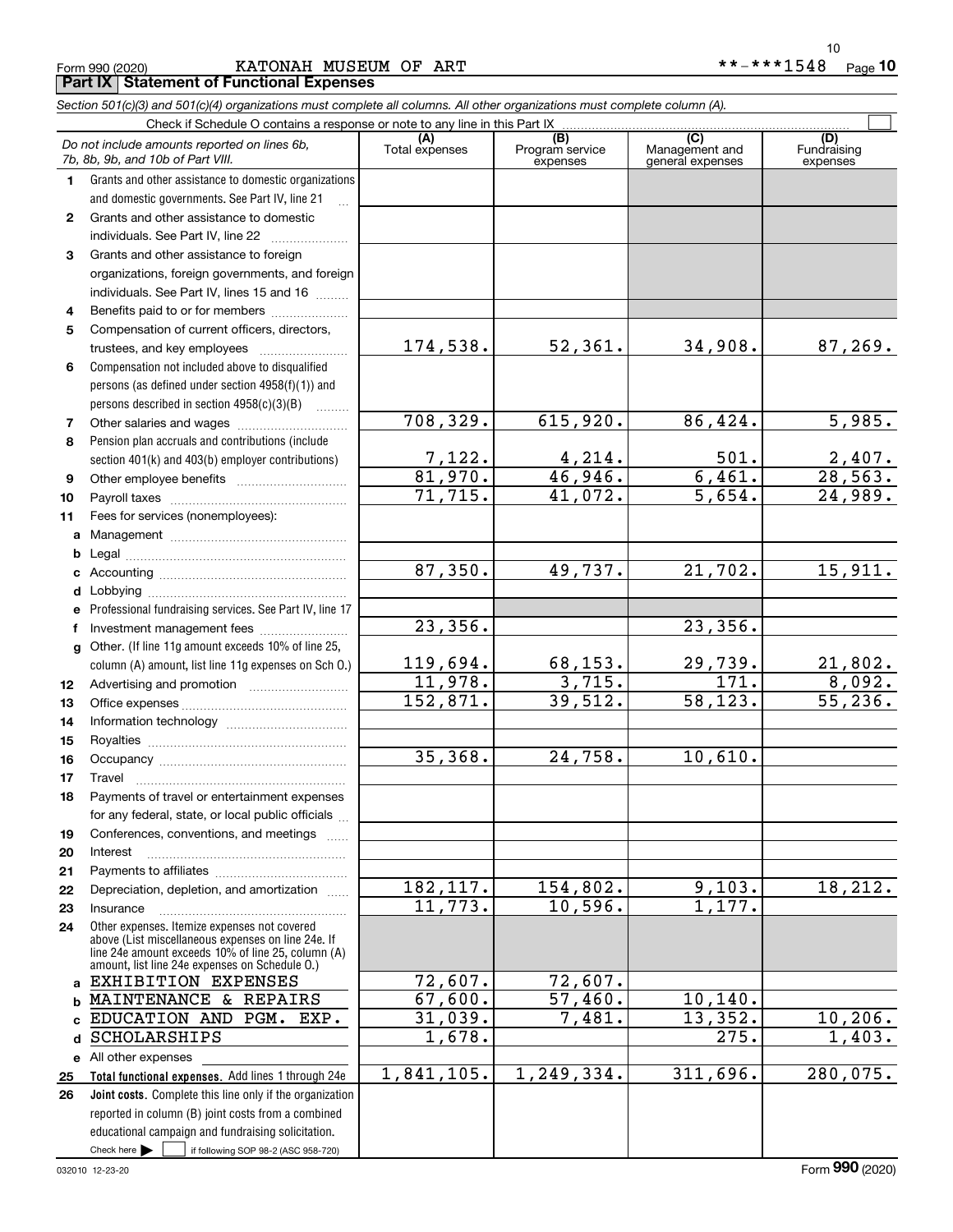| Form 990 (2020) | <b>KATONAH</b> | MUSEUM | ОF | ART | ***1548<br>**_ | Page |  |
|-----------------|----------------|--------|----|-----|----------------|------|--|
|                 |                |        |    |     |                |      |  |

|                             |          |                                                                                                                                                                                                                               |         |                                 | (A)<br>Beginning of year |                         | (B)<br>End of year    |
|-----------------------------|----------|-------------------------------------------------------------------------------------------------------------------------------------------------------------------------------------------------------------------------------|---------|---------------------------------|--------------------------|-------------------------|-----------------------|
|                             | 1        | Cash - non-interest-bearing                                                                                                                                                                                                   |         |                                 | 248,451.                 | $\mathbf{1}$            | 196, 373.             |
|                             | 2        |                                                                                                                                                                                                                               |         |                                 | $\overline{359,039}$ .   | $\overline{\mathbf{2}}$ | 336, 255.             |
|                             | 3        |                                                                                                                                                                                                                               |         |                                 |                          | 3                       |                       |
|                             | 4        |                                                                                                                                                                                                                               |         |                                 |                          | 4                       |                       |
|                             | 5        | Loans and other receivables from any current or former officer, director,                                                                                                                                                     |         |                                 |                          |                         |                       |
|                             |          | trustee, key employee, creator or founder, substantial contributor, or 35%                                                                                                                                                    |         |                                 |                          |                         |                       |
|                             |          | controlled entity or family member of any of these persons                                                                                                                                                                    |         |                                 |                          | 5                       |                       |
|                             | 6        | Loans and other receivables from other disqualified persons (as defined                                                                                                                                                       |         |                                 |                          |                         |                       |
|                             |          | under section $4958(f)(1)$ , and persons described in section $4958(c)(3)(B)$                                                                                                                                                 |         | 1.1.1.1                         |                          | 6                       |                       |
|                             | 7        |                                                                                                                                                                                                                               |         |                                 | 1,575.                   | $\overline{7}$<br>8     |                       |
| Assets                      | 8        |                                                                                                                                                                                                                               |         |                                 | 23,016.                  | $\mathbf{9}$            | $\frac{1,575}{6,118}$ |
|                             | 9        | Prepaid expenses and deferred charges                                                                                                                                                                                         |         |                                 |                          |                         |                       |
|                             |          | 10a Land, buildings, and equipment: cost or other                                                                                                                                                                             |         |                                 |                          |                         |                       |
|                             |          | basis. Complete Part VI of Schedule D  10a<br>. 10b <u> </u><br><b>b</b> Less: accumulated depreciation                                                                                                                       |         | $\frac{4,419,785.}{3,795,543.}$ | 755,968.                 | 10 <sub>c</sub>         | 624,242.              |
|                             | 11       |                                                                                                                                                                                                                               |         |                                 | 4,435,865.               | 11                      | 5,358,041.            |
|                             | 12       |                                                                                                                                                                                                                               |         |                                 | 255, 721.                | 12                      | 376,833.              |
|                             | 13       |                                                                                                                                                                                                                               |         |                                 |                          | 13                      |                       |
|                             | 14       |                                                                                                                                                                                                                               |         |                                 |                          | 14                      |                       |
|                             | 15       |                                                                                                                                                                                                                               |         |                                 | 4,000.                   | 15                      | 17,591.               |
|                             | 16       |                                                                                                                                                                                                                               |         |                                 | 6,083,635.               | 16                      | 6,917,028.            |
|                             | 17       |                                                                                                                                                                                                                               |         |                                 | 79,256.                  | 17                      | 128, 725.             |
|                             | 18       |                                                                                                                                                                                                                               |         |                                 |                          | 18                      |                       |
|                             | 19       | Deferred revenue manual contracts and contracts are all the manual contracts and contracts are all the contracts of the contracts of the contracts of the contracts of the contracts of the contracts of the contracts of the | 73,010. | 19                              | 88,499.                  |                         |                       |
|                             | 20       |                                                                                                                                                                                                                               |         | 20                              |                          |                         |                       |
|                             | 21       | Escrow or custodial account liability. Complete Part IV of Schedule D                                                                                                                                                         |         |                                 | 21                       |                         |                       |
|                             | 22       | Loans and other payables to any current or former officer, director,                                                                                                                                                          |         |                                 |                          |                         |                       |
| Liabilities                 |          | trustee, key employee, creator or founder, substantial contributor, or 35%                                                                                                                                                    |         |                                 |                          |                         |                       |
|                             |          | controlled entity or family member of any of these persons                                                                                                                                                                    |         |                                 |                          | 22                      |                       |
|                             | 23       | Secured mortgages and notes payable to unrelated third parties                                                                                                                                                                |         |                                 |                          | 23                      |                       |
|                             | 24       | Unsecured notes and loans payable to unrelated third parties                                                                                                                                                                  |         |                                 | 157,380.                 | 24                      | 165,820.              |
|                             | 25       | Other liabilities (including federal income tax, payables to related third                                                                                                                                                    |         |                                 |                          |                         |                       |
|                             |          | parties, and other liabilities not included on lines 17-24). Complete Part X                                                                                                                                                  |         |                                 |                          |                         |                       |
|                             |          |                                                                                                                                                                                                                               |         |                                 | 14,383.                  | 25                      | 13,591.               |
|                             | 26       |                                                                                                                                                                                                                               |         |                                 | 324,029.                 | 26                      | 396,635.              |
|                             |          | Organizations that follow FASB ASC 958, check here $\blacktriangleright \boxed{X}$                                                                                                                                            |         |                                 |                          |                         |                       |
|                             |          | and complete lines 27, 28, 32, and 33.                                                                                                                                                                                        |         |                                 | 471,518.                 | 27                      | 228,646.              |
|                             | 27<br>28 | Net assets with donor restrictions                                                                                                                                                                                            |         |                                 | 5,288,088.               | 28                      | 6, 291, 747.          |
|                             |          | Organizations that do not follow FASB ASC 958, check here $\blacktriangleright$                                                                                                                                               |         |                                 |                          |                         |                       |
|                             |          | and complete lines 29 through 33.                                                                                                                                                                                             |         |                                 |                          |                         |                       |
|                             | 29       |                                                                                                                                                                                                                               |         |                                 |                          | 29                      |                       |
| Net Assets or Fund Balances | 30       | Paid-in or capital surplus, or land, building, or equipment fund                                                                                                                                                              |         |                                 |                          | 30                      |                       |
|                             | 31       | Retained earnings, endowment, accumulated income, or other funds                                                                                                                                                              |         | $\overline{\phantom{a}}$        |                          | 31                      |                       |
|                             | 32       | Total net assets or fund balances                                                                                                                                                                                             |         |                                 | 5,759,606.               | 32                      | 6,520,393.            |
|                             | 33       |                                                                                                                                                                                                                               |         |                                 | 6,083,635.               | 33                      | 6,917,028.            |
|                             |          |                                                                                                                                                                                                                               |         |                                 |                          |                         | Form 990 (2020)       |
|                             |          |                                                                                                                                                                                                                               |         |                                 |                          |                         |                       |

**Part X Balance Sheet**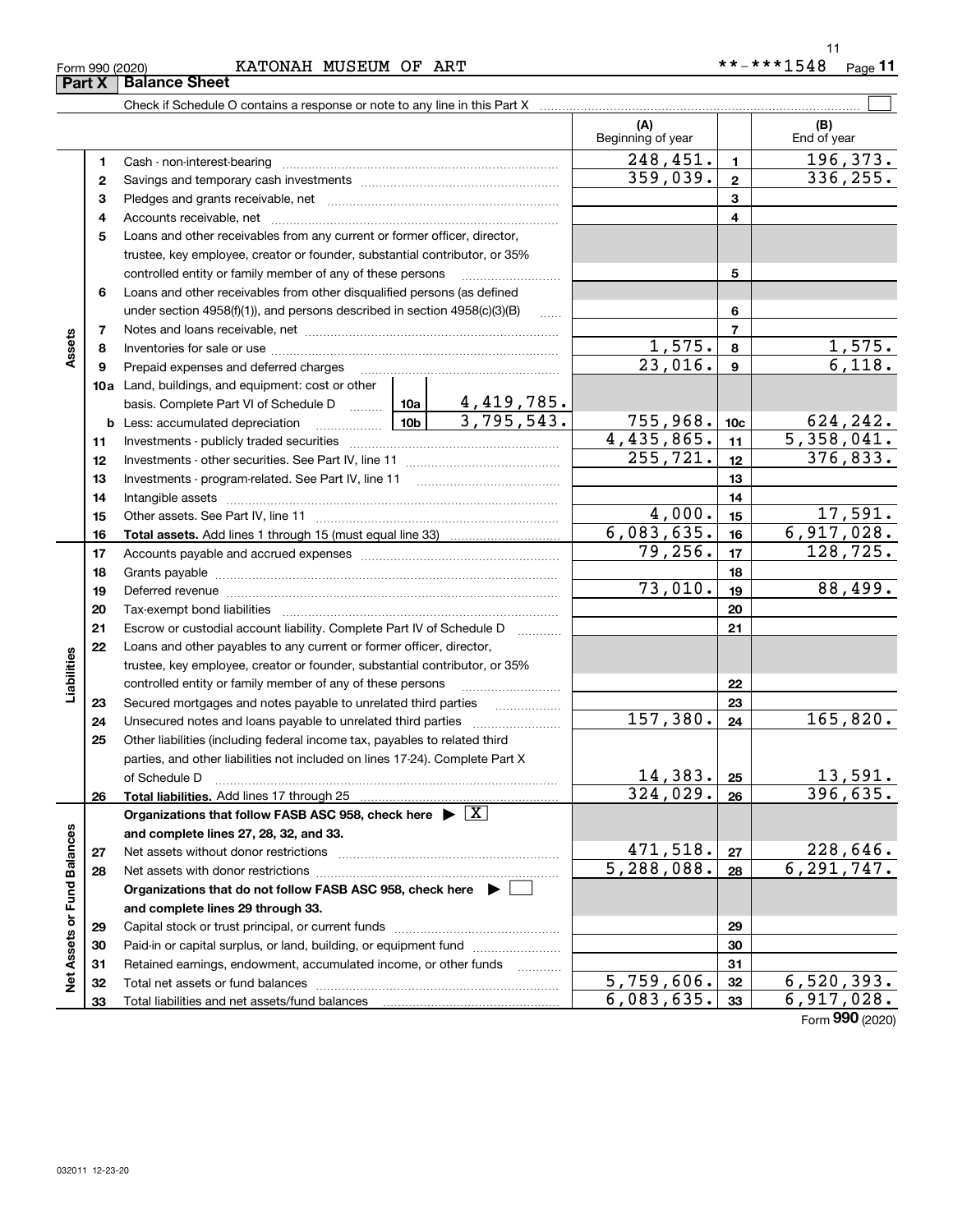|    | KATONAH MUSEUM OF ART<br>Form 990 (2020)                                                                                        |                         | **-***1548     |                       | Page 12   |
|----|---------------------------------------------------------------------------------------------------------------------------------|-------------------------|----------------|-----------------------|-----------|
|    | <b>Part XI</b><br><b>Reconciliation of Net Assets</b>                                                                           |                         |                |                       |           |
|    |                                                                                                                                 |                         |                |                       |           |
|    |                                                                                                                                 |                         |                |                       |           |
| 1  |                                                                                                                                 | 1                       | 2,572,274.     |                       |           |
| 2  |                                                                                                                                 | $\mathbf{2}$            | 1,841,105.     |                       |           |
| з  | Revenue less expenses. Subtract line 2 from line 1                                                                              | 3                       |                | $\overline{731,}169.$ |           |
| 4  |                                                                                                                                 | $\overline{\mathbf{4}}$ | 5,759,606.     |                       |           |
| 5  |                                                                                                                                 | 5                       |                | 22,581.               |           |
| 6  |                                                                                                                                 | 6                       |                | 7,037.                |           |
| 7  |                                                                                                                                 | $\overline{7}$          |                |                       |           |
| 8  | Prior period adjustments                                                                                                        | 8                       |                |                       |           |
| 9  | Other changes in net assets or fund balances (explain on Schedule O)                                                            | 9                       |                |                       | 0.        |
| 10 | Net assets or fund balances at end of year. Combine lines 3 through 9 (must equal Part X, line 32,                              |                         |                |                       |           |
|    |                                                                                                                                 | 10                      | 6,520,393.     |                       |           |
|    | Part XII Financial Statements and Reporting                                                                                     |                         |                |                       |           |
|    |                                                                                                                                 |                         |                |                       | x         |
|    |                                                                                                                                 |                         |                | <b>Yes</b>            | <b>No</b> |
| 1  | $\mathbf{X}$ Accrual<br>Accounting method used to prepare the Form 990: <u>June</u> Cash<br>    Other                           |                         |                |                       |           |
|    | If the organization changed its method of accounting from a prior year or checked "Other," explain in Schedule O.               |                         |                |                       |           |
|    | 2a Were the organization's financial statements compiled or reviewed by an independent accountant?                              |                         | 2a             |                       | Х         |
|    | If "Yes," check a box below to indicate whether the financial statements for the year were compiled or reviewed on a            |                         |                |                       |           |
|    | separate basis, consolidated basis, or both:                                                                                    |                         |                |                       |           |
|    | Separate basis<br>Consolidated basis<br>Both consolidated and separate basis                                                    |                         |                |                       |           |
|    | <b>b</b> Were the organization's financial statements audited by an independent accountant?                                     |                         | 2 <sub>b</sub> | х                     |           |
|    | If "Yes," check a box below to indicate whether the financial statements for the year were audited on a separate basis,         |                         |                |                       |           |
|    | consolidated basis, or both:                                                                                                    |                         |                |                       |           |
|    | $ \mathbf{X} $ Separate basis<br><b>Consolidated basis</b><br>Both consolidated and separate basis                              |                         |                |                       |           |
|    | c If "Yes" to line 2a or 2b, does the organization have a committee that assumes responsibility for oversight of the audit,     |                         |                |                       |           |
|    |                                                                                                                                 |                         | 2c             | Х                     |           |
|    | If the organization changed either its oversight process or selection process during the tax year, explain on Schedule O.       |                         |                |                       |           |
|    | 3a As a result of a federal award, was the organization required to undergo an audit or audits as set forth in the Single Audit |                         |                |                       |           |
|    |                                                                                                                                 |                         | За             |                       | Х         |
|    | b If "Yes," did the organization undergo the required audit or audits? If the organization did not undergo the required audit   |                         |                |                       |           |
|    |                                                                                                                                 |                         | 3 <sub>b</sub> |                       |           |

Form (2020) **990**

12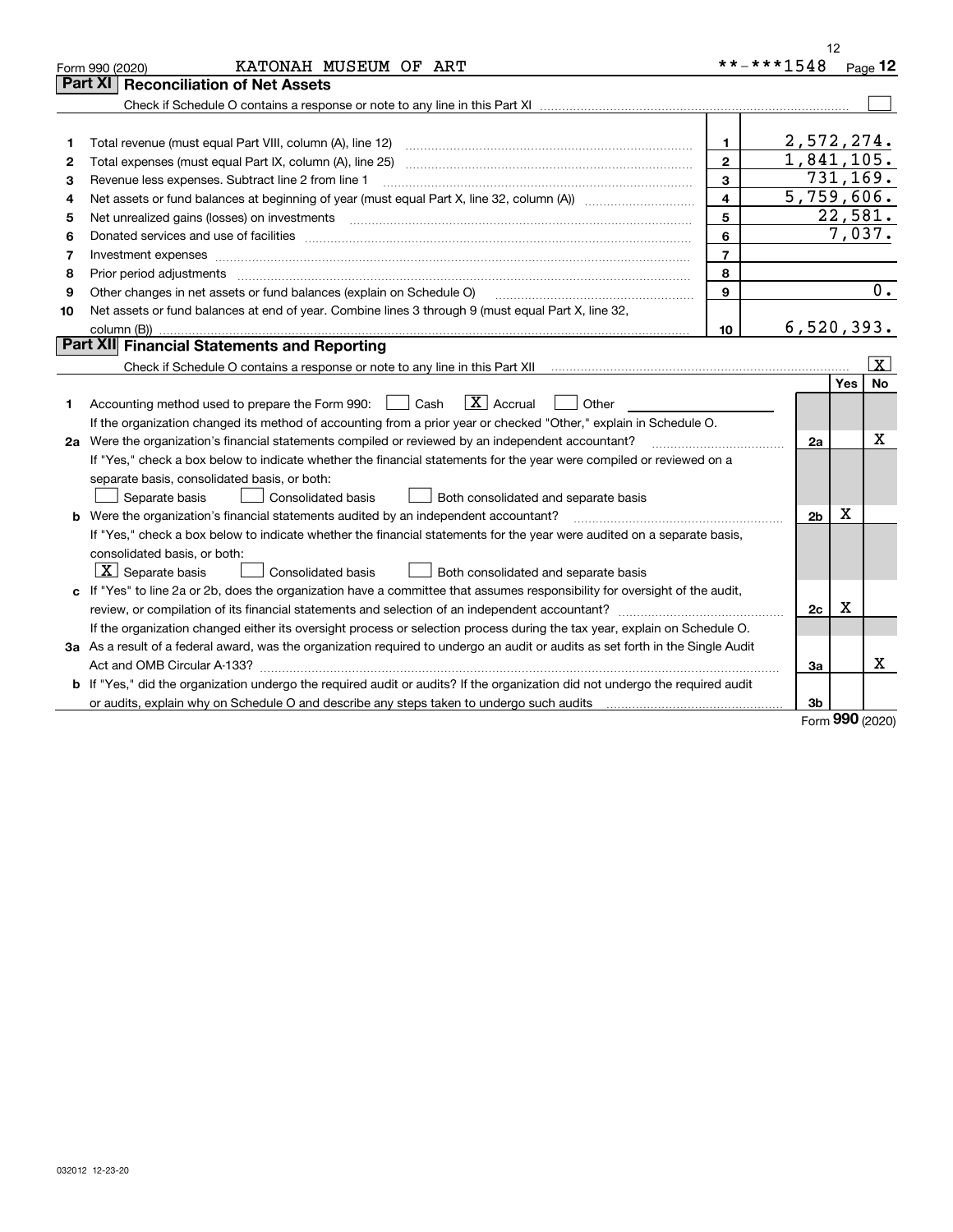|  | <b>SCHEDULE A</b> |
|--|-------------------|
|--|-------------------|

Department of the Treasury Internal Revenue Service

# **Public Charity Status and Public Support**

**Complete if the organization is a section 501(c)(3) organization or a section 4947(a)(1) nonexempt charitable trust. | Attach to Form 990 or Form 990-EZ.** 

| ▶ Go to www.irs.gov/Form990 for instructions and the latest information. |  |  |
|--------------------------------------------------------------------------|--|--|
|                                                                          |  |  |

| 13<br>OMB No. 1545-0047             |
|-------------------------------------|
| 2020                                |
| <b>Open to Public</b><br>Inspection |

## **Name of the organization**

|        |                                                                                                                           | <b>Name of the organization</b>                                                                                                                         |                       |                                                        |                             |                                 |                                                      | Employer Remaindation nambel<br>**-***1548         |
|--------|---------------------------------------------------------------------------------------------------------------------------|---------------------------------------------------------------------------------------------------------------------------------------------------------|-----------------------|--------------------------------------------------------|-----------------------------|---------------------------------|------------------------------------------------------|----------------------------------------------------|
|        | Part I                                                                                                                    | Reason for Public Charity Status. (All organizations must complete this part.) See instructions.                                                        | KATONAH MUSEUM OF ART |                                                        |                             |                                 |                                                      |                                                    |
|        |                                                                                                                           |                                                                                                                                                         |                       |                                                        |                             |                                 |                                                      |                                                    |
|        |                                                                                                                           | The organization is not a private foundation because it is: (For lines 1 through 12, check only one box.)                                               |                       |                                                        |                             |                                 |                                                      |                                                    |
| 1      |                                                                                                                           | A church, convention of churches, or association of churches described in section 170(b)(1)(A)(i).                                                      |                       |                                                        |                             |                                 |                                                      |                                                    |
| 2      |                                                                                                                           | A school described in section 170(b)(1)(A)(ii). (Attach Schedule E (Form 990 or 990-EZ).)                                                               |                       |                                                        |                             |                                 |                                                      |                                                    |
| З      |                                                                                                                           | A hospital or a cooperative hospital service organization described in section 170(b)(1)(A)(iii).                                                       |                       |                                                        |                             |                                 |                                                      |                                                    |
| 4      |                                                                                                                           | A medical research organization operated in conjunction with a hospital described in section 170(b)(1)(A)(iii). Enter the hospital's name,              |                       |                                                        |                             |                                 |                                                      |                                                    |
|        |                                                                                                                           | city, and state:<br>An organization operated for the benefit of a college or university owned or operated by a governmental unit described in           |                       |                                                        |                             |                                 |                                                      |                                                    |
| 5      |                                                                                                                           |                                                                                                                                                         |                       |                                                        |                             |                                 |                                                      |                                                    |
|        |                                                                                                                           | section 170(b)(1)(A)(iv). (Complete Part II.)                                                                                                           |                       |                                                        |                             |                                 |                                                      |                                                    |
| 6      |                                                                                                                           | A federal, state, or local government or governmental unit described in section 170(b)(1)(A)(v).                                                        |                       |                                                        |                             |                                 |                                                      |                                                    |
| 7      |                                                                                                                           | An organization that normally receives a substantial part of its support from a governmental unit or from the general public described in               |                       |                                                        |                             |                                 |                                                      |                                                    |
|        |                                                                                                                           | section 170(b)(1)(A)(vi). (Complete Part II.)                                                                                                           |                       |                                                        |                             |                                 |                                                      |                                                    |
| 8<br>9 |                                                                                                                           | A community trust described in section 170(b)(1)(A)(vi). (Complete Part II.)                                                                            |                       |                                                        |                             |                                 |                                                      |                                                    |
|        |                                                                                                                           | An agricultural research organization described in section 170(b)(1)(A)(ix) operated in conjunction with a land-grant college                           |                       |                                                        |                             |                                 |                                                      |                                                    |
|        |                                                                                                                           | or university or a non-land-grant college of agriculture (see instructions). Enter the name, city, and state of the college or                          |                       |                                                        |                             |                                 |                                                      |                                                    |
|        | 10 $X$                                                                                                                    | university:<br>An organization that normally receives (1) more than 33 1/3% of its support from contributions, membership fees, and gross receipts from |                       |                                                        |                             |                                 |                                                      |                                                    |
|        |                                                                                                                           | activities related to its exempt functions, subject to certain exceptions; and (2) no more than 33 1/3% of its support from gross investment            |                       |                                                        |                             |                                 |                                                      |                                                    |
|        |                                                                                                                           | income and unrelated business taxable income (less section 511 tax) from businesses acquired by the organization after June 30, 1975.                   |                       |                                                        |                             |                                 |                                                      |                                                    |
|        |                                                                                                                           | See section 509(a)(2). (Complete Part III.)                                                                                                             |                       |                                                        |                             |                                 |                                                      |                                                    |
| 11     |                                                                                                                           | An organization organized and operated exclusively to test for public safety. See section 509(a)(4).                                                    |                       |                                                        |                             |                                 |                                                      |                                                    |
| 12     |                                                                                                                           | An organization organized and operated exclusively for the benefit of, to perform the functions of, or to carry out the purposes of one or              |                       |                                                        |                             |                                 |                                                      |                                                    |
|        |                                                                                                                           | more publicly supported organizations described in section 509(a)(1) or section 509(a)(2). See section 509(a)(3). Check the box in                      |                       |                                                        |                             |                                 |                                                      |                                                    |
|        |                                                                                                                           | lines 12a through 12d that describes the type of supporting organization and complete lines 12e, 12f, and 12g.                                          |                       |                                                        |                             |                                 |                                                      |                                                    |
| а      |                                                                                                                           | Type I. A supporting organization operated, supervised, or controlled by its supported organization(s), typically by giving                             |                       |                                                        |                             |                                 |                                                      |                                                    |
|        |                                                                                                                           | the supported organization(s) the power to regularly appoint or elect a majority of the directors or trustees of the supporting                         |                       |                                                        |                             |                                 |                                                      |                                                    |
|        |                                                                                                                           | organization. You must complete Part IV, Sections A and B.                                                                                              |                       |                                                        |                             |                                 |                                                      |                                                    |
| b      |                                                                                                                           | Type II. A supporting organization supervised or controlled in connection with its supported organization(s), by having                                 |                       |                                                        |                             |                                 |                                                      |                                                    |
|        |                                                                                                                           | control or management of the supporting organization vested in the same persons that control or manage the supported                                    |                       |                                                        |                             |                                 |                                                      |                                                    |
|        |                                                                                                                           | organization(s). You must complete Part IV, Sections A and C.                                                                                           |                       |                                                        |                             |                                 |                                                      |                                                    |
| с      |                                                                                                                           | Type III functionally integrated. A supporting organization operated in connection with, and functionally integrated with,                              |                       |                                                        |                             |                                 |                                                      |                                                    |
|        |                                                                                                                           | its supported organization(s) (see instructions). You must complete Part IV, Sections A, D, and E.                                                      |                       |                                                        |                             |                                 |                                                      |                                                    |
| d      | Type III non-functionally integrated. A supporting organization operated in connection with its supported organization(s) |                                                                                                                                                         |                       |                                                        |                             |                                 |                                                      |                                                    |
|        |                                                                                                                           | that is not functionally integrated. The organization generally must satisfy a distribution requirement and an attentiveness                            |                       |                                                        |                             |                                 |                                                      |                                                    |
|        |                                                                                                                           | requirement (see instructions). You must complete Part IV, Sections A and D, and Part V.                                                                |                       |                                                        |                             |                                 |                                                      |                                                    |
| е      |                                                                                                                           | Check this box if the organization received a written determination from the IRS that it is a Type I, Type II, Type III                                 |                       |                                                        |                             |                                 |                                                      |                                                    |
|        |                                                                                                                           | functionally integrated, or Type III non-functionally integrated supporting organization.                                                               |                       |                                                        |                             |                                 |                                                      |                                                    |
| f      |                                                                                                                           | Enter the number of supported organizations                                                                                                             |                       |                                                        |                             |                                 |                                                      |                                                    |
|        |                                                                                                                           | Provide the following information about the supported organization(s).                                                                                  |                       |                                                        |                             |                                 |                                                      |                                                    |
|        |                                                                                                                           | (i) Name of supported                                                                                                                                   | (ii) EIN              | (iii) Type of organization<br>(described on lines 1-10 | in your governing document? | (iv) Is the organization listed | (v) Amount of monetary<br>support (see instructions) | (vi) Amount of other<br>support (see instructions) |
|        |                                                                                                                           | organization                                                                                                                                            |                       | above (see instructions))                              | Yes                         | No                              |                                                      |                                                    |
|        |                                                                                                                           |                                                                                                                                                         |                       |                                                        |                             |                                 |                                                      |                                                    |
|        |                                                                                                                           |                                                                                                                                                         |                       |                                                        |                             |                                 |                                                      |                                                    |
|        |                                                                                                                           |                                                                                                                                                         |                       |                                                        |                             |                                 |                                                      |                                                    |
|        |                                                                                                                           |                                                                                                                                                         |                       |                                                        |                             |                                 |                                                      |                                                    |
|        |                                                                                                                           |                                                                                                                                                         |                       |                                                        |                             |                                 |                                                      |                                                    |
|        |                                                                                                                           |                                                                                                                                                         |                       |                                                        |                             |                                 |                                                      |                                                    |
|        |                                                                                                                           |                                                                                                                                                         |                       |                                                        |                             |                                 |                                                      |                                                    |
|        |                                                                                                                           |                                                                                                                                                         |                       |                                                        |                             |                                 |                                                      |                                                    |
|        |                                                                                                                           |                                                                                                                                                         |                       |                                                        |                             |                                 |                                                      |                                                    |
|        |                                                                                                                           |                                                                                                                                                         |                       |                                                        |                             |                                 |                                                      |                                                    |
| Total  |                                                                                                                           |                                                                                                                                                         |                       |                                                        |                             |                                 |                                                      |                                                    |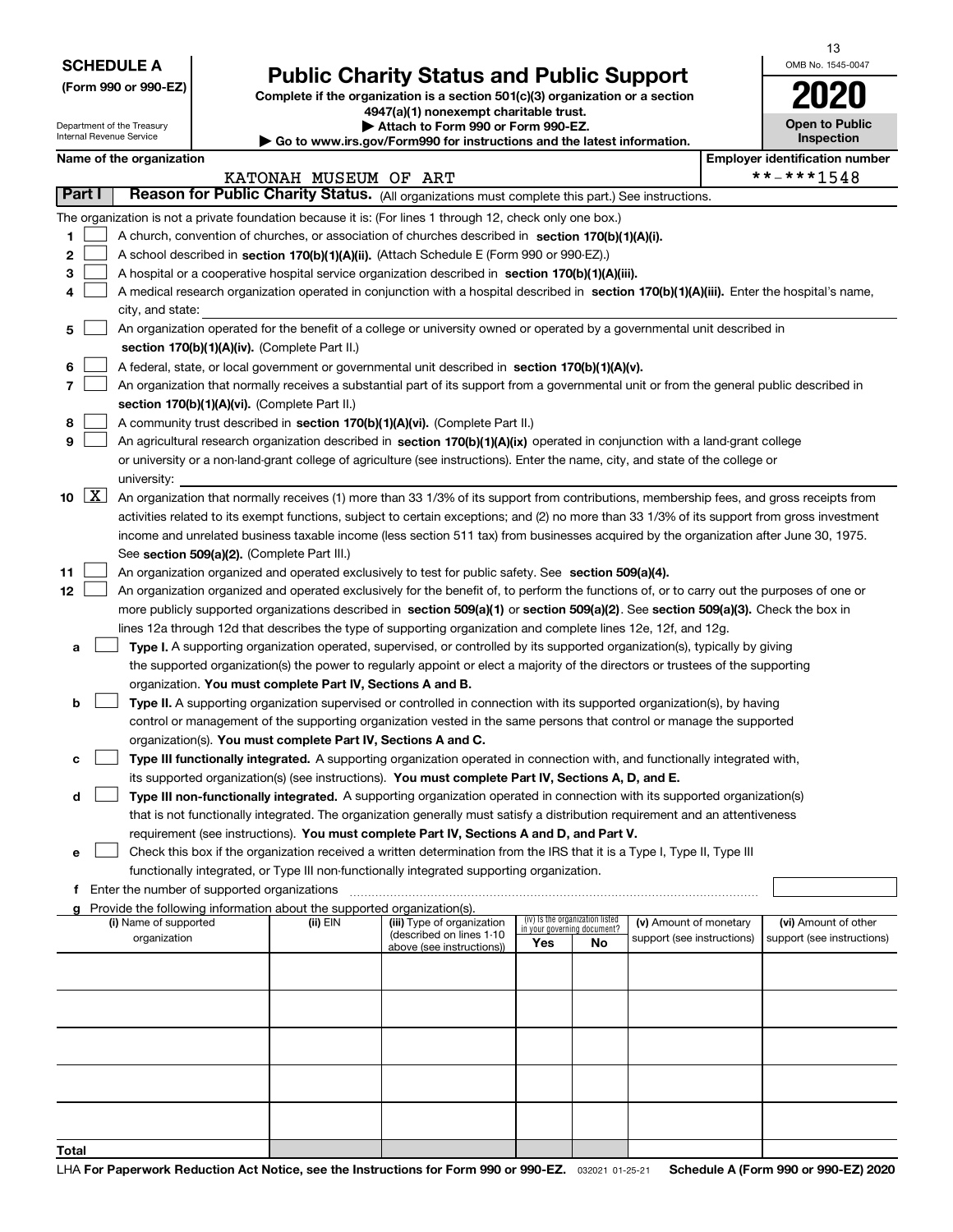#### Schedule A (Form 990 or 990-EZ) 2020 KATONAH MUSEUM OF ART NATING AND RELATED AT THE TANK Page KATONAH MUSEUM OF ART \*\*-\*\*\*1548

ou checked the box on line 5, 7, or 8 of Part I or if the organization failed to qualify under Part III. If the organization er the tests listed below, please complete Part III.) **Part II Support Schedule for Organizations Described in Sections 170(b)(1)(A)(iv) and 170(b)(1)(A)(vi)**

|    | <b>Section A. Public Support</b>                                                                                                                                                                                               |          |          |            |            |                                      |           |
|----|--------------------------------------------------------------------------------------------------------------------------------------------------------------------------------------------------------------------------------|----------|----------|------------|------------|--------------------------------------|-----------|
|    | Calendar year (or fiscal year beginning in) $\blacktriangleright$                                                                                                                                                              | (a) 2016 | (b) 2017 | $(c)$ 2018 | $(d)$ 2019 | (e) 2020                             | (f) Total |
|    | 1 Gifts, grants, contributions, and                                                                                                                                                                                            |          |          |            |            |                                      |           |
|    | membership fees received. (Do not                                                                                                                                                                                              |          |          |            |            |                                      |           |
|    | include any "unusual grants.")                                                                                                                                                                                                 |          |          |            |            |                                      |           |
|    | 2 Tax revenues levied for the organ-                                                                                                                                                                                           |          |          |            |            |                                      |           |
|    | ization's benefit and either paid to                                                                                                                                                                                           |          |          |            |            |                                      |           |
|    | or expended on its behalf                                                                                                                                                                                                      |          |          |            |            |                                      |           |
|    | 3 The value of services or facilities                                                                                                                                                                                          |          |          |            |            |                                      |           |
|    | furnished by a governmental unit to                                                                                                                                                                                            |          |          |            |            |                                      |           |
|    | the organization without charge                                                                                                                                                                                                |          |          |            |            |                                      |           |
|    | 4 Total. Add lines 1 through 3<br>$\sim$                                                                                                                                                                                       |          |          |            |            |                                      |           |
| 5. | The portion of total contributions                                                                                                                                                                                             |          |          |            |            |                                      |           |
|    | by each person (other than a                                                                                                                                                                                                   |          |          |            |            |                                      |           |
|    | governmental unit or publicly                                                                                                                                                                                                  |          |          |            |            |                                      |           |
|    | supported organization) included                                                                                                                                                                                               |          |          |            |            |                                      |           |
|    | on line 1 that exceeds 2% of the                                                                                                                                                                                               |          |          |            |            |                                      |           |
|    | amount shown on line 11,                                                                                                                                                                                                       |          |          |            |            |                                      |           |
|    | column (f)                                                                                                                                                                                                                     |          |          |            |            |                                      |           |
|    | 6 Public support. Subtract line 5 from line 4.                                                                                                                                                                                 |          |          |            |            |                                      |           |
|    | <b>Section B. Total Support</b>                                                                                                                                                                                                |          |          |            |            |                                      |           |
|    | Calendar year (or fiscal year beginning in) $\blacktriangleright$                                                                                                                                                              | (a) 2016 | (b) 2017 | $(c)$ 2018 | $(d)$ 2019 | (e) 2020                             | (f) Total |
|    | 7 Amounts from line 4                                                                                                                                                                                                          |          |          |            |            |                                      |           |
| 8  | Gross income from interest,                                                                                                                                                                                                    |          |          |            |            |                                      |           |
|    | dividends, payments received on                                                                                                                                                                                                |          |          |            |            |                                      |           |
|    | securities loans, rents, royalties,                                                                                                                                                                                            |          |          |            |            |                                      |           |
|    | and income from similar sources                                                                                                                                                                                                |          |          |            |            |                                      |           |
|    | <b>9</b> Net income from unrelated business                                                                                                                                                                                    |          |          |            |            |                                      |           |
|    | activities, whether or not the                                                                                                                                                                                                 |          |          |            |            |                                      |           |
|    | business is regularly carried on                                                                                                                                                                                               |          |          |            |            |                                      |           |
|    | <b>10</b> Other income. Do not include gain                                                                                                                                                                                    |          |          |            |            |                                      |           |
|    | or loss from the sale of capital                                                                                                                                                                                               |          |          |            |            |                                      |           |
|    | assets (Explain in Part VI.)                                                                                                                                                                                                   |          |          |            |            |                                      |           |
|    | <b>11 Total support.</b> Add lines 7 through 10                                                                                                                                                                                |          |          |            |            |                                      |           |
|    | <b>12</b> Gross receipts from related activities, etc. (see instructions)                                                                                                                                                      |          |          |            |            | 12                                   |           |
|    | 13 First 5 years. If the Form 990 is for the organization's first, second, third, fourth, or fifth tax year as a section 501(c)(3)                                                                                             |          |          |            |            |                                      |           |
|    | organization, check this box and stop here manufactured and the content of the state of the content of the content of the content of the content of the content of the content of the content of the content of the content of |          |          |            |            |                                      |           |
|    | <b>Section C. Computation of Public Support Percentage</b>                                                                                                                                                                     |          |          |            |            |                                      |           |
|    |                                                                                                                                                                                                                                |          |          |            |            | 14                                   | %         |
|    |                                                                                                                                                                                                                                |          |          |            |            | 15                                   | $\%$      |
|    | 16a 33 1/3% support test - 2020. If the organization did not check the box on line 13, and line 14 is 33 1/3% or more, check this box and                                                                                      |          |          |            |            |                                      |           |
|    | stop here. The organization qualifies as a publicly supported organization                                                                                                                                                     |          |          |            |            |                                      |           |
|    | b 33 1/3% support test - 2019. If the organization did not check a box on line 13 or 16a, and line 15 is 33 1/3% or more, check this box                                                                                       |          |          |            |            |                                      |           |
|    | and stop here. The organization qualifies as a publicly supported organization                                                                                                                                                 |          |          |            |            |                                      |           |
|    | 17a 10% -facts-and-circumstances test - 2020. If the organization did not check a box on line 13, 16a, or 16b, and line 14 is 10% or more,                                                                                     |          |          |            |            |                                      |           |
|    | and if the organization meets the facts-and-circumstances test, check this box and stop here. Explain in Part VI how the organization                                                                                          |          |          |            |            |                                      |           |
|    | meets the facts-and-circumstances test. The organization qualifies as a publicly supported organization                                                                                                                        |          |          |            |            |                                      |           |
|    | <b>b 10% -facts-and-circumstances test - 2019.</b> If the organization did not check a box on line 13, 16a, 16b, or 17a, and line 15 is 10% or                                                                                 |          |          |            |            |                                      |           |
|    | more, and if the organization meets the facts-and-circumstances test, check this box and stop here. Explain in Part VI how the                                                                                                 |          |          |            |            |                                      |           |
|    | organization meets the facts-and-circumstances test. The organization qualifies as a publicly supported organization                                                                                                           |          |          |            |            |                                      |           |
|    | 18 Private foundation. If the organization did not check a box on line 13, 16a, 16b, 17a, or 17b, check this box and see instructions                                                                                          |          |          |            |            |                                      |           |
|    |                                                                                                                                                                                                                                |          |          |            |            | Schodule A (Form 000 or 000 EZ) 2020 |           |

**Schedule A (Form 990 or 990-EZ) 2020**

| ┚ |                       |
|---|-----------------------|
|   | (Complete only if y   |
|   | fails to qualify unde |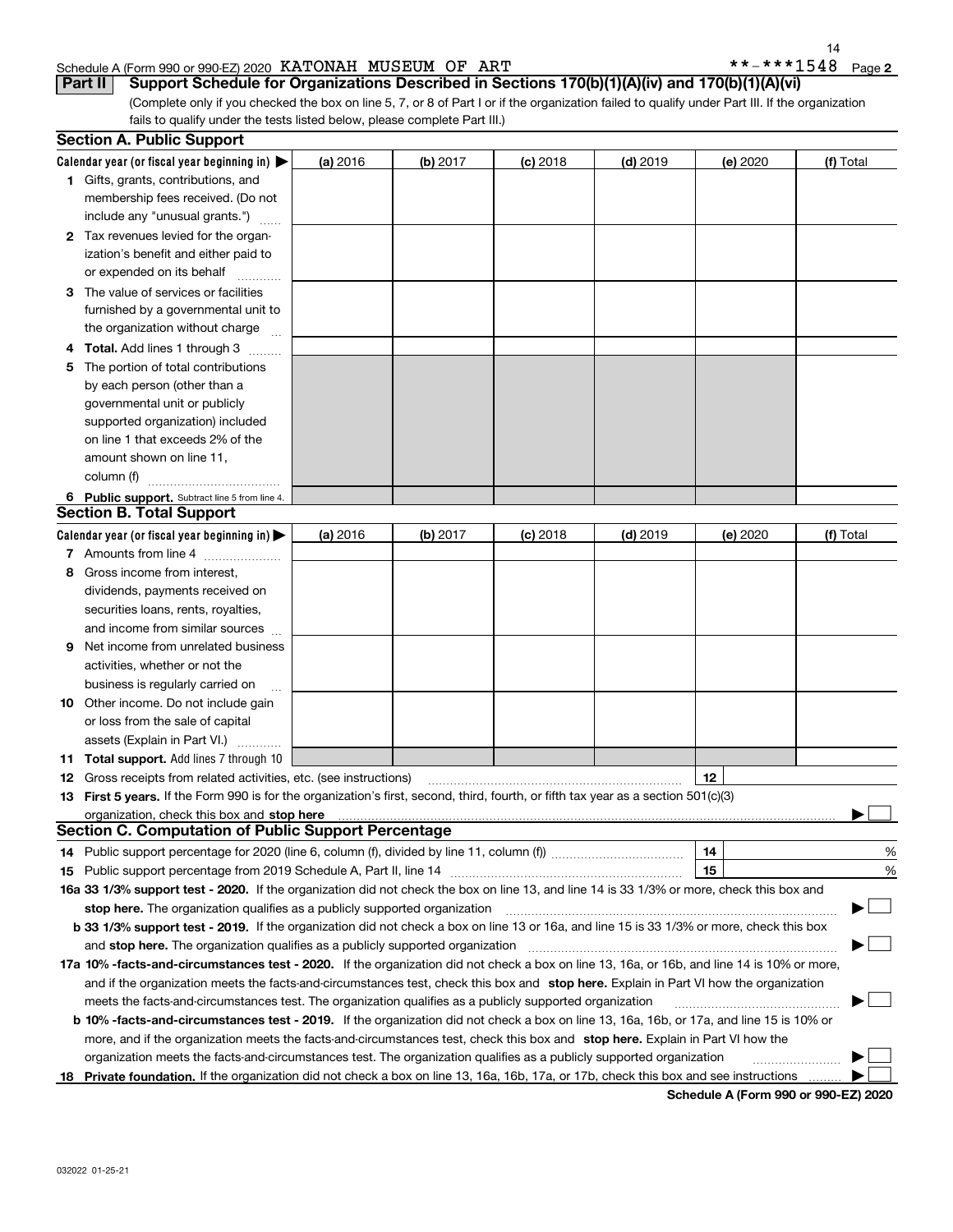## Schedule A (Form 990 or 990-EZ) 2020 Page KATONAH MUSEUM OF ART \*\*-\*\*\*1548

## **Part III** | Support Schedule for Organizations Described in Section 509(a)(2)

(Complete only if you checked the box on line 10 of Part I or if the organization failed to qualify under Part II. If the organization fails to qualify under the tests listed below, please complete Part II.)

| <b>Section A. Public Support</b>                                                                                                                                                                                      |           |                        |            |            |                                             |                                          |
|-----------------------------------------------------------------------------------------------------------------------------------------------------------------------------------------------------------------------|-----------|------------------------|------------|------------|---------------------------------------------|------------------------------------------|
| Calendar year (or fiscal year beginning in)                                                                                                                                                                           | (a) 2016  | (b) 2017               | $(c)$ 2018 | $(d)$ 2019 | (e) 2020                                    | (f) Total                                |
| 1 Gifts, grants, contributions, and                                                                                                                                                                                   |           |                        |            |            |                                             |                                          |
| membership fees received. (Do not                                                                                                                                                                                     |           |                        |            |            |                                             |                                          |
| include any "unusual grants.")                                                                                                                                                                                        | 1052282.  | 1181464.               | 1366537.   | 973,067.   | 1005140.                                    | 5578490.                                 |
| 2 Gross receipts from admissions,<br>merchandise sold or services per-<br>formed, or facilities furnished in<br>any activity that is related to the<br>organization's tax-exempt purpose                              | 111,516.  | 74, 237.               | 87,835.    | 169, 242.  | 189,096.                                    | 631,926.                                 |
| 3 Gross receipts from activities that                                                                                                                                                                                 |           |                        |            |            |                                             |                                          |
| are not an unrelated trade or bus-<br>iness under section 513                                                                                                                                                         |           |                        |            |            |                                             |                                          |
| 4 Tax revenues levied for the organ-                                                                                                                                                                                  |           |                        |            |            |                                             |                                          |
| ization's benefit and either paid to                                                                                                                                                                                  |           |                        |            |            |                                             |                                          |
| or expended on its behalf                                                                                                                                                                                             |           |                        |            |            |                                             |                                          |
| 5 The value of services or facilities                                                                                                                                                                                 |           |                        |            |            |                                             |                                          |
| furnished by a governmental unit to<br>the organization without charge                                                                                                                                                |           |                        |            |            |                                             |                                          |
| 6 Total. Add lines 1 through 5                                                                                                                                                                                        | 1163798.  | 1255701.               | 1454372.   | 1142309.   | 1194236.                                    | 6210416.                                 |
| 7a Amounts included on lines 1, 2, and                                                                                                                                                                                |           |                        |            |            |                                             |                                          |
| 3 received from disqualified persons                                                                                                                                                                                  | 224,545.  | 253,001.               | 421,104.   | 188,059.   | 151,198.                                    | 1237907.                                 |
| <b>b</b> Amounts included on lines 2 and 3 received<br>from other than disqualified persons that<br>exceed the greater of \$5,000 or 1% of the<br>amount on line 13 for the year <i>[[[[[[[[[[[[[[[[[[[[[[]]]]</i> ]] |           |                        |            |            |                                             | 0.                                       |
| c Add lines 7a and 7b                                                                                                                                                                                                 | 224, 545. | $\overline{253,001}$ . | 421, 104.  | 188,059.   | 151, 198.                                   | 1237907.                                 |
| 8 Public support. (Subtract line 7c from line 6.)                                                                                                                                                                     |           |                        |            |            |                                             | 4972509.                                 |
| <b>Section B. Total Support</b>                                                                                                                                                                                       |           |                        |            |            |                                             |                                          |
| Calendar year (or fiscal year beginning in)                                                                                                                                                                           | (a) 2016  | (b) 2017               | $(c)$ 2018 | $(d)$ 2019 | (e) 2020                                    | (f) Total                                |
| <b>9</b> Amounts from line 6                                                                                                                                                                                          | 1163798.  | 1255701.               | 1454372.   | 1142309.   | 1194236.                                    | 6210416.                                 |
| 10a Gross income from interest,<br>dividends, payments received on<br>securities loans, rents, royalties,<br>and income from similar sources                                                                          | 271, 176. | 136, 354.              | 140,124.   | 169,896.   | 191,346.                                    | 908,896.                                 |
| <b>b</b> Unrelated business taxable income                                                                                                                                                                            |           |                        |            |            |                                             |                                          |
| (less section 511 taxes) from businesses                                                                                                                                                                              |           |                        |            |            |                                             |                                          |
| acquired after June 30, 1975<br>1.1.1.1.1.1.1.1.1                                                                                                                                                                     |           |                        |            |            |                                             |                                          |
| c Add lines 10a and 10b                                                                                                                                                                                               | 271, 176. | 136, 354.              | 140,124.   | 169,896.   | 191, 346.                                   | 908,896.                                 |
| 11 Net income from unrelated business<br>activities not included in line 10b.<br>whether or not the business is<br>regularly carried on                                                                               |           |                        |            |            |                                             |                                          |
| <b>12</b> Other income. Do not include gain<br>or loss from the sale of capital<br>assets (Explain in Part VI.)                                                                                                       | 90,806.   | 214,387.               | 37,353.    | 30,577.    | 125,232.                                    | 498,355.                                 |
| 13 Total support. (Add lines 9, 10c, 11, and 12.)                                                                                                                                                                     | 1525780.  | 1606442.               | 1631849.   | 1342782.   | 1510814.                                    | 7617667.                                 |
| 14 First 5 years. If the Form 990 is for the organization's first, second, third, fourth, or fifth tax year as a section 501(c)(3) organization,<br>check this box and stop here                                      |           |                        |            |            |                                             |                                          |
| <b>Section C. Computation of Public Support Percentage</b>                                                                                                                                                            |           |                        |            |            |                                             |                                          |
| 15 Public support percentage for 2020 (line 8, column (f), divided by line 13, column (f))                                                                                                                            |           |                        |            |            | 15                                          | 65.28<br>%                               |
| 16 Public support percentage from 2019 Schedule A, Part III, line 15                                                                                                                                                  |           |                        |            |            | 16                                          | 67.45<br>$\%$                            |
| <b>Section D. Computation of Investment Income Percentage</b>                                                                                                                                                         |           |                        |            |            |                                             |                                          |
| 17 Investment income percentage for 2020 (line 10c, column (f), divided by line 13, column (f))                                                                                                                       |           |                        |            |            | 17                                          | 11.93<br>$\%$                            |
| 18 Investment income percentage from 2019 Schedule A, Part III, line 17                                                                                                                                               |           |                        |            |            | 18                                          | 8.71<br>$\%$                             |
| 19a 33 1/3% support tests - 2020. If the organization did not check the box on line 14, and line 15 is more than 33 1/3%, and line 17 is not                                                                          |           |                        |            |            |                                             |                                          |
| more than 33 1/3%, check this box and stop here. The organization qualifies as a publicly supported organization                                                                                                      |           |                        |            |            |                                             | $\blacktriangleright$ $\boxed{\text{X}}$ |
| b 33 1/3% support tests - 2019. If the organization did not check a box on line 14 or line 19a, and line 16 is more than 33 1/3%, and                                                                                 |           |                        |            |            |                                             |                                          |
| line 18 is not more than 33 1/3%, check this box and stop here. The organization qualifies as a publicly supported organization                                                                                       |           |                        |            |            |                                             |                                          |
| 20 Private foundation. If the organization did not check a box on line 14, 19a, or 19b, check this box and see instructions                                                                                           |           |                        |            |            |                                             |                                          |
|                                                                                                                                                                                                                       |           |                        |            |            | <b>Cohodulo A (Form 000 or 000 EZ) 2020</b> |                                          |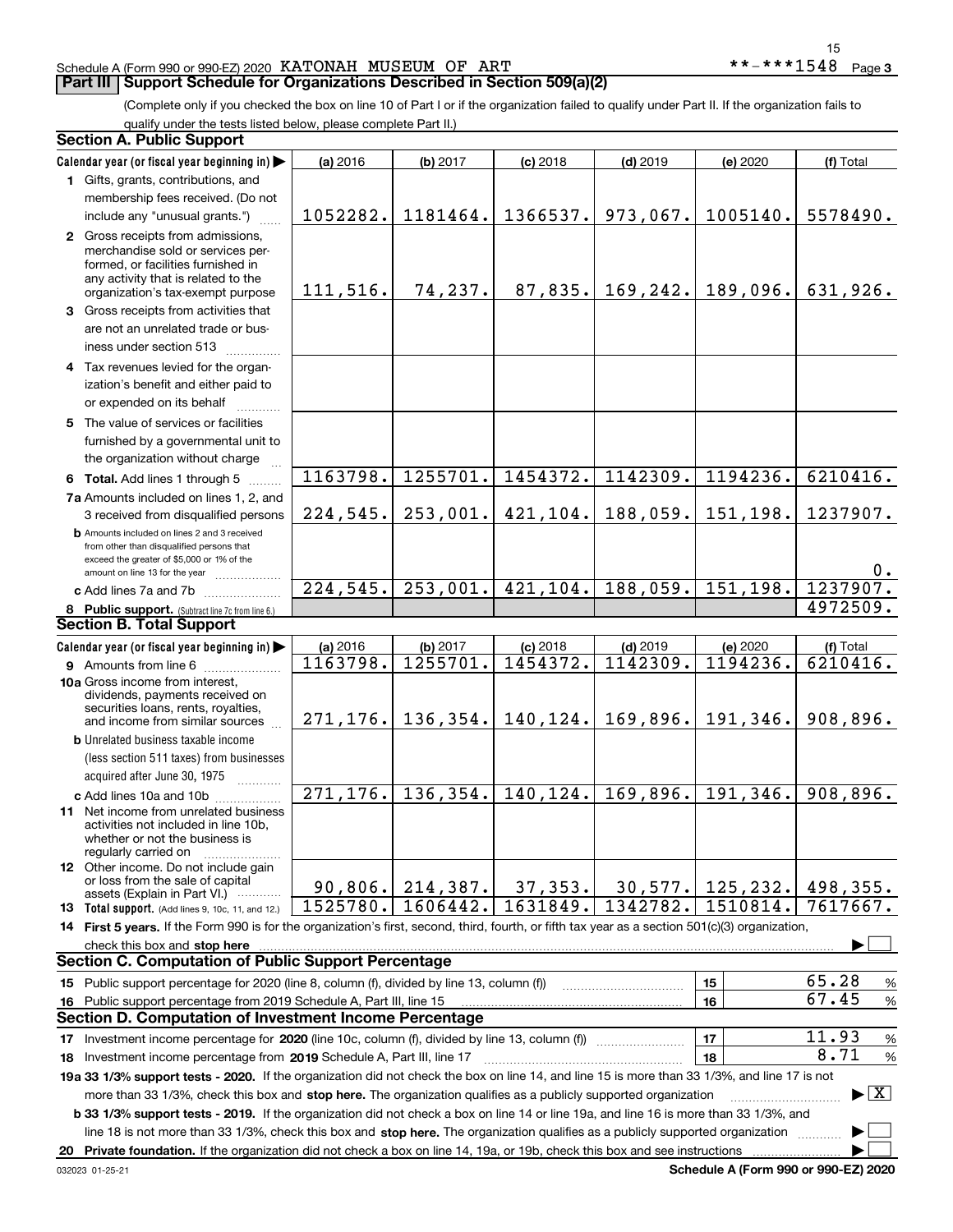**Yes No**

## **Part IV Supporting Organizations**

(Complete only if you checked a box in line 12 on Part I. If you checked box 12a, Part I, complete Sections A and B. If you checked box 12b, Part I, complete Sections A and C. If you checked box 12c, Part I, complete Sections A, D, and E. If you checked box 12d, Part I, complete Sections A and D, and complete Part V.)

## **Section A. All Supporting Organizations**

- **1** Are all of the organization's supported organizations listed by name in the organization's governing documents? If "No," describe in **Part VI** how the supported organizations are designated. If designated by *class or purpose, describe the designation. If historic and continuing relationship, explain.*
- **2** Did the organization have any supported organization that does not have an IRS determination of status under section 509(a)(1) or (2)? If "Yes," explain in Part VI how the organization determined that the supported *organization was described in section 509(a)(1) or (2).*
- **3a** Did the organization have a supported organization described in section 501(c)(4), (5), or (6)? If "Yes," answer *lines 3b and 3c below.*
- **b** Did the organization confirm that each supported organization qualified under section 501(c)(4), (5), or (6) and satisfied the public support tests under section 509(a)(2)? If "Yes," describe in **Part VI** when and how the *organization made the determination.*
- **c**Did the organization ensure that all support to such organizations was used exclusively for section 170(c)(2)(B) purposes? If "Yes," explain in **Part VI** what controls the organization put in place to ensure such use.
- **4a***If* Was any supported organization not organized in the United States ("foreign supported organization")? *"Yes," and if you checked box 12a or 12b in Part I, answer lines 4b and 4c below.*
- **b** Did the organization have ultimate control and discretion in deciding whether to make grants to the foreign supported organization? If "Yes," describe in **Part VI** how the organization had such control and discretion *despite being controlled or supervised by or in connection with its supported organizations.*
- **c** Did the organization support any foreign supported organization that does not have an IRS determination under sections 501(c)(3) and 509(a)(1) or (2)? If "Yes," explain in **Part VI** what controls the organization used *to ensure that all support to the foreign supported organization was used exclusively for section 170(c)(2)(B) purposes.*
- **5a***If "Yes,"* Did the organization add, substitute, or remove any supported organizations during the tax year? answer lines 5b and 5c below (if applicable). Also, provide detail in **Part VI,** including (i) the names and EIN *numbers of the supported organizations added, substituted, or removed; (ii) the reasons for each such action; (iii) the authority under the organization's organizing document authorizing such action; and (iv) how the action was accomplished (such as by amendment to the organizing document).*
- **b** Type I or Type II only. Was any added or substituted supported organization part of a class already designated in the organization's organizing document?
- **cSubstitutions only.**  Was the substitution the result of an event beyond the organization's control?
- **6** Did the organization provide support (whether in the form of grants or the provision of services or facilities) to **Part VI.** *If "Yes," provide detail in* support or benefit one or more of the filing organization's supported organizations? anyone other than (i) its supported organizations, (ii) individuals that are part of the charitable class benefited by one or more of its supported organizations, or (iii) other supporting organizations that also
- **7**Did the organization provide a grant, loan, compensation, or other similar payment to a substantial contributor *If "Yes," complete Part I of Schedule L (Form 990 or 990-EZ).* regard to a substantial contributor? (as defined in section 4958(c)(3)(C)), a family member of a substantial contributor, or a 35% controlled entity with
- **8** Did the organization make a loan to a disqualified person (as defined in section 4958) not described in line 7? *If "Yes," complete Part I of Schedule L (Form 990 or 990-EZ).*
- **9a** Was the organization controlled directly or indirectly at any time during the tax year by one or more in section 509(a)(1) or (2))? If "Yes," *provide detail in* <code>Part VI.</code> disqualified persons, as defined in section 4946 (other than foundation managers and organizations described
- **b** Did one or more disqualified persons (as defined in line 9a) hold a controlling interest in any entity in which the supporting organization had an interest? If "Yes," provide detail in P**art VI**.
- **c**Did a disqualified person (as defined in line 9a) have an ownership interest in, or derive any personal benefit from, assets in which the supporting organization also had an interest? If "Yes," provide detail in P**art VI.**
- **10a** Was the organization subject to the excess business holdings rules of section 4943 because of section supporting organizations)? If "Yes," answer line 10b below. 4943(f) (regarding certain Type II supporting organizations, and all Type III non-functionally integrated
- **b** Did the organization have any excess business holdings in the tax year? (Use Schedule C, Form 4720, to *determine whether the organization had excess business holdings.)*

**123a3b3c4a4b4c5a5b5c6789a 9b9c**

**10a**

**10b**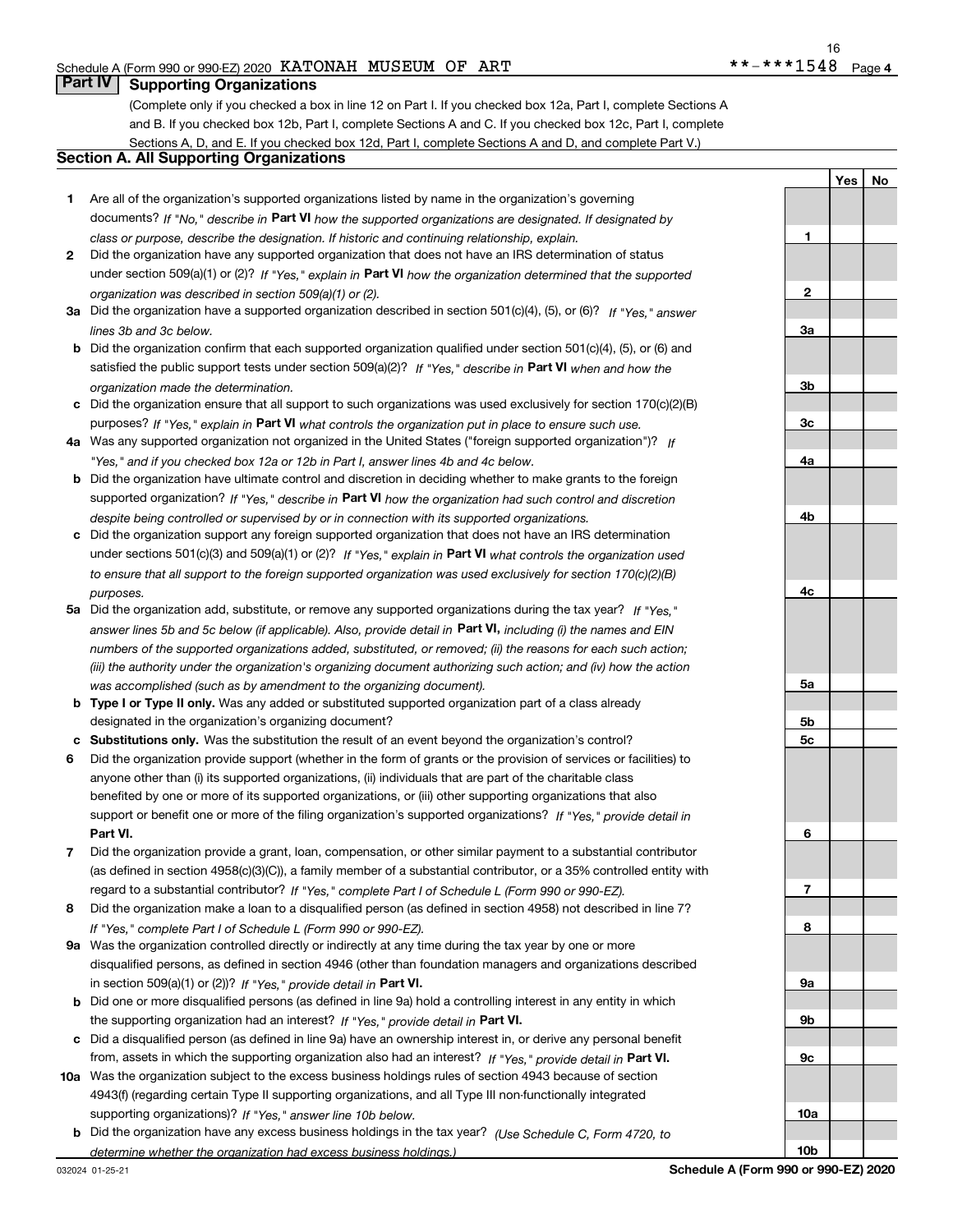|              |                                                                                                                                                                                                                                                                                                                                                                                                                                                                                                                                                                                                                                                      |                 | <b>Yes</b> | No |
|--------------|------------------------------------------------------------------------------------------------------------------------------------------------------------------------------------------------------------------------------------------------------------------------------------------------------------------------------------------------------------------------------------------------------------------------------------------------------------------------------------------------------------------------------------------------------------------------------------------------------------------------------------------------------|-----------------|------------|----|
| 11           | Has the organization accepted a gift or contribution from any of the following persons?                                                                                                                                                                                                                                                                                                                                                                                                                                                                                                                                                              |                 |            |    |
|              | a A person who directly or indirectly controls, either alone or together with persons described in lines 11b and                                                                                                                                                                                                                                                                                                                                                                                                                                                                                                                                     |                 |            |    |
|              | 11c below, the governing body of a supported organization?                                                                                                                                                                                                                                                                                                                                                                                                                                                                                                                                                                                           | 11a             |            |    |
|              | <b>b</b> A family member of a person described in line 11a above?                                                                                                                                                                                                                                                                                                                                                                                                                                                                                                                                                                                    | 11 <sub>b</sub> |            |    |
|              | c A 35% controlled entity of a person described in line 11a or 11b above? If "Yes" to line 11a, 11b, or 11c, provide                                                                                                                                                                                                                                                                                                                                                                                                                                                                                                                                 |                 |            |    |
|              | detail in Part VI.                                                                                                                                                                                                                                                                                                                                                                                                                                                                                                                                                                                                                                   | 11c             |            |    |
|              | <b>Section B. Type I Supporting Organizations</b>                                                                                                                                                                                                                                                                                                                                                                                                                                                                                                                                                                                                    |                 |            |    |
|              |                                                                                                                                                                                                                                                                                                                                                                                                                                                                                                                                                                                                                                                      |                 | Yes        | No |
| 1            | Did the governing body, members of the governing body, officers acting in their official capacity, or membership of one or<br>more supported organizations have the power to regularly appoint or elect at least a majority of the organization's officers,<br>directors, or trustees at all times during the tax year? If "No." describe in Part VI how the supported organization(s)<br>effectively operated, supervised, or controlled the organization's activities. If the organization had more than one supported<br>organization, describe how the powers to appoint and/or remove officers, directors, or trustees were allocated among the |                 |            |    |
|              | supported organizations and what conditions or restrictions, if any, applied to such powers during the tax year.                                                                                                                                                                                                                                                                                                                                                                                                                                                                                                                                     | 1               |            |    |
| $\mathbf{2}$ | Did the organization operate for the benefit of any supported organization other than the supported                                                                                                                                                                                                                                                                                                                                                                                                                                                                                                                                                  |                 |            |    |
|              | organization(s) that operated, supervised, or controlled the supporting organization? If "Yes," explain in                                                                                                                                                                                                                                                                                                                                                                                                                                                                                                                                           |                 |            |    |
|              | Part VI how providing such benefit carried out the purposes of the supported organization(s) that operated,                                                                                                                                                                                                                                                                                                                                                                                                                                                                                                                                          |                 |            |    |
|              | supervised, or controlled the supporting organization.                                                                                                                                                                                                                                                                                                                                                                                                                                                                                                                                                                                               | 2               |            |    |
|              | <b>Section C. Type II Supporting Organizations</b>                                                                                                                                                                                                                                                                                                                                                                                                                                                                                                                                                                                                   |                 |            |    |
|              |                                                                                                                                                                                                                                                                                                                                                                                                                                                                                                                                                                                                                                                      |                 | Yes        | No |
| 1            | Were a majority of the organization's directors or trustees during the tax year also a majority of the directors                                                                                                                                                                                                                                                                                                                                                                                                                                                                                                                                     |                 |            |    |
|              | or trustees of each of the organization's supported organization(s)? If "No," describe in Part VI how control                                                                                                                                                                                                                                                                                                                                                                                                                                                                                                                                        |                 |            |    |
|              | or management of the supporting organization was vested in the same persons that controlled or managed                                                                                                                                                                                                                                                                                                                                                                                                                                                                                                                                               |                 |            |    |
|              | the supported organization(s).                                                                                                                                                                                                                                                                                                                                                                                                                                                                                                                                                                                                                       | 1               |            |    |
|              | <b>Section D. All Type III Supporting Organizations</b>                                                                                                                                                                                                                                                                                                                                                                                                                                                                                                                                                                                              |                 |            |    |
|              |                                                                                                                                                                                                                                                                                                                                                                                                                                                                                                                                                                                                                                                      |                 | Yes        | No |
| 1            | Did the organization provide to each of its supported organizations, by the last day of the fifth month of the<br>organization's tax year, (i) a written notice describing the type and amount of support provided during the prior tax<br>year, (ii) a copy of the Form 990 that was most recently filed as of the date of notification, and (iii) copies of the                                                                                                                                                                                                                                                                                    |                 |            |    |
|              | organization's governing documents in effect on the date of notification, to the extent not previously provided?                                                                                                                                                                                                                                                                                                                                                                                                                                                                                                                                     | 1               |            |    |
|              | Were any of the organization's officers, directors, or trustees either (i) appointed or elected by the supported                                                                                                                                                                                                                                                                                                                                                                                                                                                                                                                                     |                 |            |    |

- **23**organization(s) or (ii) serving on the governing body of a supported organization? If "No," explain in **Part VI** how *the organization maintained a close and continuous working relationship with the supported organization(s).* Were any of the organization's officers, directors, or trustees either (i) appointed or elected by the supported By reason of the relationship described in line 2, above, did the organization's supported organizations have a
- income or assets at all times during the tax year? If "Yes," describe in **Part VI** the role the organization's significant voice in the organization's investment policies and in directing the use of the organization's

#### *supported organizations played in this regard.* **Section E. Type III Functionally Integrated Supporting Organizations**

- **1**Check the box next to the method that the organization used to satisfy the Integral Part Test during the year (see instructions).
- **alinupy** The organization satisfied the Activities Test. Complete line 2 below.
- **b**The organization is the parent of each of its supported organizations. *Complete* line 3 below.<br>The state of the state of the state of the state of the state of the state of the state of the state of the state of the state  $\mathcal{L}^{\text{max}}$

|  |  | c $\Box$ The organization supported a governmental entity. Describe in Part VI how you supported a governmental entity (see instructions) |  |
|--|--|-------------------------------------------------------------------------------------------------------------------------------------------|--|
|--|--|-------------------------------------------------------------------------------------------------------------------------------------------|--|

- **2**Activities Test.
- **Activities Test. Answer lines 2a and 2b below.**<br>**a** Did substantially all of the organization's activities during the tax year directly further the exempt purposes of the supported organization(s) to which the organization was responsive? If "Yes," then in **Part VI identify those supported organizations and explain**  *how these activities directly furthered their exempt purposes, how the organization was responsive to those supported organizations, and how the organization determined that these activities constituted substantially all of its activities.*
- **b** Did the activities described in line 2a, above, constitute activities that, but for the organization's involvement, **Part VI**  *the reasons for the organization's position that its supported organization(s) would have engaged in* one or more of the organization's supported organization(s) would have been engaged in? If "Yes," e*xplain in these activities but for the organization's involvement.*
- **3** Parent of Supported Organizations. Answer lines 3a and 3b below.
- **a** Did the organization have the power to regularly appoint or elect a majority of the officers, directors, or trustees of each of the supported organizations? If "Yes" or "No" provide details in **Part VI.**
- **b** Did the organization exercise a substantial degree of direction over the policies, programs, and activities of each **Part VI**  *If "Yes," describe in the role played by the organization in this regard.* of its supported organizations?

**2**

**3**

**2a**

**2b**

**3a**

**3b**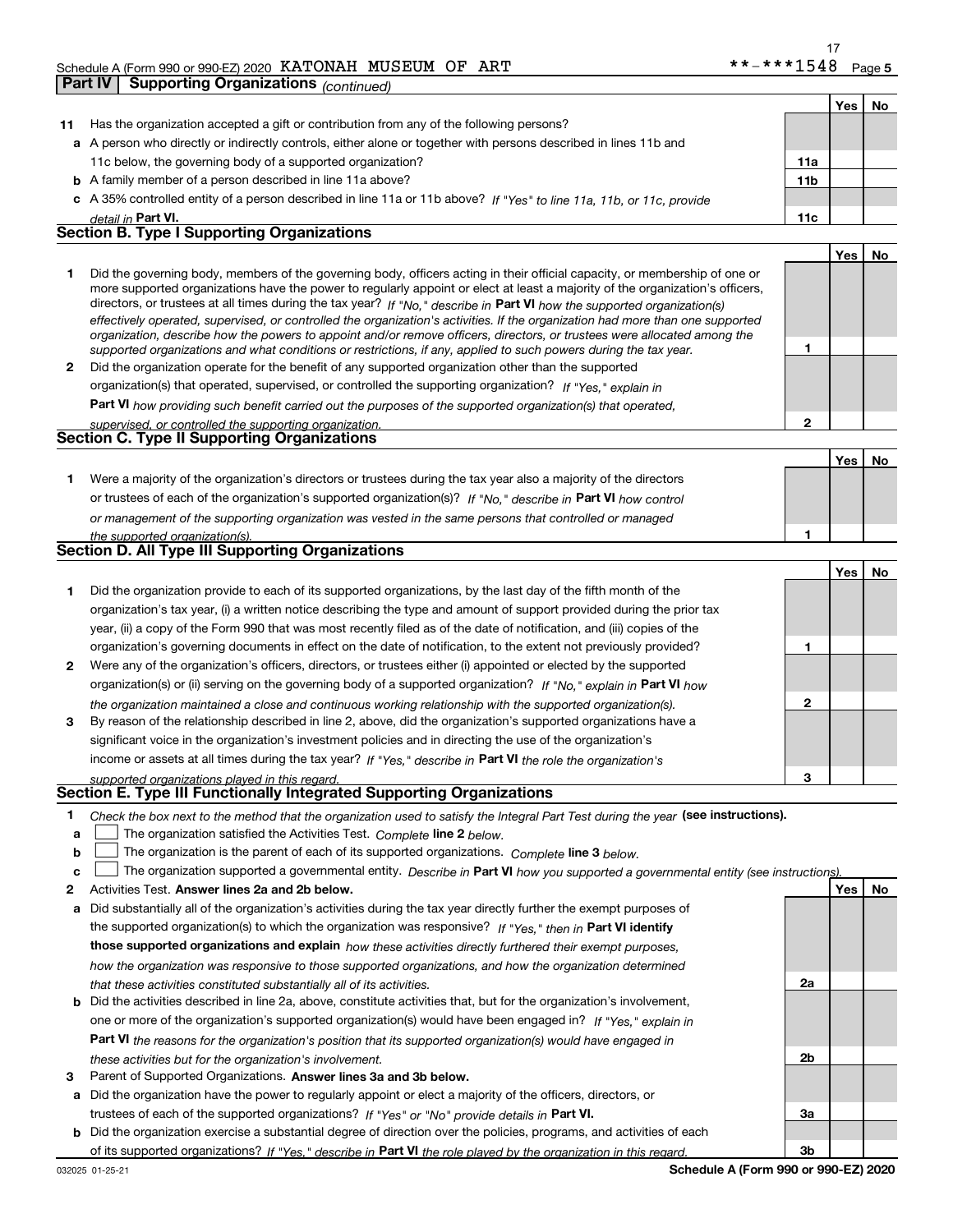032026 01-25-21

#### Schedule A (Form 990 or 990-EZ) 2020 Page KATONAH MUSEUM OF ART \*\*-\*\*\*1548 **Part V Type III Non-Functionally Integrated 509(a)(3) Supporting Organizations**

The Check here if the organization satisfied the Integral Part Test as a qualifying trust on Nov. 20, 1970 (explain in **Part VI). See instructions.**<br>All other Type III pen functionally integrated supporting examizations mu All other Type III non-functionally integrated supporting organizations must complete Sections A through E.

|              | Section A - Adjusted Net Income                                             |                | (A) Prior Year | (B) Current Year<br>(optional) |
|--------------|-----------------------------------------------------------------------------|----------------|----------------|--------------------------------|
| 1            | Net short-term capital gain                                                 | 1              |                |                                |
| $\mathbf{2}$ | Recoveries of prior-year distributions                                      | $\overline{2}$ |                |                                |
| 3            | Other gross income (see instructions)                                       | 3              |                |                                |
| 4            | Add lines 1 through 3.                                                      | 4              |                |                                |
| 5            | Depreciation and depletion                                                  | 5              |                |                                |
| 6            | Portion of operating expenses paid or incurred for production or            |                |                |                                |
|              | collection of gross income or for management, conservation, or              |                |                |                                |
|              | maintenance of property held for production of income (see instructions)    | 6              |                |                                |
| 7            | Other expenses (see instructions)                                           | $\overline{7}$ |                |                                |
| 8            | Adjusted Net Income (subtract lines 5, 6, and 7 from line 4)                | 8              |                |                                |
|              | <b>Section B - Minimum Asset Amount</b>                                     |                | (A) Prior Year | (B) Current Year<br>(optional) |
| 1.           | Aggregate fair market value of all non-exempt-use assets (see               |                |                |                                |
|              | instructions for short tax year or assets held for part of year):           |                |                |                                |
|              | <b>a</b> Average monthly value of securities                                | 1a             |                |                                |
|              | <b>b</b> Average monthly cash balances                                      | 1b             |                |                                |
|              | c Fair market value of other non-exempt-use assets                          | 1c             |                |                                |
|              | <b>d</b> Total (add lines 1a, 1b, and 1c)                                   | 1d             |                |                                |
|              | e Discount claimed for blockage or other factors                            |                |                |                                |
|              | (explain in detail in Part VI):                                             |                |                |                                |
| $\mathbf{2}$ | Acquisition indebtedness applicable to non-exempt-use assets                | $\mathbf{2}$   |                |                                |
| 3            | Subtract line 2 from line 1d.                                               | 3              |                |                                |
| 4            | Cash deemed held for exempt use. Enter 0.015 of line 3 (for greater amount, |                |                |                                |
|              | see instructions)                                                           | 4              |                |                                |
| 5            | Net value of non-exempt-use assets (subtract line 4 from line 3)            | 5              |                |                                |
| 6            | Multiply line 5 by 0.035.                                                   | 6              |                |                                |
| 7            | Recoveries of prior-year distributions                                      | 7              |                |                                |
| 8            | Minimum Asset Amount (add line 7 to line 6)                                 | 8              |                |                                |
|              | <b>Section C - Distributable Amount</b>                                     |                |                | <b>Current Year</b>            |
| 1            | Adjusted net income for prior year (from Section A, line 8, column A)       | 1              |                |                                |
| $\mathbf{2}$ | Enter 0.85 of line 1.                                                       | $\mathbf{2}$   |                |                                |
| 3            | Minimum asset amount for prior year (from Section B, line 8, column A)      | 3              |                |                                |
| 4            | Enter greater of line 2 or line 3.                                          | 4              |                |                                |
| 5            | Income tax imposed in prior year                                            | 5              |                |                                |
| 6            | <b>Distributable Amount.</b> Subtract line 5 from line 4, unless subject to |                |                |                                |
|              | emergency temporary reduction (see instructions).                           | 6              |                |                                |

**7**Check here if the current year is the organization's first as a non-functionally integrated Type III supporting organization (see instructions).

**Schedule A (Form 990 or 990-EZ) 2020**

**1**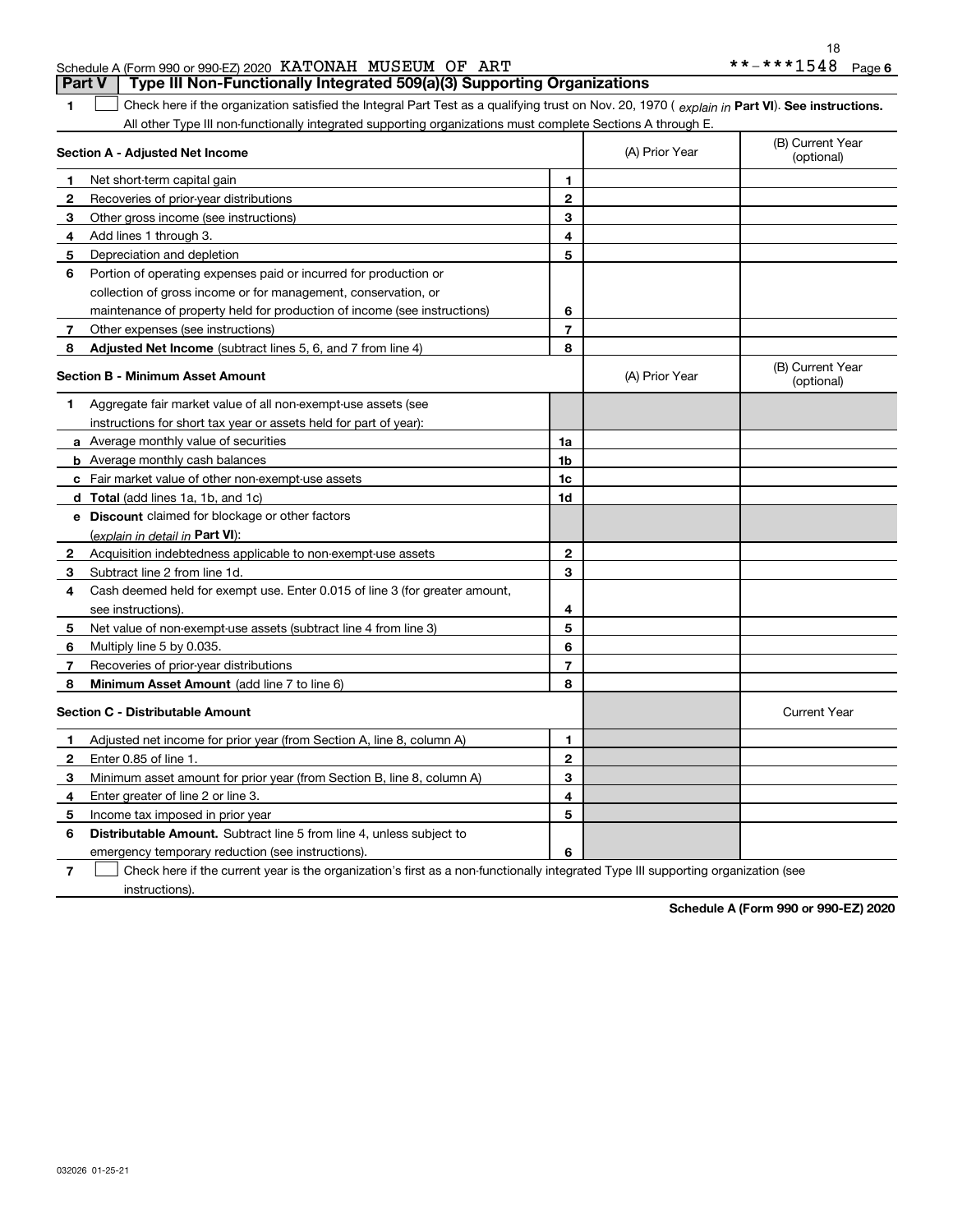| Schedule A (Form 990 or 990-EZ) 2020 $\,$ KATONAH $\,$ MUSEUM $\,$ OF $\,$ ART |  |  | **-***1548 | Page 1 |
|--------------------------------------------------------------------------------|--|--|------------|--------|
|                                                                                |  |  |            |        |

| <b>Section D - Distributions</b><br><b>Current Year</b><br>1<br>Amounts paid to supported organizations to accomplish exempt purposes<br>1<br>Amounts paid to perform activity that directly furthers exempt purposes of supported<br>2<br>$\mathbf{2}$<br>organizations, in excess of income from activity<br>3<br>3<br>Administrative expenses paid to accomplish exempt purposes of supported organizations<br>4<br>Amounts paid to acquire exempt-use assets<br>4<br>5<br>5<br>Qualified set-aside amounts (prior IRS approval required - provide details in Part VI)<br>6<br>6<br>Other distributions ( <i>describe in</i> Part VI). See instructions.<br>7<br>Total annual distributions. Add lines 1 through 6.<br>7<br>8<br>Distributions to attentive supported organizations to which the organization is responsive<br>8<br>(provide details in Part VI). See instructions.<br>9<br>Distributable amount for 2020 from Section C, line 6<br>9<br>10<br>Line 8 amount divided by line 9 amount<br>10<br>(i)<br>(ii)<br>(iii)<br><b>Underdistributions</b><br><b>Distributable</b><br><b>Excess Distributions</b><br><b>Section E - Distribution Allocations</b> (see instructions)<br>Pre-2020<br>Amount for 2020<br>Distributable amount for 2020 from Section C, line 6<br>1<br>Underdistributions, if any, for years prior to 2020 (reason-<br>2<br>able cause required - explain in Part VI). See instructions.<br>Excess distributions carryover, if any, to 2020<br>3<br>a From 2015<br><b>b</b> From 2016<br>$c$ From 2017<br>d From 2018<br>e From 2019<br>f Total of lines 3a through 3e<br>g Applied to underdistributions of prior years<br><b>h</b> Applied to 2020 distributable amount<br>Carryover from 2015 not applied (see instructions)<br>Remainder. Subtract lines 3g, 3h, and 3i from line 3f.<br>Distributions for 2020 from Section D,<br>4<br>line $7:$<br>a Applied to underdistributions of prior years<br><b>b</b> Applied to 2020 distributable amount<br>c Remainder. Subtract lines 4a and 4b from line 4.<br>Remaining underdistributions for years prior to 2020, if<br>5.<br>any. Subtract lines 3g and 4a from line 2. For result greater<br>than zero, explain in Part VI. See instructions.<br>Remaining underdistributions for 2020. Subtract lines 3h<br>6<br>and 4b from line 1. For result greater than zero, explain in<br>Part VI. See instructions.<br>Excess distributions carryover to 2021. Add lines 3j<br>7<br>and 4c.<br>Breakdown of line 7:<br>8<br>a Excess from 2016<br><b>b</b> Excess from 2017<br>c Excess from 2018<br>d Excess from 2019 | <b>Part V</b> | Type III Non-Functionally Integrated 509(a)(3) Supporting Organizations |  | (continued) |  |
|---------------------------------------------------------------------------------------------------------------------------------------------------------------------------------------------------------------------------------------------------------------------------------------------------------------------------------------------------------------------------------------------------------------------------------------------------------------------------------------------------------------------------------------------------------------------------------------------------------------------------------------------------------------------------------------------------------------------------------------------------------------------------------------------------------------------------------------------------------------------------------------------------------------------------------------------------------------------------------------------------------------------------------------------------------------------------------------------------------------------------------------------------------------------------------------------------------------------------------------------------------------------------------------------------------------------------------------------------------------------------------------------------------------------------------------------------------------------------------------------------------------------------------------------------------------------------------------------------------------------------------------------------------------------------------------------------------------------------------------------------------------------------------------------------------------------------------------------------------------------------------------------------------------------------------------------------------------------------------------------------------------------------------------------------------------------------------------------------------------------------------------------------------------------------------------------------------------------------------------------------------------------------------------------------------------------------------------------------------------------------------------------------------------------------------------------------------------------------------------------------------------------------------------------------------------------------------------------------------------|---------------|-------------------------------------------------------------------------|--|-------------|--|
|                                                                                                                                                                                                                                                                                                                                                                                                                                                                                                                                                                                                                                                                                                                                                                                                                                                                                                                                                                                                                                                                                                                                                                                                                                                                                                                                                                                                                                                                                                                                                                                                                                                                                                                                                                                                                                                                                                                                                                                                                                                                                                                                                                                                                                                                                                                                                                                                                                                                                                                                                                                                               |               |                                                                         |  |             |  |
|                                                                                                                                                                                                                                                                                                                                                                                                                                                                                                                                                                                                                                                                                                                                                                                                                                                                                                                                                                                                                                                                                                                                                                                                                                                                                                                                                                                                                                                                                                                                                                                                                                                                                                                                                                                                                                                                                                                                                                                                                                                                                                                                                                                                                                                                                                                                                                                                                                                                                                                                                                                                               |               |                                                                         |  |             |  |
|                                                                                                                                                                                                                                                                                                                                                                                                                                                                                                                                                                                                                                                                                                                                                                                                                                                                                                                                                                                                                                                                                                                                                                                                                                                                                                                                                                                                                                                                                                                                                                                                                                                                                                                                                                                                                                                                                                                                                                                                                                                                                                                                                                                                                                                                                                                                                                                                                                                                                                                                                                                                               |               |                                                                         |  |             |  |
|                                                                                                                                                                                                                                                                                                                                                                                                                                                                                                                                                                                                                                                                                                                                                                                                                                                                                                                                                                                                                                                                                                                                                                                                                                                                                                                                                                                                                                                                                                                                                                                                                                                                                                                                                                                                                                                                                                                                                                                                                                                                                                                                                                                                                                                                                                                                                                                                                                                                                                                                                                                                               |               |                                                                         |  |             |  |
|                                                                                                                                                                                                                                                                                                                                                                                                                                                                                                                                                                                                                                                                                                                                                                                                                                                                                                                                                                                                                                                                                                                                                                                                                                                                                                                                                                                                                                                                                                                                                                                                                                                                                                                                                                                                                                                                                                                                                                                                                                                                                                                                                                                                                                                                                                                                                                                                                                                                                                                                                                                                               |               |                                                                         |  |             |  |
|                                                                                                                                                                                                                                                                                                                                                                                                                                                                                                                                                                                                                                                                                                                                                                                                                                                                                                                                                                                                                                                                                                                                                                                                                                                                                                                                                                                                                                                                                                                                                                                                                                                                                                                                                                                                                                                                                                                                                                                                                                                                                                                                                                                                                                                                                                                                                                                                                                                                                                                                                                                                               |               |                                                                         |  |             |  |
|                                                                                                                                                                                                                                                                                                                                                                                                                                                                                                                                                                                                                                                                                                                                                                                                                                                                                                                                                                                                                                                                                                                                                                                                                                                                                                                                                                                                                                                                                                                                                                                                                                                                                                                                                                                                                                                                                                                                                                                                                                                                                                                                                                                                                                                                                                                                                                                                                                                                                                                                                                                                               |               |                                                                         |  |             |  |
|                                                                                                                                                                                                                                                                                                                                                                                                                                                                                                                                                                                                                                                                                                                                                                                                                                                                                                                                                                                                                                                                                                                                                                                                                                                                                                                                                                                                                                                                                                                                                                                                                                                                                                                                                                                                                                                                                                                                                                                                                                                                                                                                                                                                                                                                                                                                                                                                                                                                                                                                                                                                               |               |                                                                         |  |             |  |
|                                                                                                                                                                                                                                                                                                                                                                                                                                                                                                                                                                                                                                                                                                                                                                                                                                                                                                                                                                                                                                                                                                                                                                                                                                                                                                                                                                                                                                                                                                                                                                                                                                                                                                                                                                                                                                                                                                                                                                                                                                                                                                                                                                                                                                                                                                                                                                                                                                                                                                                                                                                                               |               |                                                                         |  |             |  |
|                                                                                                                                                                                                                                                                                                                                                                                                                                                                                                                                                                                                                                                                                                                                                                                                                                                                                                                                                                                                                                                                                                                                                                                                                                                                                                                                                                                                                                                                                                                                                                                                                                                                                                                                                                                                                                                                                                                                                                                                                                                                                                                                                                                                                                                                                                                                                                                                                                                                                                                                                                                                               |               |                                                                         |  |             |  |
|                                                                                                                                                                                                                                                                                                                                                                                                                                                                                                                                                                                                                                                                                                                                                                                                                                                                                                                                                                                                                                                                                                                                                                                                                                                                                                                                                                                                                                                                                                                                                                                                                                                                                                                                                                                                                                                                                                                                                                                                                                                                                                                                                                                                                                                                                                                                                                                                                                                                                                                                                                                                               |               |                                                                         |  |             |  |
|                                                                                                                                                                                                                                                                                                                                                                                                                                                                                                                                                                                                                                                                                                                                                                                                                                                                                                                                                                                                                                                                                                                                                                                                                                                                                                                                                                                                                                                                                                                                                                                                                                                                                                                                                                                                                                                                                                                                                                                                                                                                                                                                                                                                                                                                                                                                                                                                                                                                                                                                                                                                               |               |                                                                         |  |             |  |
|                                                                                                                                                                                                                                                                                                                                                                                                                                                                                                                                                                                                                                                                                                                                                                                                                                                                                                                                                                                                                                                                                                                                                                                                                                                                                                                                                                                                                                                                                                                                                                                                                                                                                                                                                                                                                                                                                                                                                                                                                                                                                                                                                                                                                                                                                                                                                                                                                                                                                                                                                                                                               |               |                                                                         |  |             |  |
|                                                                                                                                                                                                                                                                                                                                                                                                                                                                                                                                                                                                                                                                                                                                                                                                                                                                                                                                                                                                                                                                                                                                                                                                                                                                                                                                                                                                                                                                                                                                                                                                                                                                                                                                                                                                                                                                                                                                                                                                                                                                                                                                                                                                                                                                                                                                                                                                                                                                                                                                                                                                               |               |                                                                         |  |             |  |
|                                                                                                                                                                                                                                                                                                                                                                                                                                                                                                                                                                                                                                                                                                                                                                                                                                                                                                                                                                                                                                                                                                                                                                                                                                                                                                                                                                                                                                                                                                                                                                                                                                                                                                                                                                                                                                                                                                                                                                                                                                                                                                                                                                                                                                                                                                                                                                                                                                                                                                                                                                                                               |               |                                                                         |  |             |  |
|                                                                                                                                                                                                                                                                                                                                                                                                                                                                                                                                                                                                                                                                                                                                                                                                                                                                                                                                                                                                                                                                                                                                                                                                                                                                                                                                                                                                                                                                                                                                                                                                                                                                                                                                                                                                                                                                                                                                                                                                                                                                                                                                                                                                                                                                                                                                                                                                                                                                                                                                                                                                               |               |                                                                         |  |             |  |
|                                                                                                                                                                                                                                                                                                                                                                                                                                                                                                                                                                                                                                                                                                                                                                                                                                                                                                                                                                                                                                                                                                                                                                                                                                                                                                                                                                                                                                                                                                                                                                                                                                                                                                                                                                                                                                                                                                                                                                                                                                                                                                                                                                                                                                                                                                                                                                                                                                                                                                                                                                                                               |               |                                                                         |  |             |  |
|                                                                                                                                                                                                                                                                                                                                                                                                                                                                                                                                                                                                                                                                                                                                                                                                                                                                                                                                                                                                                                                                                                                                                                                                                                                                                                                                                                                                                                                                                                                                                                                                                                                                                                                                                                                                                                                                                                                                                                                                                                                                                                                                                                                                                                                                                                                                                                                                                                                                                                                                                                                                               |               |                                                                         |  |             |  |
|                                                                                                                                                                                                                                                                                                                                                                                                                                                                                                                                                                                                                                                                                                                                                                                                                                                                                                                                                                                                                                                                                                                                                                                                                                                                                                                                                                                                                                                                                                                                                                                                                                                                                                                                                                                                                                                                                                                                                                                                                                                                                                                                                                                                                                                                                                                                                                                                                                                                                                                                                                                                               |               |                                                                         |  |             |  |
|                                                                                                                                                                                                                                                                                                                                                                                                                                                                                                                                                                                                                                                                                                                                                                                                                                                                                                                                                                                                                                                                                                                                                                                                                                                                                                                                                                                                                                                                                                                                                                                                                                                                                                                                                                                                                                                                                                                                                                                                                                                                                                                                                                                                                                                                                                                                                                                                                                                                                                                                                                                                               |               |                                                                         |  |             |  |
|                                                                                                                                                                                                                                                                                                                                                                                                                                                                                                                                                                                                                                                                                                                                                                                                                                                                                                                                                                                                                                                                                                                                                                                                                                                                                                                                                                                                                                                                                                                                                                                                                                                                                                                                                                                                                                                                                                                                                                                                                                                                                                                                                                                                                                                                                                                                                                                                                                                                                                                                                                                                               |               |                                                                         |  |             |  |
|                                                                                                                                                                                                                                                                                                                                                                                                                                                                                                                                                                                                                                                                                                                                                                                                                                                                                                                                                                                                                                                                                                                                                                                                                                                                                                                                                                                                                                                                                                                                                                                                                                                                                                                                                                                                                                                                                                                                                                                                                                                                                                                                                                                                                                                                                                                                                                                                                                                                                                                                                                                                               |               |                                                                         |  |             |  |
|                                                                                                                                                                                                                                                                                                                                                                                                                                                                                                                                                                                                                                                                                                                                                                                                                                                                                                                                                                                                                                                                                                                                                                                                                                                                                                                                                                                                                                                                                                                                                                                                                                                                                                                                                                                                                                                                                                                                                                                                                                                                                                                                                                                                                                                                                                                                                                                                                                                                                                                                                                                                               |               |                                                                         |  |             |  |
|                                                                                                                                                                                                                                                                                                                                                                                                                                                                                                                                                                                                                                                                                                                                                                                                                                                                                                                                                                                                                                                                                                                                                                                                                                                                                                                                                                                                                                                                                                                                                                                                                                                                                                                                                                                                                                                                                                                                                                                                                                                                                                                                                                                                                                                                                                                                                                                                                                                                                                                                                                                                               |               |                                                                         |  |             |  |
|                                                                                                                                                                                                                                                                                                                                                                                                                                                                                                                                                                                                                                                                                                                                                                                                                                                                                                                                                                                                                                                                                                                                                                                                                                                                                                                                                                                                                                                                                                                                                                                                                                                                                                                                                                                                                                                                                                                                                                                                                                                                                                                                                                                                                                                                                                                                                                                                                                                                                                                                                                                                               |               |                                                                         |  |             |  |
|                                                                                                                                                                                                                                                                                                                                                                                                                                                                                                                                                                                                                                                                                                                                                                                                                                                                                                                                                                                                                                                                                                                                                                                                                                                                                                                                                                                                                                                                                                                                                                                                                                                                                                                                                                                                                                                                                                                                                                                                                                                                                                                                                                                                                                                                                                                                                                                                                                                                                                                                                                                                               |               |                                                                         |  |             |  |
|                                                                                                                                                                                                                                                                                                                                                                                                                                                                                                                                                                                                                                                                                                                                                                                                                                                                                                                                                                                                                                                                                                                                                                                                                                                                                                                                                                                                                                                                                                                                                                                                                                                                                                                                                                                                                                                                                                                                                                                                                                                                                                                                                                                                                                                                                                                                                                                                                                                                                                                                                                                                               |               |                                                                         |  |             |  |
|                                                                                                                                                                                                                                                                                                                                                                                                                                                                                                                                                                                                                                                                                                                                                                                                                                                                                                                                                                                                                                                                                                                                                                                                                                                                                                                                                                                                                                                                                                                                                                                                                                                                                                                                                                                                                                                                                                                                                                                                                                                                                                                                                                                                                                                                                                                                                                                                                                                                                                                                                                                                               |               |                                                                         |  |             |  |
|                                                                                                                                                                                                                                                                                                                                                                                                                                                                                                                                                                                                                                                                                                                                                                                                                                                                                                                                                                                                                                                                                                                                                                                                                                                                                                                                                                                                                                                                                                                                                                                                                                                                                                                                                                                                                                                                                                                                                                                                                                                                                                                                                                                                                                                                                                                                                                                                                                                                                                                                                                                                               |               |                                                                         |  |             |  |
|                                                                                                                                                                                                                                                                                                                                                                                                                                                                                                                                                                                                                                                                                                                                                                                                                                                                                                                                                                                                                                                                                                                                                                                                                                                                                                                                                                                                                                                                                                                                                                                                                                                                                                                                                                                                                                                                                                                                                                                                                                                                                                                                                                                                                                                                                                                                                                                                                                                                                                                                                                                                               |               |                                                                         |  |             |  |
|                                                                                                                                                                                                                                                                                                                                                                                                                                                                                                                                                                                                                                                                                                                                                                                                                                                                                                                                                                                                                                                                                                                                                                                                                                                                                                                                                                                                                                                                                                                                                                                                                                                                                                                                                                                                                                                                                                                                                                                                                                                                                                                                                                                                                                                                                                                                                                                                                                                                                                                                                                                                               |               |                                                                         |  |             |  |
|                                                                                                                                                                                                                                                                                                                                                                                                                                                                                                                                                                                                                                                                                                                                                                                                                                                                                                                                                                                                                                                                                                                                                                                                                                                                                                                                                                                                                                                                                                                                                                                                                                                                                                                                                                                                                                                                                                                                                                                                                                                                                                                                                                                                                                                                                                                                                                                                                                                                                                                                                                                                               |               |                                                                         |  |             |  |
|                                                                                                                                                                                                                                                                                                                                                                                                                                                                                                                                                                                                                                                                                                                                                                                                                                                                                                                                                                                                                                                                                                                                                                                                                                                                                                                                                                                                                                                                                                                                                                                                                                                                                                                                                                                                                                                                                                                                                                                                                                                                                                                                                                                                                                                                                                                                                                                                                                                                                                                                                                                                               |               |                                                                         |  |             |  |
|                                                                                                                                                                                                                                                                                                                                                                                                                                                                                                                                                                                                                                                                                                                                                                                                                                                                                                                                                                                                                                                                                                                                                                                                                                                                                                                                                                                                                                                                                                                                                                                                                                                                                                                                                                                                                                                                                                                                                                                                                                                                                                                                                                                                                                                                                                                                                                                                                                                                                                                                                                                                               |               |                                                                         |  |             |  |
|                                                                                                                                                                                                                                                                                                                                                                                                                                                                                                                                                                                                                                                                                                                                                                                                                                                                                                                                                                                                                                                                                                                                                                                                                                                                                                                                                                                                                                                                                                                                                                                                                                                                                                                                                                                                                                                                                                                                                                                                                                                                                                                                                                                                                                                                                                                                                                                                                                                                                                                                                                                                               |               |                                                                         |  |             |  |
|                                                                                                                                                                                                                                                                                                                                                                                                                                                                                                                                                                                                                                                                                                                                                                                                                                                                                                                                                                                                                                                                                                                                                                                                                                                                                                                                                                                                                                                                                                                                                                                                                                                                                                                                                                                                                                                                                                                                                                                                                                                                                                                                                                                                                                                                                                                                                                                                                                                                                                                                                                                                               |               |                                                                         |  |             |  |
|                                                                                                                                                                                                                                                                                                                                                                                                                                                                                                                                                                                                                                                                                                                                                                                                                                                                                                                                                                                                                                                                                                                                                                                                                                                                                                                                                                                                                                                                                                                                                                                                                                                                                                                                                                                                                                                                                                                                                                                                                                                                                                                                                                                                                                                                                                                                                                                                                                                                                                                                                                                                               |               |                                                                         |  |             |  |
|                                                                                                                                                                                                                                                                                                                                                                                                                                                                                                                                                                                                                                                                                                                                                                                                                                                                                                                                                                                                                                                                                                                                                                                                                                                                                                                                                                                                                                                                                                                                                                                                                                                                                                                                                                                                                                                                                                                                                                                                                                                                                                                                                                                                                                                                                                                                                                                                                                                                                                                                                                                                               |               |                                                                         |  |             |  |
|                                                                                                                                                                                                                                                                                                                                                                                                                                                                                                                                                                                                                                                                                                                                                                                                                                                                                                                                                                                                                                                                                                                                                                                                                                                                                                                                                                                                                                                                                                                                                                                                                                                                                                                                                                                                                                                                                                                                                                                                                                                                                                                                                                                                                                                                                                                                                                                                                                                                                                                                                                                                               |               |                                                                         |  |             |  |
|                                                                                                                                                                                                                                                                                                                                                                                                                                                                                                                                                                                                                                                                                                                                                                                                                                                                                                                                                                                                                                                                                                                                                                                                                                                                                                                                                                                                                                                                                                                                                                                                                                                                                                                                                                                                                                                                                                                                                                                                                                                                                                                                                                                                                                                                                                                                                                                                                                                                                                                                                                                                               |               |                                                                         |  |             |  |
|                                                                                                                                                                                                                                                                                                                                                                                                                                                                                                                                                                                                                                                                                                                                                                                                                                                                                                                                                                                                                                                                                                                                                                                                                                                                                                                                                                                                                                                                                                                                                                                                                                                                                                                                                                                                                                                                                                                                                                                                                                                                                                                                                                                                                                                                                                                                                                                                                                                                                                                                                                                                               |               |                                                                         |  |             |  |
|                                                                                                                                                                                                                                                                                                                                                                                                                                                                                                                                                                                                                                                                                                                                                                                                                                                                                                                                                                                                                                                                                                                                                                                                                                                                                                                                                                                                                                                                                                                                                                                                                                                                                                                                                                                                                                                                                                                                                                                                                                                                                                                                                                                                                                                                                                                                                                                                                                                                                                                                                                                                               |               |                                                                         |  |             |  |
|                                                                                                                                                                                                                                                                                                                                                                                                                                                                                                                                                                                                                                                                                                                                                                                                                                                                                                                                                                                                                                                                                                                                                                                                                                                                                                                                                                                                                                                                                                                                                                                                                                                                                                                                                                                                                                                                                                                                                                                                                                                                                                                                                                                                                                                                                                                                                                                                                                                                                                                                                                                                               |               |                                                                         |  |             |  |
|                                                                                                                                                                                                                                                                                                                                                                                                                                                                                                                                                                                                                                                                                                                                                                                                                                                                                                                                                                                                                                                                                                                                                                                                                                                                                                                                                                                                                                                                                                                                                                                                                                                                                                                                                                                                                                                                                                                                                                                                                                                                                                                                                                                                                                                                                                                                                                                                                                                                                                                                                                                                               |               |                                                                         |  |             |  |
|                                                                                                                                                                                                                                                                                                                                                                                                                                                                                                                                                                                                                                                                                                                                                                                                                                                                                                                                                                                                                                                                                                                                                                                                                                                                                                                                                                                                                                                                                                                                                                                                                                                                                                                                                                                                                                                                                                                                                                                                                                                                                                                                                                                                                                                                                                                                                                                                                                                                                                                                                                                                               |               |                                                                         |  |             |  |
|                                                                                                                                                                                                                                                                                                                                                                                                                                                                                                                                                                                                                                                                                                                                                                                                                                                                                                                                                                                                                                                                                                                                                                                                                                                                                                                                                                                                                                                                                                                                                                                                                                                                                                                                                                                                                                                                                                                                                                                                                                                                                                                                                                                                                                                                                                                                                                                                                                                                                                                                                                                                               |               |                                                                         |  |             |  |
|                                                                                                                                                                                                                                                                                                                                                                                                                                                                                                                                                                                                                                                                                                                                                                                                                                                                                                                                                                                                                                                                                                                                                                                                                                                                                                                                                                                                                                                                                                                                                                                                                                                                                                                                                                                                                                                                                                                                                                                                                                                                                                                                                                                                                                                                                                                                                                                                                                                                                                                                                                                                               |               |                                                                         |  |             |  |
|                                                                                                                                                                                                                                                                                                                                                                                                                                                                                                                                                                                                                                                                                                                                                                                                                                                                                                                                                                                                                                                                                                                                                                                                                                                                                                                                                                                                                                                                                                                                                                                                                                                                                                                                                                                                                                                                                                                                                                                                                                                                                                                                                                                                                                                                                                                                                                                                                                                                                                                                                                                                               |               | e Excess from 2020                                                      |  |             |  |

**Schedule A (Form 990 or 990-EZ) 2020**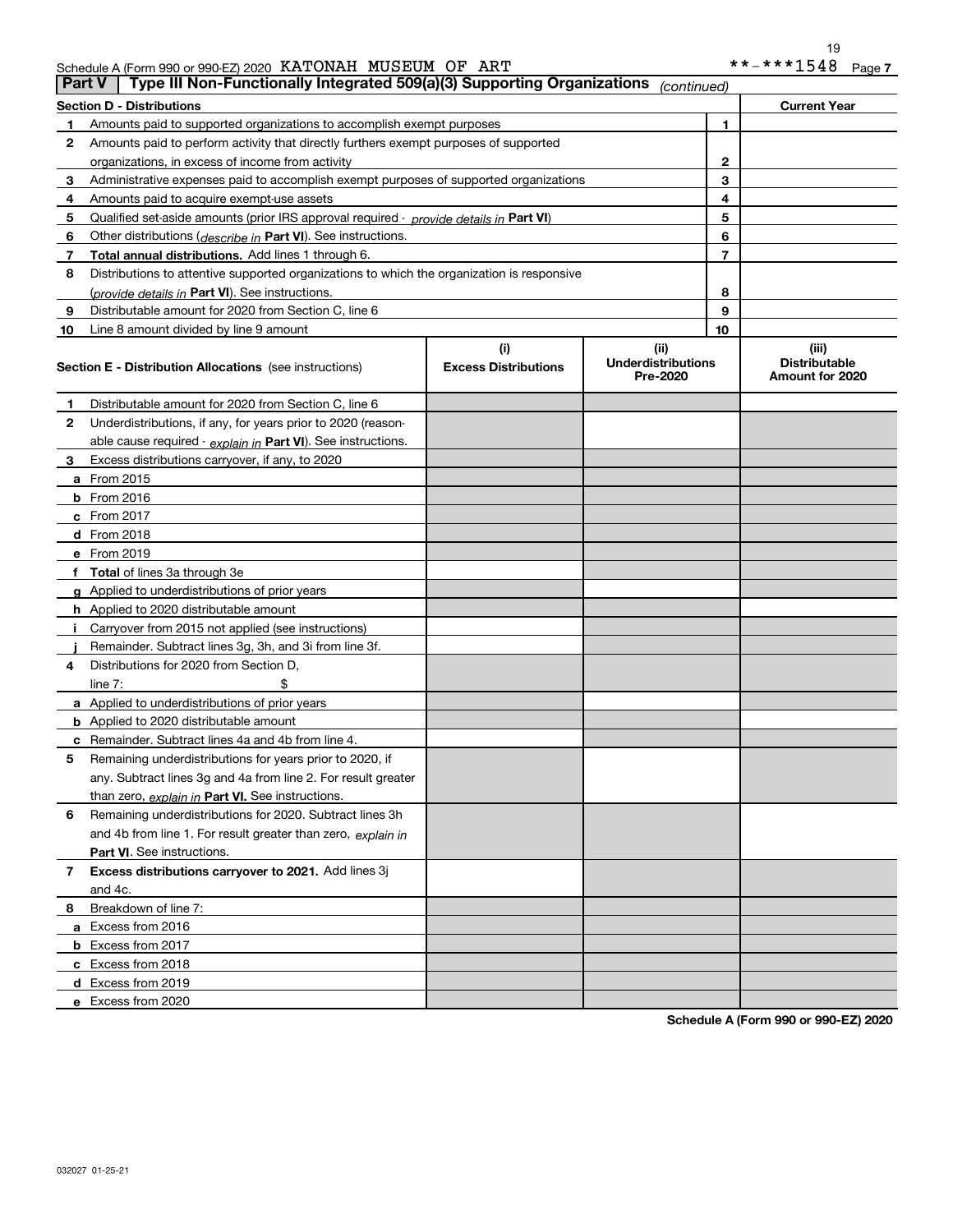Part VI | Supplemental Information. Provide the explanations required by Part II, line 10; Part II, line 17a or 17b; Part III, line 12; Part IV, Section A, lines 1, 2, 3b, 3c, 4b, 4c, 5a, 6, 9a, 9b, 9c, 11a, 11b, and 11c; Part IV, Section B, lines 1 and 2; Part IV, Section C, line 1; Part IV, Section D, lines 2 and 3; Part IV, Section E, lines 1c, 2a, 2b, 3a, and 3b; Part V, line 1; Part V, Section B, line 1e; Part V, Section D, lines 5, 6, and 8; and Part V, Section E, lines 2, 5, and 6. Also complete this part for any additional information. (See instructions.)

## SCHEDULE A, PART III, LINE 12, EXPLANATION FOR OTHER INCOME:

| FUNDRAISING INCOME           |                                                                                                                        |
|------------------------------|------------------------------------------------------------------------------------------------------------------------|
| $2016$ AMOUNT: $\frac{1}{2}$ | 53,505.                                                                                                                |
| 2017 AMOUNT: \$              | 211,433.                                                                                                               |
|                              | 2018 AMOUNT: \$ 32,340.                                                                                                |
|                              | 2019 AMOUNT: $\frac{\zeta}{\zeta}$ -433.                                                                               |
| 2020 AMOUNT: \$ 83,550.      | <u> 1989 - Johann Stoff, deutscher Stoffen und der Stoffen und der Stoffen und der Stoffen und der Stoffen und der</u> |
|                              |                                                                                                                        |
| GROSS SALE OF INVENTORY      |                                                                                                                        |
|                              | 2016 AMOUNT: \$ 35,519.                                                                                                |
|                              | 2017 AMOUNT: \$2,484.                                                                                                  |
|                              | 2018 AMOUNT: \$ 1,731.                                                                                                 |
|                              | 2019 AMOUNT: \$ 30,826.                                                                                                |
| 2020 AMOUNT: \$24,501.       |                                                                                                                        |
|                              |                                                                                                                        |
| MISCELLANEOUS INCOME         |                                                                                                                        |
|                              | 2016 AMOUNT: \$ 1,782.                                                                                                 |
| 2017 AMOUNT: \$              | 470.<br><u> 1989 - Johann Stein, fransk politik (f. 1989)</u>                                                          |
|                              |                                                                                                                        |
| 2019 AMOUNT: \$              | 184.                                                                                                                   |
| 2020 AMOUNT: \$ 17,181.      |                                                                                                                        |
|                              |                                                                                                                        |
|                              |                                                                                                                        |
|                              |                                                                                                                        |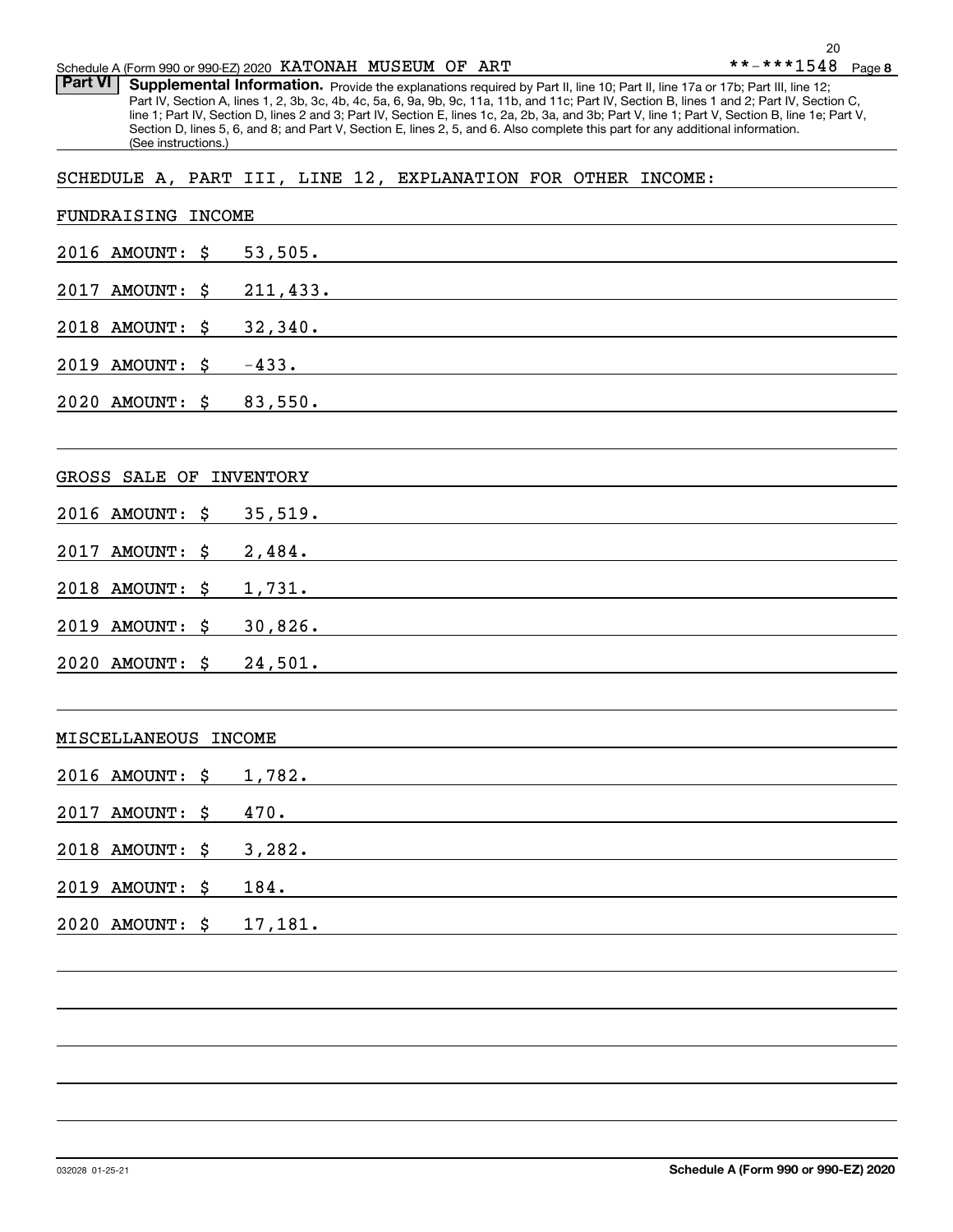Department of the Treasury Internal Revenue Service **(Form 990, 990-EZ, or 990-PF)**

\*\* PUBLIC DISCLOSURE COPY \*\*

# **Schedule B Schedule of Contributors**

**| Attach to Form 990, Form 990-EZ, or Form 990-PF. | Go to www.irs.gov/Form990 for the latest information.** OMB No. 1545-0047 23

**2020**

**Employer identification number**

| Department of the Treasury      |
|---------------------------------|
| <b>Internal Revenue Service</b> |
| Name of the organization        |

**Organization type** (check one):

## KATONAH MUSEUM OF ART  $\vert$  \*\*-\*\*\*1548

| Filers of:         | Section:                                                                    |
|--------------------|-----------------------------------------------------------------------------|
| Form 990 or 990-EZ | $\underline{X}$ 501(c)( 3) (enter number) organization                      |
|                    | $4947(a)(1)$ nonexempt charitable trust not treated as a private foundation |
|                    | 527 political organization                                                  |
| Form 990-PF        | 501(c)(3) exempt private foundation                                         |
|                    | 4947(a)(1) nonexempt charitable trust treated as a private foundation       |
|                    | 501(c)(3) taxable private foundation                                        |

Check if your organization is covered by the **General Rule** or a **Special Rule.**<br>Nota: Only a section 501(c)(7), (8), or (10) erganization can chock boxes for be **Note:**  Only a section 501(c)(7), (8), or (10) organization can check boxes for both the General Rule and a Special Rule. See instructions.

## **General Rule**

 $\mathcal{L}^{\text{max}}$ 

For an organization filing Form 990, 990-EZ, or 990-PF that received, during the year, contributions totaling \$5,000 or more (in money or property) from any one contributor. Complete Parts I and II. See instructions for determining a contributor's total contributions.

#### **Special Rules**

any one contributor, during the year, total contributions of the greater of  $\,$  (1) \$5,000; or **(2)** 2% of the amount on (i) Form 990, Part VIII, line 1h;  $\boxed{\textbf{X}}$  For an organization described in section 501(c)(3) filing Form 990 or 990-EZ that met the 33 1/3% support test of the regulations under sections 509(a)(1) and 170(b)(1)(A)(vi), that checked Schedule A (Form 990 or 990-EZ), Part II, line 13, 16a, or 16b, and that received from or (ii) Form 990-EZ, line 1. Complete Parts I and II.

For an organization described in section 501(c)(7), (8), or (10) filing Form 990 or 990-EZ that received from any one contributor, during the year, total contributions of more than \$1,000 exclusively for religious, charitable, scientific, literary, or educational purposes, or for the prevention of cruelty to children or animals. Complete Parts I (entering "N/A" in column (b) instead of the contributor name and address), II, and III.  $\mathcal{L}^{\text{max}}$ 

purpose. Don't complete any of the parts unless the **General Rule** applies to this organization because it received *nonexclusively* year, contributions <sub>exclusively</sub> for religious, charitable, etc., purposes, but no such contributions totaled more than \$1,000. If this box is checked, enter here the total contributions that were received during the year for an  $\;$ exclusively religious, charitable, etc., For an organization described in section 501(c)(7), (8), or (10) filing Form 990 or 990-EZ that received from any one contributor, during the religious, charitable, etc., contributions totaling \$5,000 or more during the year  $\Box$ — $\Box$   $\Box$  $\mathcal{L}^{\text{max}}$ 

**Caution:**  An organization that isn't covered by the General Rule and/or the Special Rules doesn't file Schedule B (Form 990, 990-EZ, or 990-PF), but it **must** answer "No" on Part IV, line 2, of its Form 990; or check the box on line H of its Form 990-EZ or on its Form 990-PF, Part I, line 2, to<br>cortify that it doesn't meet the filipe requirements of Schodule B (Fer certify that it doesn't meet the filing requirements of Schedule B (Form 990, 990-EZ, or 990-PF).

**For Paperwork Reduction Act Notice, see the instructions for Form 990, 990-EZ, or 990-PF. Schedule B (Form 990, 990-EZ, or 990-PF) (2020)** LHA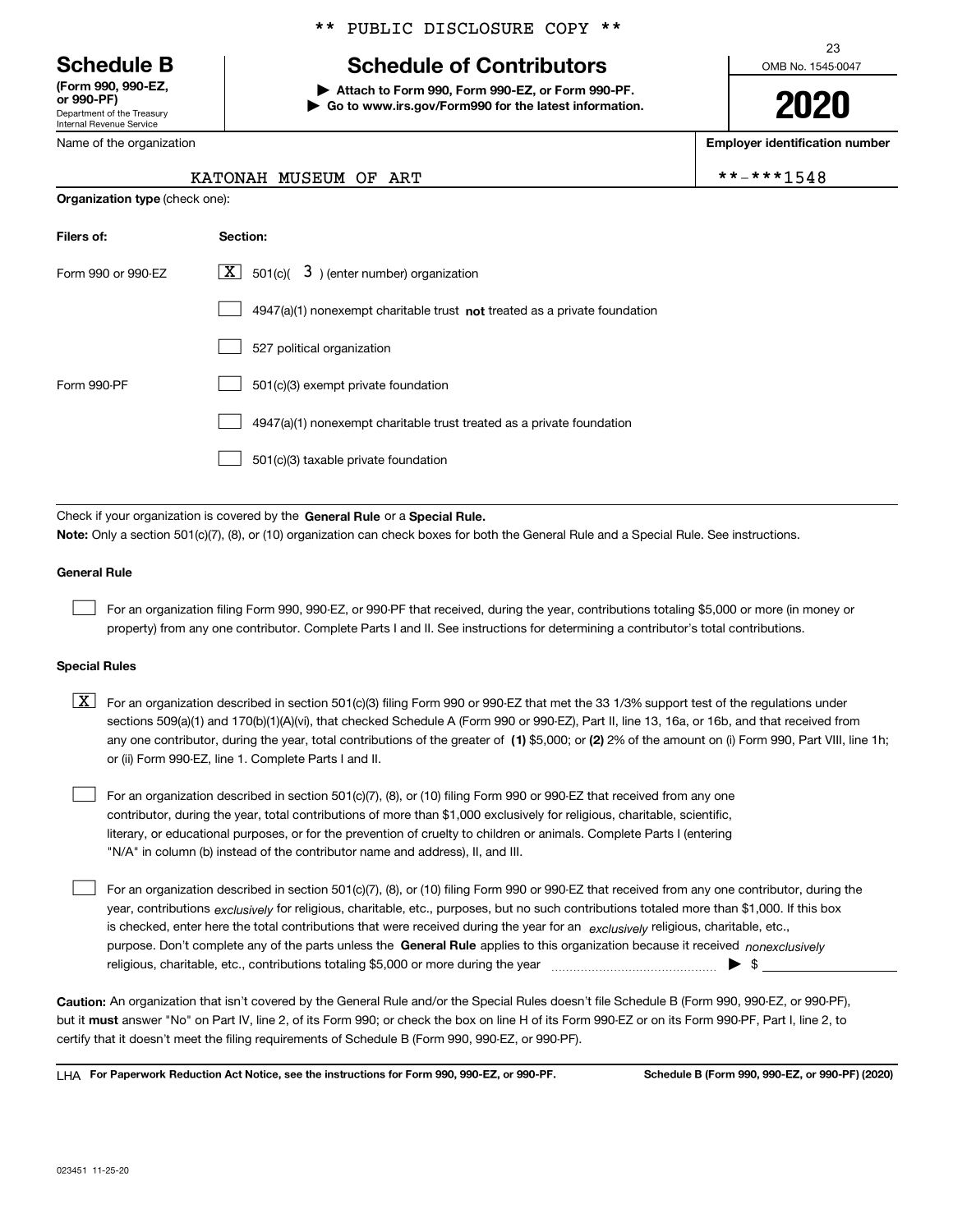## KATONAH MUSEUM OF ART \*\*-\*\*\*1548

|                  | Schedule B (Form 990, 990-EZ, or 990-PF) (2020)                                                |                                   | Page 2                                                                                                      |
|------------------|------------------------------------------------------------------------------------------------|-----------------------------------|-------------------------------------------------------------------------------------------------------------|
|                  | Name of organization                                                                           |                                   | <b>Employer identification number</b>                                                                       |
|                  | KATONAH MUSEUM OF ART                                                                          |                                   | **-***1548                                                                                                  |
| Part I           | Contributors (see instructions). Use duplicate copies of Part I if additional space is needed. |                                   |                                                                                                             |
| (a)<br>No.       | (b)<br>Name, address, and ZIP + 4                                                              | (c)<br><b>Total contributions</b> | (d)<br>Type of contribution                                                                                 |
| 1                |                                                                                                | 46,000.<br>\$                     | $\overline{\text{X}}$<br>Person<br>Payroll<br>Noncash<br>(Complete Part II for<br>noncash contributions.)   |
| (a)<br>No.       | (b)<br>Name, address, and ZIP + 4                                                              | (c)<br><b>Total contributions</b> | (d)<br>Type of contribution                                                                                 |
| $\boldsymbol{2}$ |                                                                                                | 32,710.<br>\$                     | $\overline{\text{X}}$<br>Person<br>Payroll<br>Noncash<br>(Complete Part II for<br>noncash contributions.)   |
| (a)<br>No.       | (b)<br>Name, address, and ZIP + 4                                                              | (c)<br><b>Total contributions</b> | (d)<br>Type of contribution                                                                                 |
| 3                |                                                                                                | 28,010.<br>\$                     | $\overline{\text{X}}$<br>Person<br>Payroll<br>Noncash<br>(Complete Part II for<br>noncash contributions.)   |
| (a)<br>No.       | (b)<br>Name, address, and ZIP + 4                                                              | (c)<br><b>Total contributions</b> | (d)<br>Type of contribution                                                                                 |
| 4                |                                                                                                | 25,000.<br>\$                     | $\mathbf{X}$<br>Person<br>Payroll<br>Noncash<br>(Complete Part II for<br>noncash contributions.)            |
| (a)<br>No.       | (b)<br>Name, address, and ZIP + 4                                                              | (c)<br><b>Total contributions</b> | (d)<br>Type of contribution                                                                                 |
| 5                |                                                                                                | 161,871.<br>\$                    | $\overline{\mathbf{X}}$<br>Person<br>Payroll<br>Noncash<br>(Complete Part II for<br>noncash contributions.) |
| (a)<br>No.       | (b)<br>Name, address, and ZIP + 4                                                              | (c)<br><b>Total contributions</b> | (d)<br>Type of contribution                                                                                 |
| 6                |                                                                                                | 41,400.<br>\$                     | $\overline{\mathbf{X}}$<br>Person<br>Payroll<br>Noncash<br>(Complete Part II for<br>noncash contributions.) |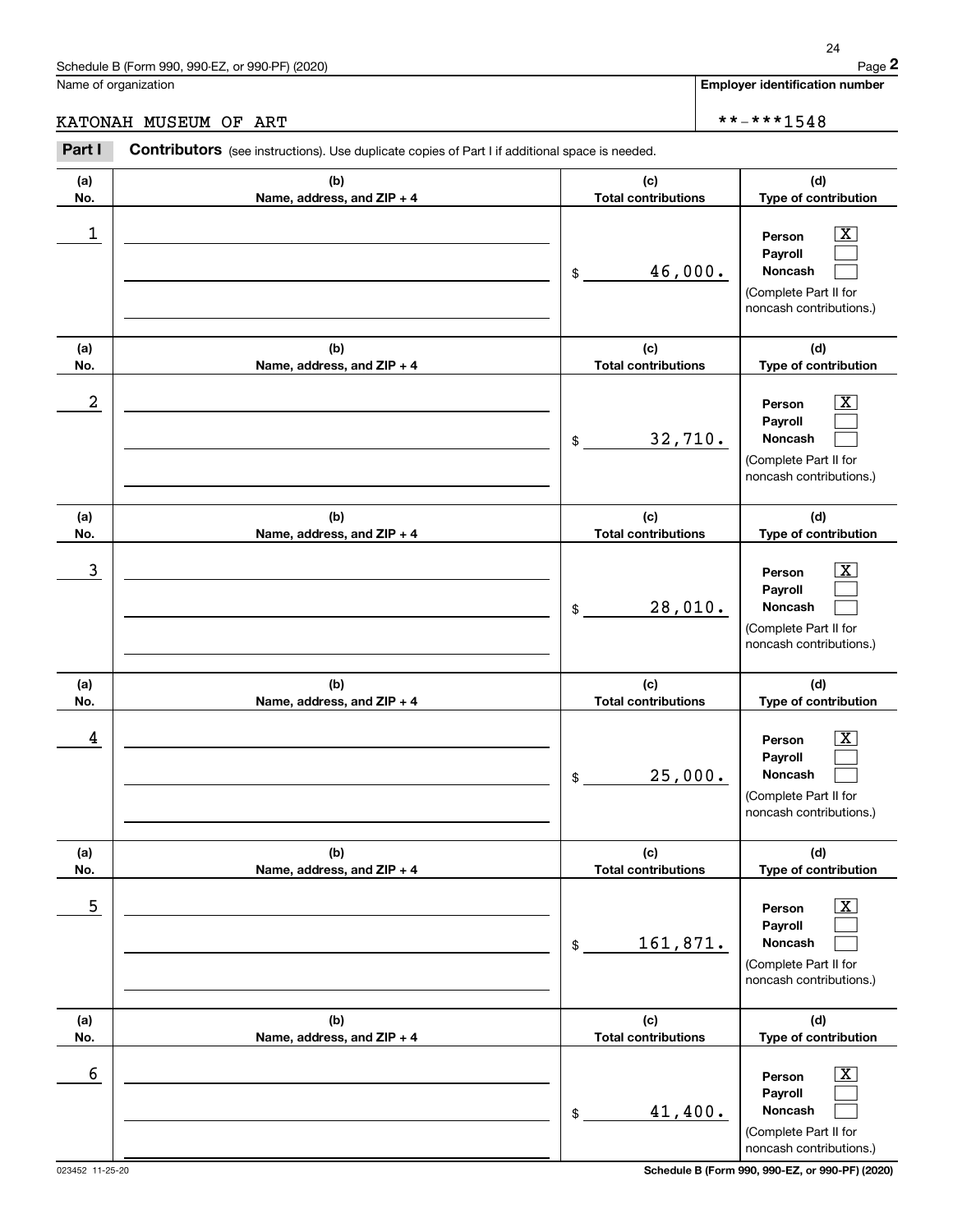## KATONAH MUSEUM OF ART \*\*-\*\*\*1548

|            | Schedule B (Form 990, 990-EZ, or 990-PF) (2020)                                                       |                                   | Page 2                                                                                                      |
|------------|-------------------------------------------------------------------------------------------------------|-----------------------------------|-------------------------------------------------------------------------------------------------------------|
|            | Name of organization                                                                                  |                                   | <b>Employer identification number</b>                                                                       |
|            | KATONAH MUSEUM OF ART                                                                                 |                                   | **-***1548                                                                                                  |
| Part I     | <b>Contributors</b> (see instructions). Use duplicate copies of Part I if additional space is needed. |                                   |                                                                                                             |
| (a)<br>No. | (b)<br>Name, address, and ZIP + 4                                                                     | (c)<br><b>Total contributions</b> | (d)<br>Type of contribution                                                                                 |
| 7          |                                                                                                       | 28,500.<br>\$                     | $\overline{\mathbf{X}}$<br>Person<br>Payroll<br>Noncash<br>(Complete Part II for<br>noncash contributions.) |
| (a)<br>No. | (b)<br>Name, address, and ZIP + 4                                                                     | (c)<br><b>Total contributions</b> | (d)<br>Type of contribution                                                                                 |
| 8          |                                                                                                       | 20,725.<br>\$                     | $\overline{\mathbf{X}}$<br>Person<br>Payroll<br>Noncash<br>(Complete Part II for<br>noncash contributions.) |
| (a)<br>No. | (b)<br>Name, address, and ZIP + 4                                                                     | (c)<br><b>Total contributions</b> | (d)<br>Type of contribution                                                                                 |
| 9          |                                                                                                       | 157,380.<br>\$                    | $\overline{\mathbf{X}}$<br>Person<br>Payroll<br>Noncash<br>(Complete Part II for<br>noncash contributions.) |
| (a)<br>No. | (b)<br>Name, address, and ZIP + 4                                                                     | (c)<br><b>Total contributions</b> | (d)<br>Type of contribution                                                                                 |
| 10         |                                                                                                       | 41,625.<br>\$                     | $\overline{\mathbf{X}}$<br>Person<br>Payroll<br>Noncash<br>(Complete Part II for<br>noncash contributions.) |
| (a)<br>No. | (b)<br>Name, address, and ZIP + 4                                                                     | (c)<br><b>Total contributions</b> | (d)<br>Type of contribution                                                                                 |
|            |                                                                                                       | \$                                | Person<br>Payroll<br>Noncash<br>(Complete Part II for<br>noncash contributions.)                            |
| (a)<br>No. | (b)<br>Name, address, and ZIP + 4                                                                     | (c)<br><b>Total contributions</b> | (d)<br>Type of contribution                                                                                 |
|            |                                                                                                       | \$                                | Person<br>Payroll<br>Noncash<br>(Complete Part II for<br>noncash contributions.)                            |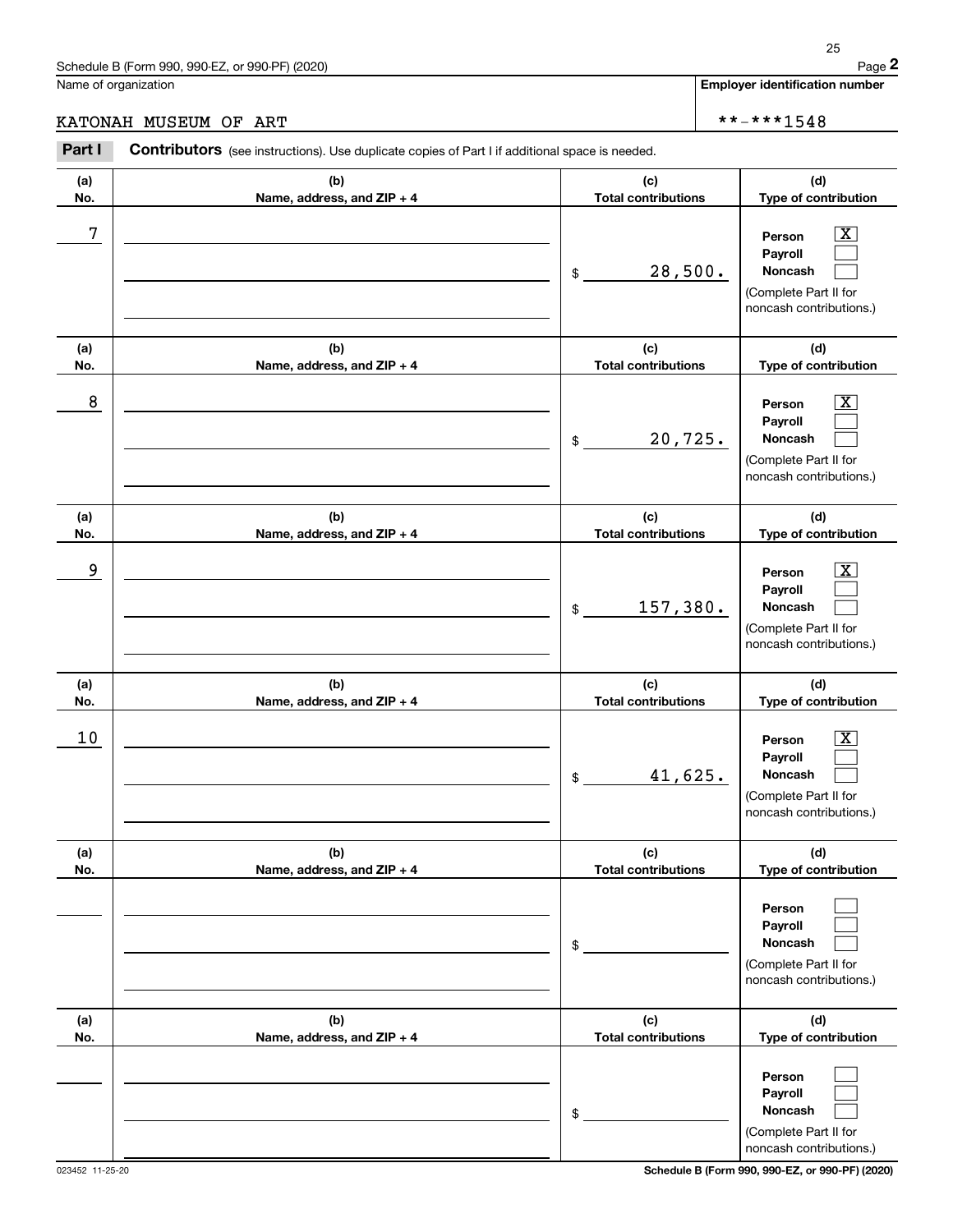## KATONAH MUSEUM OF ART \*\*\*\*\*1548

|                              | Schedule B (Form 990, 990-EZ, or 990-PF) (2020)                                                     |                                                 | Page 3                                |
|------------------------------|-----------------------------------------------------------------------------------------------------|-------------------------------------------------|---------------------------------------|
|                              | Name of organization                                                                                |                                                 | <b>Employer identification number</b> |
|                              | KATONAH MUSEUM OF ART                                                                               |                                                 | **-***1548                            |
| Part II                      | Noncash Property (see instructions). Use duplicate copies of Part II if additional space is needed. |                                                 |                                       |
| (a)<br>No.<br>from<br>Part I | (b)<br>Description of noncash property given                                                        | (c)<br>FMV (or estimate)<br>(See instructions.) | (d)<br>Date received                  |
|                              |                                                                                                     | \$                                              |                                       |
| (a)<br>No.<br>from<br>Part I | (b)<br>Description of noncash property given                                                        | (c)<br>FMV (or estimate)<br>(See instructions.) | (d)<br>Date received                  |
|                              |                                                                                                     | \$                                              |                                       |
| (a)<br>No.<br>from<br>Part I | (b)<br>Description of noncash property given                                                        | (c)<br>FMV (or estimate)<br>(See instructions.) | (d)<br>Date received                  |
|                              |                                                                                                     | \$                                              |                                       |
| (a)<br>No.<br>from<br>Part I | (b)<br>Description of noncash property given                                                        | (c)<br>FMV (or estimate)<br>(See instructions.) | (d)<br>Date received                  |
|                              |                                                                                                     | \$                                              |                                       |
| (a)<br>No.<br>from<br>Part I | (b)<br>Description of noncash property given                                                        | (c)<br>FMV (or estimate)<br>(See instructions.) | (d)<br>Date received                  |
|                              |                                                                                                     | \$                                              |                                       |
| (a)<br>No.<br>from<br>Part I | (b)<br>Description of noncash property given                                                        | (c)<br>FMV (or estimate)<br>(See instructions.) | (d)<br>Date received                  |
|                              |                                                                                                     | \$                                              |                                       |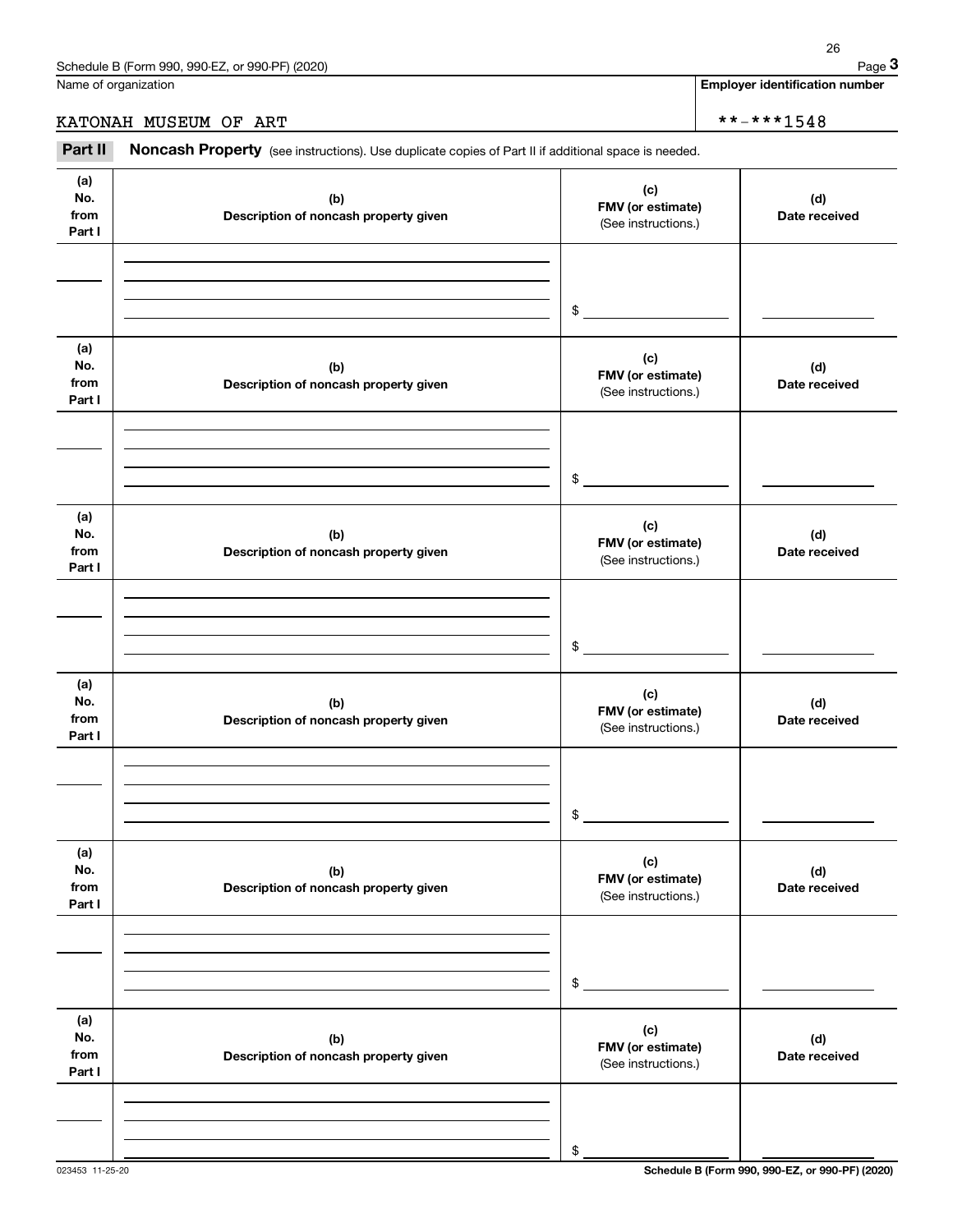|                             | Schedule B (Form 990, 990-EZ, or 990-PF) (2020)                                                                                                                                                                                                                                                                                                                     |                      | Page 4                                                                                                                                                         |
|-----------------------------|---------------------------------------------------------------------------------------------------------------------------------------------------------------------------------------------------------------------------------------------------------------------------------------------------------------------------------------------------------------------|----------------------|----------------------------------------------------------------------------------------------------------------------------------------------------------------|
| Name of organization        |                                                                                                                                                                                                                                                                                                                                                                     |                      | <b>Employer identification number</b>                                                                                                                          |
|                             | KATONAH MUSEUM OF ART                                                                                                                                                                                                                                                                                                                                               |                      | **-***1548                                                                                                                                                     |
| Part III                    | from any one contributor. Complete columns (a) through (e) and the following line entry. For organizations<br>completing Part III, enter the total of exclusively religious, charitable, etc., contributions of $$1,000$ or less for the year. (Enter this info. once.) $\blacktriangleright$ \$<br>Use duplicate copies of Part III if additional space is needed. |                      | Exclusively religious, charitable, etc., contributions to organizations described in section 501(c)(7), (8), or (10) that total more than \$1,000 for the year |
| (a) No.<br>from             | (b) Purpose of gift                                                                                                                                                                                                                                                                                                                                                 | (c) Use of gift      | (d) Description of how gift is held                                                                                                                            |
| Part I                      |                                                                                                                                                                                                                                                                                                                                                                     |                      |                                                                                                                                                                |
|                             |                                                                                                                                                                                                                                                                                                                                                                     | (e) Transfer of gift |                                                                                                                                                                |
|                             | Transferee's name, address, and $ZIP + 4$                                                                                                                                                                                                                                                                                                                           |                      | Relationship of transferor to transferee                                                                                                                       |
| $(a)$ No.<br>from<br>Part I | (b) Purpose of gift                                                                                                                                                                                                                                                                                                                                                 | (c) Use of gift      | (d) Description of how gift is held                                                                                                                            |
|                             |                                                                                                                                                                                                                                                                                                                                                                     |                      |                                                                                                                                                                |
|                             | Transferee's name, address, and $ZIP + 4$                                                                                                                                                                                                                                                                                                                           | (e) Transfer of gift | Relationship of transferor to transferee                                                                                                                       |
| (a) No.                     |                                                                                                                                                                                                                                                                                                                                                                     |                      |                                                                                                                                                                |
| from<br>Part I              | (b) Purpose of gift                                                                                                                                                                                                                                                                                                                                                 | (c) Use of gift      | (d) Description of how gift is held                                                                                                                            |
|                             |                                                                                                                                                                                                                                                                                                                                                                     | (e) Transfer of gift |                                                                                                                                                                |
|                             | Transferee's name, address, and ZIP + 4                                                                                                                                                                                                                                                                                                                             |                      | Relationship of transferor to transferee                                                                                                                       |
| (a) No.<br>from<br>Part I   | (b) Purpose of gift                                                                                                                                                                                                                                                                                                                                                 | (c) Use of gift      | (d) Description of how gift is held                                                                                                                            |
|                             |                                                                                                                                                                                                                                                                                                                                                                     |                      |                                                                                                                                                                |
|                             | Transferee's name, address, and ZIP + 4                                                                                                                                                                                                                                                                                                                             | (e) Transfer of gift | Relationship of transferor to transferee                                                                                                                       |
|                             |                                                                                                                                                                                                                                                                                                                                                                     |                      |                                                                                                                                                                |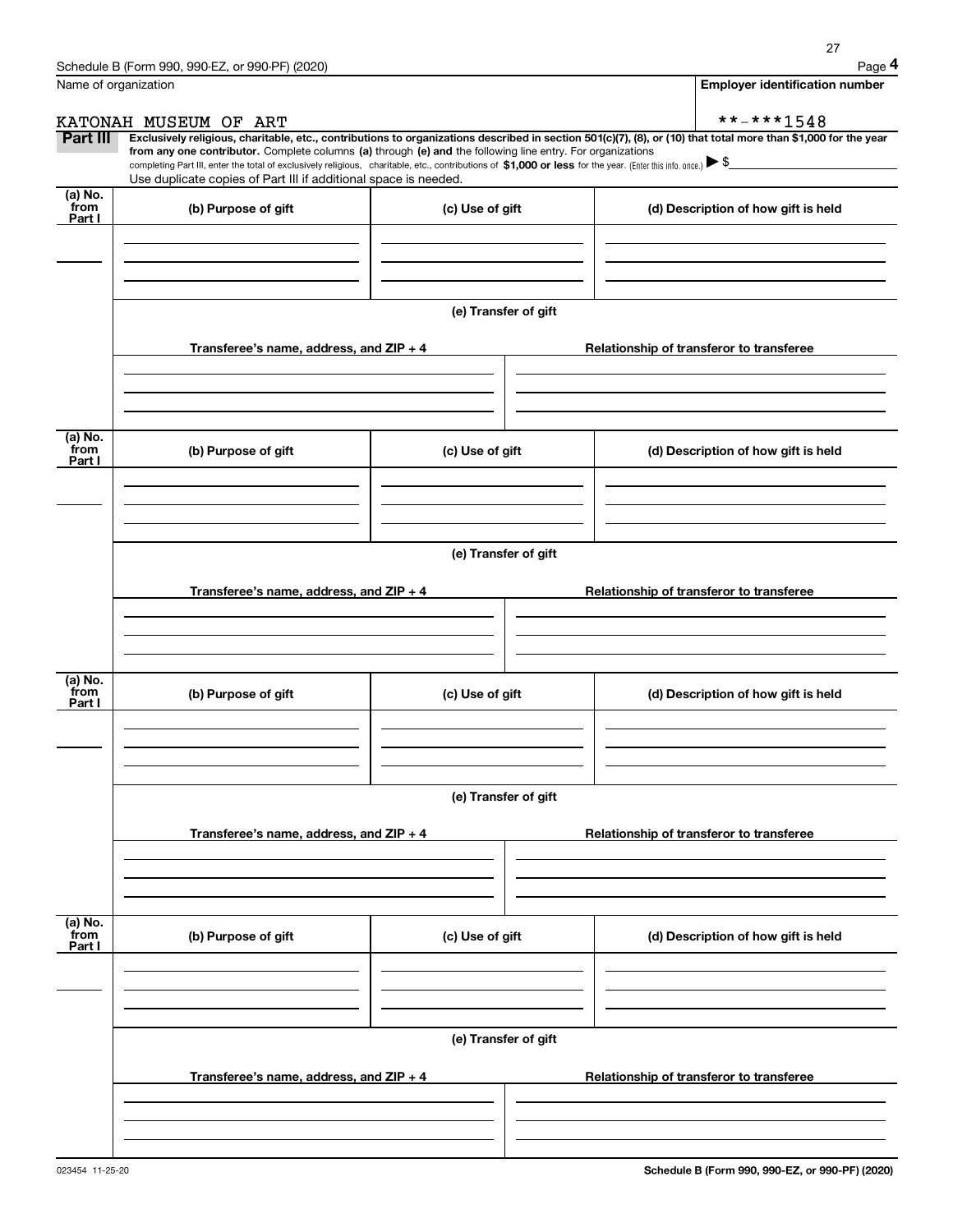| <b>Supplemental Financial Statements</b><br><b>SCHEDULE D</b>          |                                                        |                                                                                                        |                                                                                                                                                                                                                                                          |                         | 28<br>OMB No. 1545-0047                             |    |
|------------------------------------------------------------------------|--------------------------------------------------------|--------------------------------------------------------------------------------------------------------|----------------------------------------------------------------------------------------------------------------------------------------------------------------------------------------------------------------------------------------------------------|-------------------------|-----------------------------------------------------|----|
| Complete if the organization answered "Yes" on Form 990,<br>(Form 990) |                                                        |                                                                                                        |                                                                                                                                                                                                                                                          |                         |                                                     |    |
|                                                                        |                                                        |                                                                                                        | Part IV, line 6, 7, 8, 9, 10, 11a, 11b, 11c, 11d, 11e, 11f, 12a, or 12b.<br>Attach to Form 990.                                                                                                                                                          |                         | Open to Public                                      |    |
|                                                                        | Department of the Treasury<br>Internal Revenue Service |                                                                                                        | Go to www.irs.gov/Form990 for instructions and the latest information.                                                                                                                                                                                   |                         | <b>Inspection</b>                                   |    |
|                                                                        | Name of the organization                               | KATONAH MUSEUM OF ART                                                                                  |                                                                                                                                                                                                                                                          |                         | <b>Employer identification number</b><br>**-***1548 |    |
| Part I                                                                 |                                                        |                                                                                                        | Organizations Maintaining Donor Advised Funds or Other Similar Funds or Accounts. Complete if the                                                                                                                                                        |                         |                                                     |    |
|                                                                        |                                                        | organization answered "Yes" on Form 990, Part IV, line 6.                                              |                                                                                                                                                                                                                                                          |                         |                                                     |    |
|                                                                        |                                                        |                                                                                                        | (a) Donor advised funds                                                                                                                                                                                                                                  |                         | (b) Funds and other accounts                        |    |
| 1                                                                      |                                                        |                                                                                                        |                                                                                                                                                                                                                                                          |                         |                                                     |    |
| 2                                                                      |                                                        | Aggregate value of contributions to (during year)                                                      |                                                                                                                                                                                                                                                          |                         |                                                     |    |
| з                                                                      |                                                        | Aggregate value of grants from (during year)                                                           |                                                                                                                                                                                                                                                          |                         |                                                     |    |
| 4                                                                      |                                                        |                                                                                                        |                                                                                                                                                                                                                                                          |                         |                                                     |    |
| 5                                                                      |                                                        |                                                                                                        | Did the organization inform all donors and donor advisors in writing that the assets held in donor advised funds                                                                                                                                         |                         |                                                     |    |
|                                                                        |                                                        |                                                                                                        |                                                                                                                                                                                                                                                          |                         | Yes                                                 | No |
| 6                                                                      |                                                        |                                                                                                        | Did the organization inform all grantees, donors, and donor advisors in writing that grant funds can be used only                                                                                                                                        |                         |                                                     |    |
|                                                                        |                                                        |                                                                                                        | for charitable purposes and not for the benefit of the donor or donor advisor, or for any other purpose conferring                                                                                                                                       |                         |                                                     |    |
|                                                                        | impermissible private benefit?                         |                                                                                                        |                                                                                                                                                                                                                                                          |                         | Yes                                                 | No |
|                                                                        | Part II                                                |                                                                                                        | Conservation Easements. Complete if the organization answered "Yes" on Form 990, Part IV, line 7.                                                                                                                                                        |                         |                                                     |    |
| 1.                                                                     |                                                        | Purpose(s) of conservation easements held by the organization (check all that apply).                  |                                                                                                                                                                                                                                                          |                         |                                                     |    |
|                                                                        |                                                        | Preservation of land for public use (for example, recreation or education)                             | Preservation of a historically important land area                                                                                                                                                                                                       |                         |                                                     |    |
|                                                                        |                                                        | Protection of natural habitat                                                                          | Preservation of a certified historic structure                                                                                                                                                                                                           |                         |                                                     |    |
| 2                                                                      |                                                        | Preservation of open space                                                                             | Complete lines 2a through 2d if the organization held a qualified conservation contribution in the form of a conservation easement on the last                                                                                                           |                         |                                                     |    |
|                                                                        | day of the tax year.                                   |                                                                                                        |                                                                                                                                                                                                                                                          |                         | Held at the End of the Tax Year                     |    |
| a                                                                      |                                                        | Total number of conservation easements                                                                 |                                                                                                                                                                                                                                                          | 2a                      |                                                     |    |
| b                                                                      |                                                        | Total acreage restricted by conservation easements                                                     |                                                                                                                                                                                                                                                          | 2b                      |                                                     |    |
|                                                                        |                                                        |                                                                                                        |                                                                                                                                                                                                                                                          | 2c                      |                                                     |    |
| d                                                                      |                                                        |                                                                                                        | Number of conservation easements included in (c) acquired after 7/25/06, and not on a historic structure                                                                                                                                                 |                         |                                                     |    |
|                                                                        |                                                        |                                                                                                        | listed in the National Register [111] Marshall Register [11] Marshall Register [11] Marshall Register [11] Marshall Register [11] Marshall Register [11] Marshall Register [11] Marshall Register [11] Marshall Register [11]                            | 2d                      |                                                     |    |
| 3                                                                      |                                                        |                                                                                                        | Number of conservation easements modified, transferred, released, extinguished, or terminated by the organization during the tax                                                                                                                         |                         |                                                     |    |
|                                                                        | $\vee$ ear                                             |                                                                                                        |                                                                                                                                                                                                                                                          |                         |                                                     |    |
| 4                                                                      |                                                        | Number of states where property subject to conservation easement is located $\blacktriangleright$      |                                                                                                                                                                                                                                                          |                         |                                                     |    |
| 5                                                                      |                                                        | Does the organization have a written policy regarding the periodic monitoring, inspection, handling of |                                                                                                                                                                                                                                                          |                         |                                                     |    |
|                                                                        |                                                        | violations, and enforcement of the conservation easements it holds?                                    |                                                                                                                                                                                                                                                          |                         | Yes                                                 | No |
| 6                                                                      |                                                        |                                                                                                        | Staff and volunteer hours devoted to monitoring, inspecting, handling of violations, and enforcing conservation easements during the year                                                                                                                |                         |                                                     |    |
|                                                                        |                                                        |                                                                                                        |                                                                                                                                                                                                                                                          |                         |                                                     |    |
| 7                                                                      |                                                        |                                                                                                        | Amount of expenses incurred in monitoring, inspecting, handling of violations, and enforcing conservation easements during the year                                                                                                                      |                         |                                                     |    |
|                                                                        | $\blacktriangleright$ \$                               |                                                                                                        |                                                                                                                                                                                                                                                          |                         |                                                     |    |
| 8                                                                      |                                                        |                                                                                                        | Does each conservation easement reported on line 2(d) above satisfy the requirements of section 170(h)(4)(B)(i)                                                                                                                                          |                         |                                                     |    |
|                                                                        |                                                        |                                                                                                        |                                                                                                                                                                                                                                                          |                         | Yes                                                 | No |
| 9                                                                      |                                                        |                                                                                                        | In Part XIII, describe how the organization reports conservation easements in its revenue and expense statement and<br>balance sheet, and include, if applicable, the text of the footnote to the organization's financial statements that describes the |                         |                                                     |    |
|                                                                        |                                                        | organization's accounting for conservation easements.                                                  |                                                                                                                                                                                                                                                          |                         |                                                     |    |
|                                                                        | Part III                                               |                                                                                                        | Organizations Maintaining Collections of Art, Historical Treasures, or Other Similar Assets.                                                                                                                                                             |                         |                                                     |    |
|                                                                        |                                                        | Complete if the organization answered "Yes" on Form 990, Part IV, line 8.                              |                                                                                                                                                                                                                                                          |                         |                                                     |    |
|                                                                        |                                                        |                                                                                                        | 1a If the organization elected, as permitted under FASB ASC 958, not to report in its revenue statement and balance sheet works                                                                                                                          |                         |                                                     |    |
|                                                                        |                                                        |                                                                                                        | of art, historical treasures, or other similar assets held for public exhibition, education, or research in furtherance of public                                                                                                                        |                         |                                                     |    |
|                                                                        |                                                        |                                                                                                        | service, provide in Part XIII the text of the footnote to its financial statements that describes these items.                                                                                                                                           |                         |                                                     |    |
|                                                                        |                                                        |                                                                                                        | <b>b</b> If the organization elected, as permitted under FASB ASC 958, to report in its revenue statement and balance sheet works of                                                                                                                     |                         |                                                     |    |
|                                                                        |                                                        |                                                                                                        | art, historical treasures, or other similar assets held for public exhibition, education, or research in furtherance of public service,                                                                                                                  |                         |                                                     |    |
|                                                                        |                                                        | provide the following amounts relating to these items:                                                 |                                                                                                                                                                                                                                                          |                         |                                                     |    |
|                                                                        |                                                        |                                                                                                        |                                                                                                                                                                                                                                                          |                         |                                                     |    |
|                                                                        |                                                        |                                                                                                        | (ii) Assets included in Form 990, Part X [11] [2000] [2010] Assets included in Form 990, Part X [2010] [2000] [                                                                                                                                          | $\blacktriangleright$ s |                                                     |    |
| 2                                                                      |                                                        |                                                                                                        | If the organization received or held works of art, historical treasures, or other similar assets for financial gain, provide                                                                                                                             |                         |                                                     |    |
|                                                                        |                                                        | the following amounts required to be reported under FASB ASC 958 relating to these items:              |                                                                                                                                                                                                                                                          |                         |                                                     |    |
|                                                                        |                                                        |                                                                                                        |                                                                                                                                                                                                                                                          |                         |                                                     |    |
|                                                                        |                                                        | Appate included in Earm 000, Dart Y.                                                                   |                                                                                                                                                                                                                                                          |                         |                                                     |    |

 $\rightarrow$  \$

| Assets included in Form 990.<br>Part X |  |
|----------------------------------------|--|

**For Paperwork Reduction Act Notice, see the Instructions for Form 990. Schedule D (Form 990) 2020** LHA

032051 12-01-20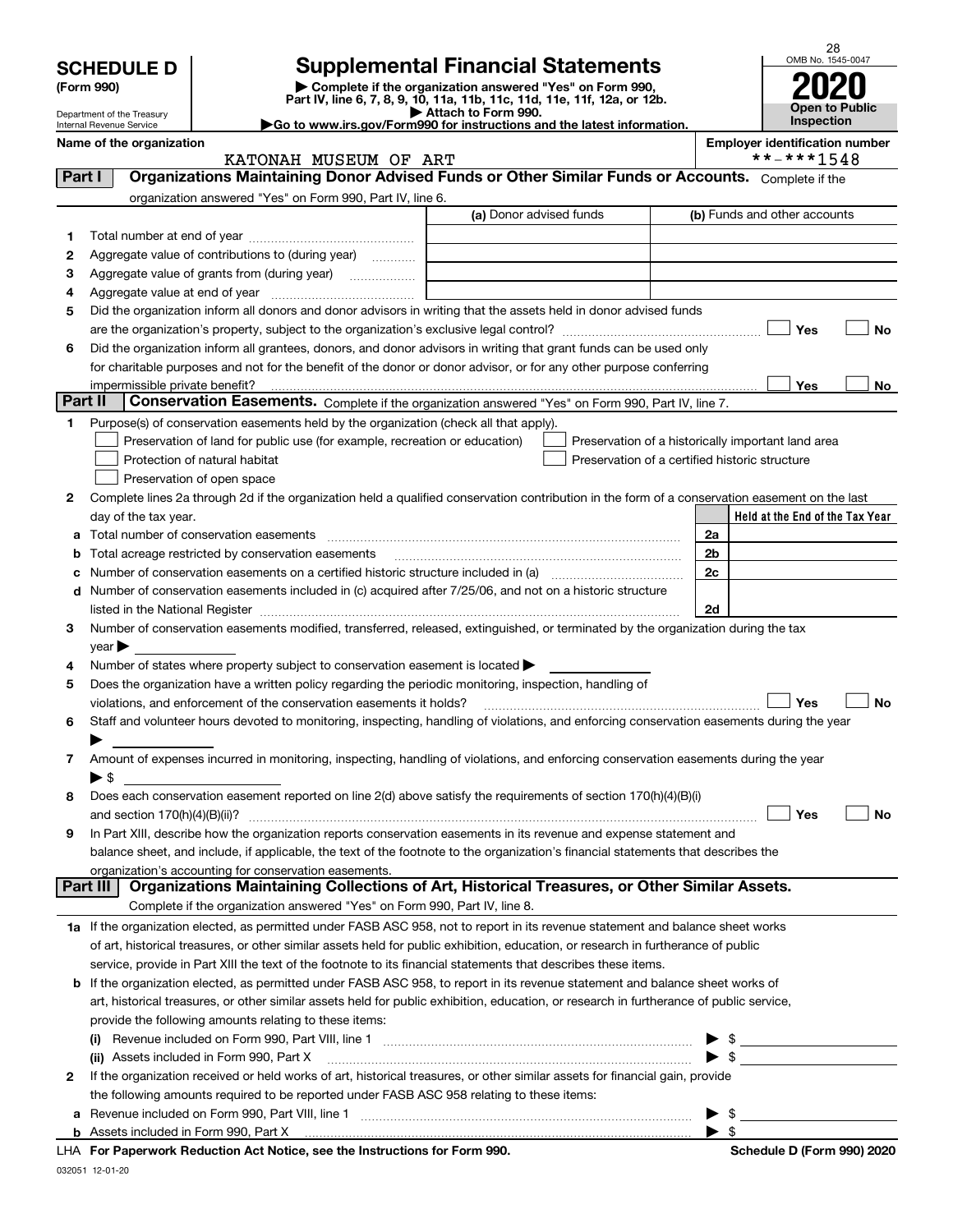|                | Schedule D (Form 990) 2020                                                                                                                                                                                                     | KATONAH MUSEUM OF ART |                |                                                                                                                                                                                                                                |  |                                              |          | 29<br>**-***1548 |     | Page 2       |
|----------------|--------------------------------------------------------------------------------------------------------------------------------------------------------------------------------------------------------------------------------|-----------------------|----------------|--------------------------------------------------------------------------------------------------------------------------------------------------------------------------------------------------------------------------------|--|----------------------------------------------|----------|------------------|-----|--------------|
|                | <b>Part III</b><br>Organizations Maintaining Collections of Art, Historical Treasures, or Other Similar Assets (continued)                                                                                                     |                       |                |                                                                                                                                                                                                                                |  |                                              |          |                  |     |              |
| 3              | Using the organization's acquisition, accession, and other records, check any of the following that make significant use of its                                                                                                |                       |                |                                                                                                                                                                                                                                |  |                                              |          |                  |     |              |
|                | collection items (check all that apply):                                                                                                                                                                                       |                       |                |                                                                                                                                                                                                                                |  |                                              |          |                  |     |              |
|                | Public exhibition<br>Loan or exchange program<br>a                                                                                                                                                                             |                       |                |                                                                                                                                                                                                                                |  |                                              |          |                  |     |              |
| b              | Scholarly research                                                                                                                                                                                                             | e                     |                | Other and the control of the control of the control of the control of the control of the control of the control of the control of the control of the control of the control of the control of the control of the control of th |  |                                              |          |                  |     |              |
| c              | Preservation for future generations                                                                                                                                                                                            |                       |                |                                                                                                                                                                                                                                |  |                                              |          |                  |     |              |
| 4              | Provide a description of the organization's collections and explain how they further the organization's exempt purpose in Part XIII.                                                                                           |                       |                |                                                                                                                                                                                                                                |  |                                              |          |                  |     |              |
| 5              | During the year, did the organization solicit or receive donations of art, historical treasures, or other similar assets                                                                                                       |                       |                |                                                                                                                                                                                                                                |  |                                              |          |                  |     |              |
|                |                                                                                                                                                                                                                                |                       |                |                                                                                                                                                                                                                                |  |                                              |          | Yes              |     | No           |
| <b>Part IV</b> | Escrow and Custodial Arrangements. Complete if the organization answered "Yes" on Form 990, Part IV, line 9, or                                                                                                                |                       |                |                                                                                                                                                                                                                                |  |                                              |          |                  |     |              |
|                | reported an amount on Form 990, Part X, line 21.                                                                                                                                                                               |                       |                |                                                                                                                                                                                                                                |  |                                              |          |                  |     |              |
|                | 1a Is the organization an agent, trustee, custodian or other intermediary for contributions or other assets not included                                                                                                       |                       |                |                                                                                                                                                                                                                                |  |                                              |          |                  |     |              |
|                | on Form 990, Part X? [11] matter contracts and contracts and contracts are contracted as a function of the set of the set of the set of the set of the set of the set of the set of the set of the set of the set of the set o |                       |                |                                                                                                                                                                                                                                |  |                                              |          | Yes              |     | No           |
|                | b If "Yes," explain the arrangement in Part XIII and complete the following table:                                                                                                                                             |                       |                |                                                                                                                                                                                                                                |  |                                              |          |                  |     |              |
|                |                                                                                                                                                                                                                                |                       |                |                                                                                                                                                                                                                                |  |                                              |          | Amount           |     |              |
|                | c Beginning balance                                                                                                                                                                                                            |                       |                |                                                                                                                                                                                                                                |  | 1c                                           |          |                  |     |              |
|                |                                                                                                                                                                                                                                |                       |                |                                                                                                                                                                                                                                |  | 1d                                           |          |                  |     |              |
|                | e Distributions during the year measurements are constructed by the constraint of the state of the state of the state of the state of the state of the state of the state of the state of the state of the state of the state  |                       |                |                                                                                                                                                                                                                                |  | 1e                                           |          |                  |     |              |
| f              |                                                                                                                                                                                                                                |                       |                |                                                                                                                                                                                                                                |  | 1f                                           |          |                  |     |              |
|                | 2a Did the organization include an amount on Form 990, Part X, line 21, for escrow or custodial account liability?                                                                                                             |                       |                |                                                                                                                                                                                                                                |  |                                              |          | Yes              |     | No           |
|                | b If "Yes," explain the arrangement in Part XIII. Check here if the explanation has been provided on Part XIII                                                                                                                 |                       |                |                                                                                                                                                                                                                                |  |                                              |          |                  |     |              |
| <b>Part V</b>  | Endowment Funds. Complete if the organization answered "Yes" on Form 990, Part IV, line 10.                                                                                                                                    |                       |                |                                                                                                                                                                                                                                |  |                                              |          |                  |     |              |
|                |                                                                                                                                                                                                                                | (a) Current year      | (b) Prior year | (c) Two years back                                                                                                                                                                                                             |  | (d) Three years back $ $ (e) Four years back |          |                  |     |              |
|                | <b>1a</b> Beginning of year balance <i>manument</i> is                                                                                                                                                                         | 5,050,596.            | 5, 295, 405.   | 5,431,070.                                                                                                                                                                                                                     |  | 5, 232, 153.                                 |          |                  |     | 5,305,629.   |
|                |                                                                                                                                                                                                                                |                       |                |                                                                                                                                                                                                                                |  |                                              |          |                  |     | 21,689.      |
|                | c Net investment earnings, gains, and losses                                                                                                                                                                                   | 1,280,529.            | 20,055.        | 188,753.                                                                                                                                                                                                                       |  |                                              | 293,904. |                  |     | 484,307.     |
|                |                                                                                                                                                                                                                                |                       |                |                                                                                                                                                                                                                                |  |                                              |          |                  |     |              |
|                | <b>e</b> Other expenditures for facilities                                                                                                                                                                                     |                       |                |                                                                                                                                                                                                                                |  |                                              |          |                  |     |              |
|                | and programs                                                                                                                                                                                                                   | 260,000.              | 264,864.       | 324,418.                                                                                                                                                                                                                       |  |                                              | 94,987.  |                  |     | 579,472.     |
|                |                                                                                                                                                                                                                                |                       |                |                                                                                                                                                                                                                                |  |                                              |          |                  |     |              |
| g              | End of year balance                                                                                                                                                                                                            | 6,071,125.            | 5,050,596.     | 5, 295, 405.                                                                                                                                                                                                                   |  | 5,431,070.                                   |          |                  |     | 5, 232, 153. |
| 2              | Provide the estimated percentage of the current year end balance (line 1g, column (a)) held as:                                                                                                                                |                       |                |                                                                                                                                                                                                                                |  |                                              |          |                  |     |              |
|                | a Board designated or quasi-endowment >                                                                                                                                                                                        |                       | %              |                                                                                                                                                                                                                                |  |                                              |          |                  |     |              |
| b              | 100<br>Permanent endowment >                                                                                                                                                                                                   | %                     |                |                                                                                                                                                                                                                                |  |                                              |          |                  |     |              |
|                | $\mathbf c$ Term endowment $\blacktriangleright$                                                                                                                                                                               | %                     |                |                                                                                                                                                                                                                                |  |                                              |          |                  |     |              |
|                | The percentages on lines 2a, 2b, and 2c should equal 100%.                                                                                                                                                                     |                       |                |                                                                                                                                                                                                                                |  |                                              |          |                  |     |              |
|                | 3a Are there endowment funds not in the possession of the organization that are held and administered for the organization                                                                                                     |                       |                |                                                                                                                                                                                                                                |  |                                              |          |                  |     |              |
|                | by:                                                                                                                                                                                                                            |                       |                |                                                                                                                                                                                                                                |  |                                              |          |                  | Yes | No.          |
|                | (i)                                                                                                                                                                                                                            |                       |                |                                                                                                                                                                                                                                |  |                                              |          | 3a(i)            | X   |              |
|                | (ii)                                                                                                                                                                                                                           |                       |                |                                                                                                                                                                                                                                |  |                                              |          | 3a(ii)           |     | x            |
|                |                                                                                                                                                                                                                                |                       |                |                                                                                                                                                                                                                                |  |                                              |          | 3b               |     |              |
| 4              | Describe in Part XIII the intended uses of the organization's endowment funds.                                                                                                                                                 |                       |                |                                                                                                                                                                                                                                |  |                                              |          |                  |     |              |
|                | Land, Buildings, and Equipment.<br><b>Part VI</b>                                                                                                                                                                              |                       |                |                                                                                                                                                                                                                                |  |                                              |          |                  |     |              |
|                | Complete if the organization answered "Yes" on Form 990, Part IV, line 11a. See Form 990, Part X, line 10.                                                                                                                     |                       |                |                                                                                                                                                                                                                                |  |                                              |          |                  |     |              |
|                | Description of property                                                                                                                                                                                                        | (a) Cost or other     |                | (b) Cost or other                                                                                                                                                                                                              |  | (c) Accumulated                              |          | (d) Book value   |     |              |
|                |                                                                                                                                                                                                                                | basis (investment)    | basis (other)  |                                                                                                                                                                                                                                |  | depreciation                                 |          |                  |     |              |
|                |                                                                                                                                                                                                                                |                       |                | 162,567.                                                                                                                                                                                                                       |  |                                              |          |                  |     | 162, 567.    |
|                |                                                                                                                                                                                                                                |                       |                | 4,128,826.                                                                                                                                                                                                                     |  | 3,706,314.                                   |          |                  |     | 422,512.     |
|                |                                                                                                                                                                                                                                |                       |                |                                                                                                                                                                                                                                |  |                                              |          |                  |     |              |
|                |                                                                                                                                                                                                                                |                       |                | $\overline{64,756}$ .                                                                                                                                                                                                          |  | 43,980.                                      |          |                  |     | 20,776.      |
|                |                                                                                                                                                                                                                                |                       |                | 63,636.                                                                                                                                                                                                                        |  | 45,249.                                      |          |                  |     | 18,387.      |
|                |                                                                                                                                                                                                                                |                       |                |                                                                                                                                                                                                                                |  |                                              |          |                  |     | 624, 242.    |

**Schedule D (Form 990) 2020**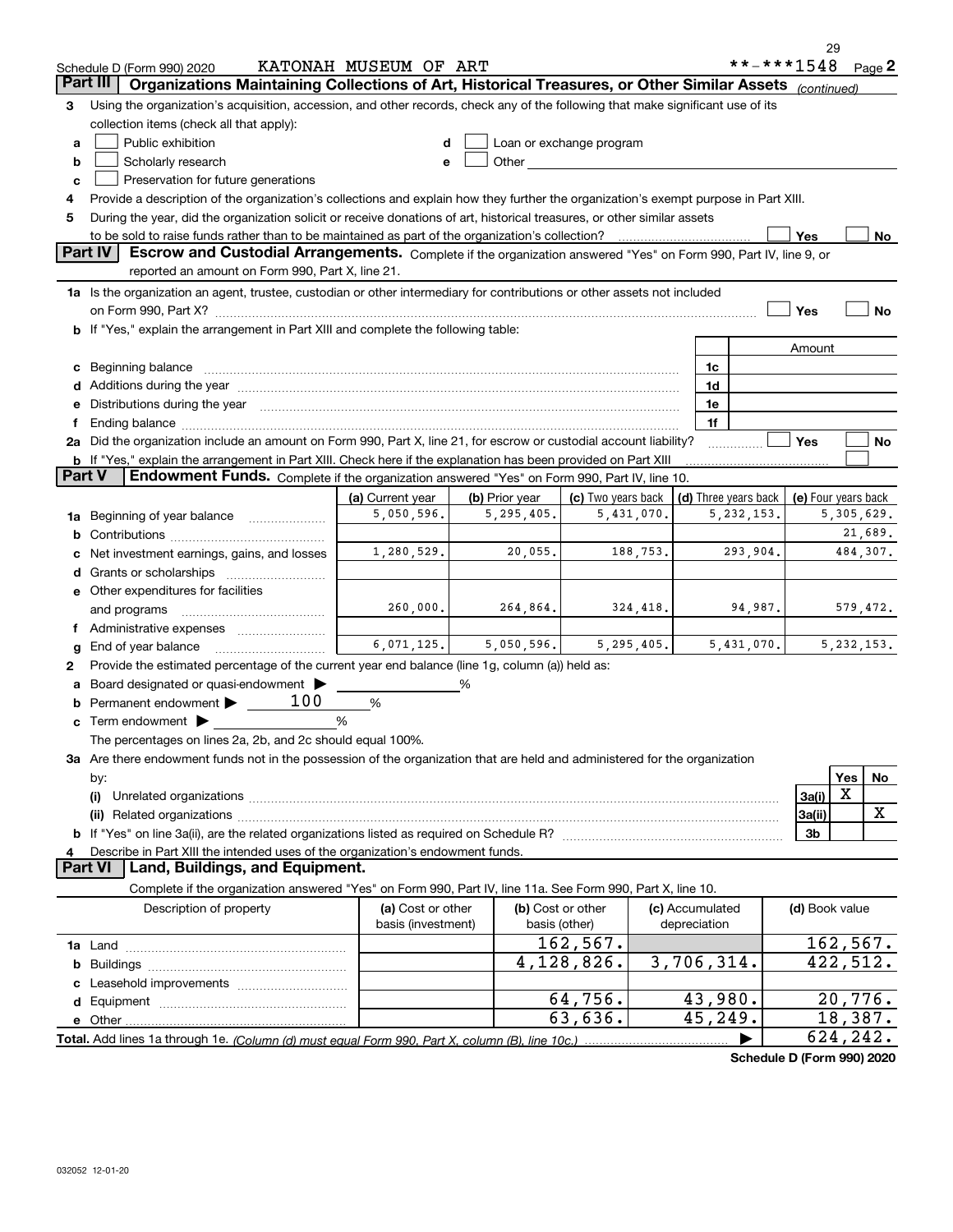| Schedule D (Form 990) 2020 |  | KATONAH MUSEUM | OF | ART | ***1548<br>$*** -$ | Page |  |
|----------------------------|--|----------------|----|-----|--------------------|------|--|
|                            |  |                |    |     |                    |      |  |

Complete if the organization answered "Yes" on Form 990, Part IV, line 11b. See Form 990, Part X, line 12. **3Part VII Investments - Other Securities.**

| (a) Description of security or category (including name of security)                          | (b) Book value | (c) Method of valuation: Cost or end-of-year market value |
|-----------------------------------------------------------------------------------------------|----------------|-----------------------------------------------------------|
| (1) Financial derivatives                                                                     |                |                                                           |
| (2) Closely held equity interests                                                             |                |                                                           |
| $(3)$ Other                                                                                   |                |                                                           |
| ALTERNATIVE INVESTMENTS<br>(A)                                                                | 376,833.       | END-OF-YEAR MARKET VALUE                                  |
| (B)                                                                                           |                |                                                           |
| (C)                                                                                           |                |                                                           |
| (D)                                                                                           |                |                                                           |
| (E)                                                                                           |                |                                                           |
| (F)                                                                                           |                |                                                           |
| (G)                                                                                           |                |                                                           |
| (H)                                                                                           |                |                                                           |
| <b>Total.</b> (Col. (b) must equal Form 990, Part X, col. (B) line 12.) $\blacktriangleright$ | 376,833.       |                                                           |

## **Part VIII Investments - Program Related.**

Complete if the organization answered "Yes" on Form 990, Part IV, line 11c. See Form 990, Part X, line 13.

| (a) Description of investment                                                          | (b) Book value | (c) Method of valuation: Cost or end-of-year market value |
|----------------------------------------------------------------------------------------|----------------|-----------------------------------------------------------|
| (1)                                                                                    |                |                                                           |
| (2)                                                                                    |                |                                                           |
| $\frac{1}{2}$                                                                          |                |                                                           |
| (4)                                                                                    |                |                                                           |
| $\frac{1}{2}$                                                                          |                |                                                           |
| (6)                                                                                    |                |                                                           |
| $\sqrt{(7)}$                                                                           |                |                                                           |
| (8)                                                                                    |                |                                                           |
| (9)                                                                                    |                |                                                           |
| Total. (Col. (b) must equal Form 990, Part X, col. (B) line 13.) $\blacktriangleright$ |                |                                                           |

## **Part IX Other Assets.**

Complete if the organization answered "Yes" on Form 990, Part IV, line 11d. See Form 990, Part X, line 15.

|     | (a) Description                                                                                                   | (b) Book value |
|-----|-------------------------------------------------------------------------------------------------------------------|----------------|
| (1) |                                                                                                                   |                |
| (2) |                                                                                                                   |                |
| (3) |                                                                                                                   |                |
| (4) |                                                                                                                   |                |
| (5) |                                                                                                                   |                |
| (6) |                                                                                                                   |                |
| (7) |                                                                                                                   |                |
| (8) |                                                                                                                   |                |
| (9) |                                                                                                                   |                |
|     |                                                                                                                   |                |
|     | Total. (Column (b) must equal Form 990, Part X, col. (B) line 15.)<br><b>Part X Other Liabilities.</b>            |                |
|     | Complete if the organization answered "Yes" on Form 990, Part IV, line 11e or 11f. See Form 990, Part X, line 25. |                |
| 1.  | (a) Description of liability                                                                                      | (b) Book value |
|     | Federal income taxes                                                                                              |                |
| (2) | DUE TO KATONAH MUSEUM ARTIST                                                                                      |                |
| (3) | <b>ASSOCIATION</b>                                                                                                | 13,591.        |
| (4) |                                                                                                                   |                |
| (5) |                                                                                                                   |                |
| (6) |                                                                                                                   |                |

(9)

**Total.**  *(Column (b) must equal Form 990, Part X, col. (B) line 25.)* | Liability for uncertain tax positions. In Part XIII, provide the text of the footnote to the organization's financial statements that reports the 13,591.

**2.**organization's liability for uncertain tax positions under FASB ASC 740. Check here if the text of the footnote has been provided in Part XIII  $\boxed{\text{X}}$ 

(7)(8)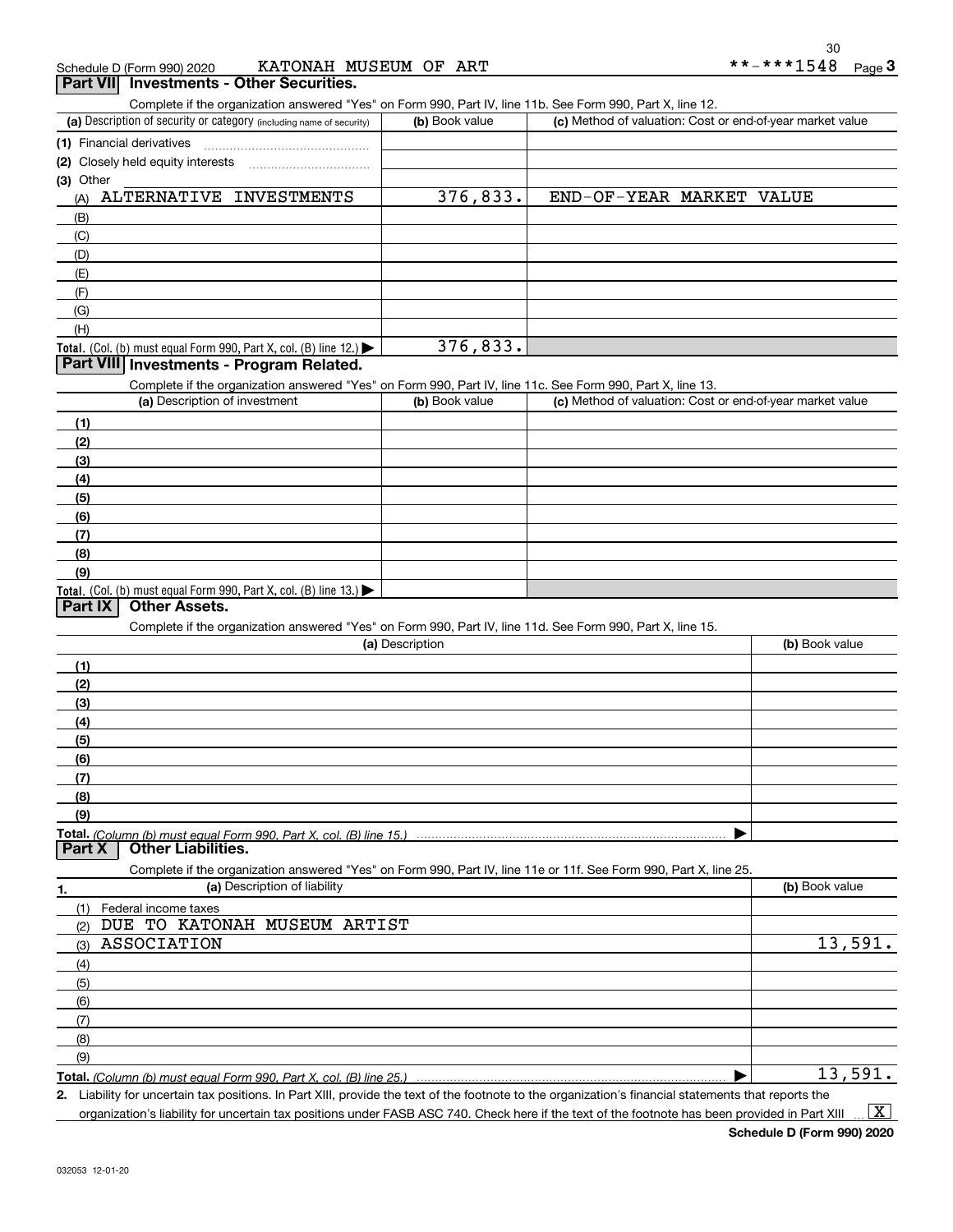|    | KATONAH MUSEUM OF ART<br>Schedule D (Form 990) 2020                                                                                                                                                                                  |                |            | **-***1548              | Page 4                  |         |
|----|--------------------------------------------------------------------------------------------------------------------------------------------------------------------------------------------------------------------------------------|----------------|------------|-------------------------|-------------------------|---------|
|    | Reconciliation of Revenue per Audited Financial Statements With Revenue per Return.<br>Part XI                                                                                                                                       |                |            |                         |                         |         |
|    | Complete if the organization answered "Yes" on Form 990, Part IV, line 12a.                                                                                                                                                          |                |            |                         |                         |         |
| 1  | Total revenue, gains, and other support per audited financial statements                                                                                                                                                             |                |            | $\blacksquare$          | 2,577,200.              |         |
| 2  | Amounts included on line 1 but not on Form 990, Part VIII, line 12:                                                                                                                                                                  |                |            |                         |                         |         |
| a  | Net unrealized gains (losses) on investments [11] matter contracts and the unrealized gains (losses) on investments                                                                                                                  | 2a             | 22,581.    |                         |                         |         |
| b  |                                                                                                                                                                                                                                      | 2 <sub>b</sub> | 7,037.     |                         |                         |         |
| с  |                                                                                                                                                                                                                                      |                |            |                         |                         |         |
|    | Other (Describe in Part XIII.) <b>Construction Contract Construction</b> Chern Construction Construction Construction                                                                                                                | 2d             | $-1,336.$  |                         |                         |         |
| e  | Add lines 2a through 2d <b>continuum contract and all contract and all contract and all contract and all contract and all contract and all contract and all contract and all contract and all contract and all contract and all </b> |                | 2e         |                         | 28, 282.                |         |
| 3  |                                                                                                                                                                                                                                      |                |            | 3                       | 2,548,918.              |         |
| 4  | Amounts included on Form 990, Part VIII, line 12, but not on line 1:                                                                                                                                                                 |                |            |                         |                         |         |
| a  | Investment expenses not included on Form 990, Part VIII, line 7b [1000000000000000000000000000000000                                                                                                                                 | 4a             | 23,356.    |                         |                         |         |
| b  |                                                                                                                                                                                                                                      | 4b             |            |                         |                         |         |
| c. | Add lines 4a and 4b                                                                                                                                                                                                                  | 4с             |            | 23,356.                 |                         |         |
| 5  |                                                                                                                                                                                                                                      | 5              | 2,572,274. |                         |                         |         |
|    | Part XII   Reconciliation of Expenses per Audited Financial Statements With Expenses per Return.                                                                                                                                     |                |            |                         |                         |         |
|    | Complete if the organization answered "Yes" on Form 990, Part IV, line 12a.                                                                                                                                                          |                |            |                         |                         |         |
| 1  | Total expenses and losses per audited financial statements                                                                                                                                                                           |                |            | $\blacksquare$          | $\overline{1,816,413.}$ |         |
| 2  | Amounts included on line 1 but not on Form 990, Part IX, line 25:                                                                                                                                                                    |                |            |                         |                         |         |
| a  |                                                                                                                                                                                                                                      | 2a             |            |                         |                         |         |
| b  |                                                                                                                                                                                                                                      | 2 <sub>b</sub> |            |                         |                         |         |
|    |                                                                                                                                                                                                                                      | 2c             |            |                         |                         |         |
| d  | Other (Describe in Part XIII.) (2000) (2000) (2000) (2000) (2000) (2000) (2000) (2000) (2000) (2000) (2000) (2000) (2000) (2000) (2000) (2000) (2000) (2000) (2000) (2000) (2000) (2000) (2000) (2000) (2000) (2000) (2000) (2       | 2d             |            |                         |                         |         |
| e  | Add lines 2a through 2d <b>continuum contract and all contract and all contract and all contract and all contract and all contract and all contract and all contract and all contract and all contract and all contract and all </b> |                |            | 2e                      |                         |         |
| 3  |                                                                                                                                                                                                                                      |                |            | $\overline{\mathbf{3}}$ | 1,816,413.              |         |
| 4  | Amounts included on Form 990, Part IX, line 25, but not on line 1:                                                                                                                                                                   |                |            |                         |                         |         |
| a  | Investment expenses not included on Form 990, Part VIII, line 7b [1000000000000000000000000000000000                                                                                                                                 | 4a             | 23,356.    |                         |                         |         |
| b  |                                                                                                                                                                                                                                      | 4 <sub>h</sub> | 1,336.     |                         |                         |         |
|    | Add lines 4a and 4b                                                                                                                                                                                                                  |                |            | 4с                      |                         | 24,692. |
| 5  |                                                                                                                                                                                                                                      |                | 5          | 1,841,105.              |                         |         |
|    | Part XIII Supplemental Information.                                                                                                                                                                                                  |                |            |                         |                         |         |
|    | Provide the descriptions required for Part II, lines 3, 5, and 9; Part III, lines 1a and 4; Part IV, lines 1b and 2b; Part V, line 4; Part X, line 2; Part XI,                                                                       |                |            |                         |                         |         |

lines 2d and 4b; and Part XII, lines 2d and 4b. Also complete this part to provide any additional information.

### PART V, LINE 4:

INCOME GENERATED FROM THE PERMANENTLY RESTRICTED NET ASSETS IS AVAILABLE

TO SUPPORT SPECIAL PROGRAMS, EXHIBITIONS, AND EDUCATION ACTIVITIES OF THE

ORGANIZATION.

PART X, LINE 2:

THE ORGANIZATION BELIEVES IT HAD NO UNCERTAIN TAX POSITIONS OF JUNE 30,

2021 AND 2020 IN ACCORDANCE WITH ACCOUNTING STANDARDS CODIFICATION ('ASC")

TOPIC 740, WHICH PROVIDES STANDARDS FOR THE ESTABLISHING AND CLASSIFYING

### ANY TAX PROVISIONS FOR UNCERTAIN TAX POSITIONS.

31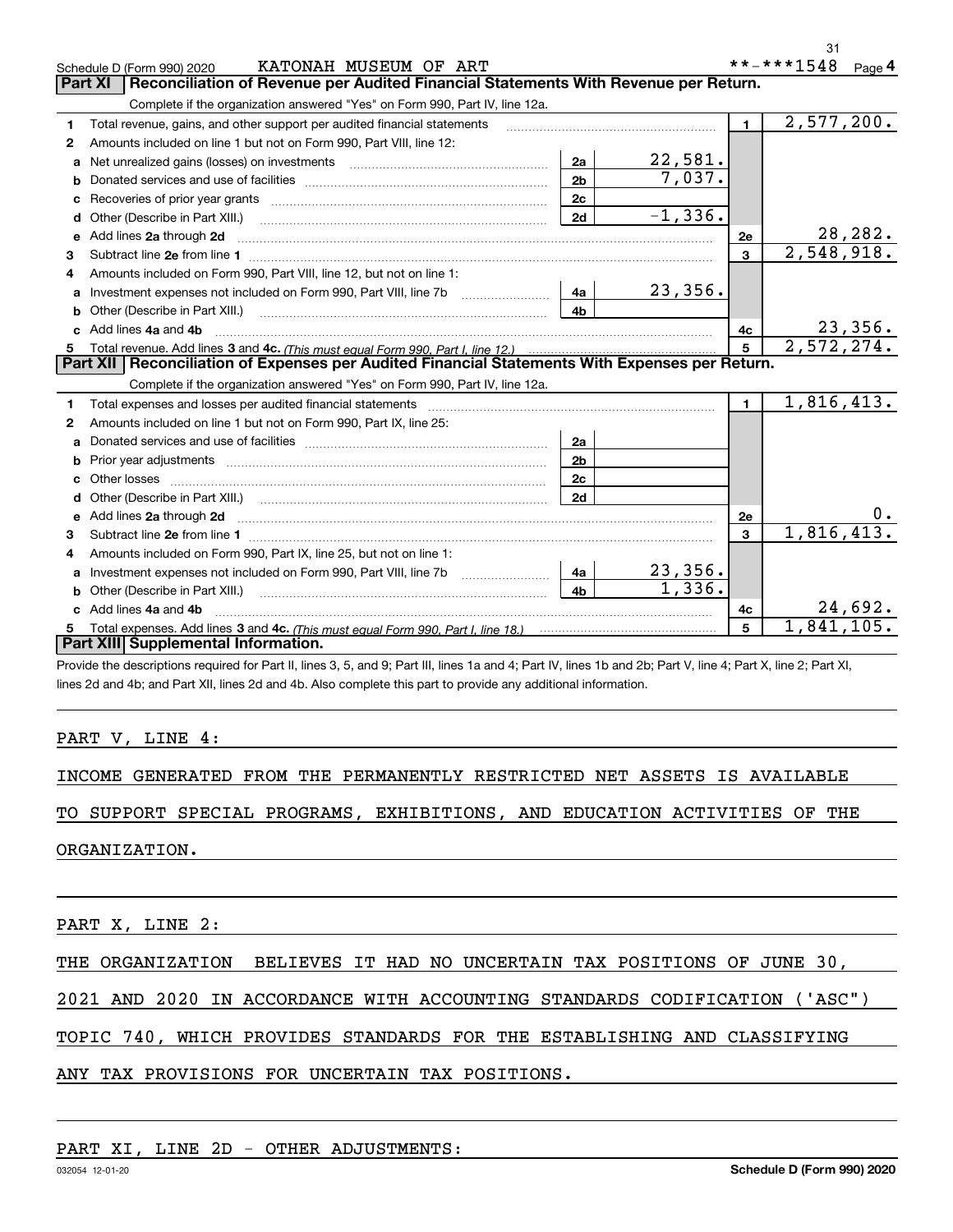|                                                                                                                   | 32                |
|-------------------------------------------------------------------------------------------------------------------|-------------------|
| KATONAH MUSEUM OF ART<br>Schedule D (Form 990) 2020 KATONAH MUS<br>Part XIII Supplemental Information (continued) | **-***1548 Page 5 |
| INDIRECT FUNDRAISING EXPENSES                                                                                     | $-1,336.$         |
|                                                                                                                   |                   |
| PART XII, LINE 4B - OTHER ADJUSTMENTS:                                                                            |                   |
| INDIRECT FUNDRAISING EXPENSES                                                                                     | 1,336.            |
|                                                                                                                   |                   |
|                                                                                                                   |                   |
|                                                                                                                   |                   |
|                                                                                                                   |                   |
|                                                                                                                   |                   |
|                                                                                                                   |                   |
|                                                                                                                   |                   |
|                                                                                                                   |                   |
|                                                                                                                   |                   |
|                                                                                                                   |                   |
|                                                                                                                   |                   |
|                                                                                                                   |                   |
|                                                                                                                   |                   |
|                                                                                                                   |                   |
|                                                                                                                   |                   |
|                                                                                                                   |                   |
|                                                                                                                   |                   |
|                                                                                                                   |                   |
|                                                                                                                   |                   |
|                                                                                                                   |                   |
|                                                                                                                   |                   |
|                                                                                                                   |                   |
|                                                                                                                   |                   |
|                                                                                                                   |                   |
|                                                                                                                   |                   |
|                                                                                                                   |                   |
|                                                                                                                   |                   |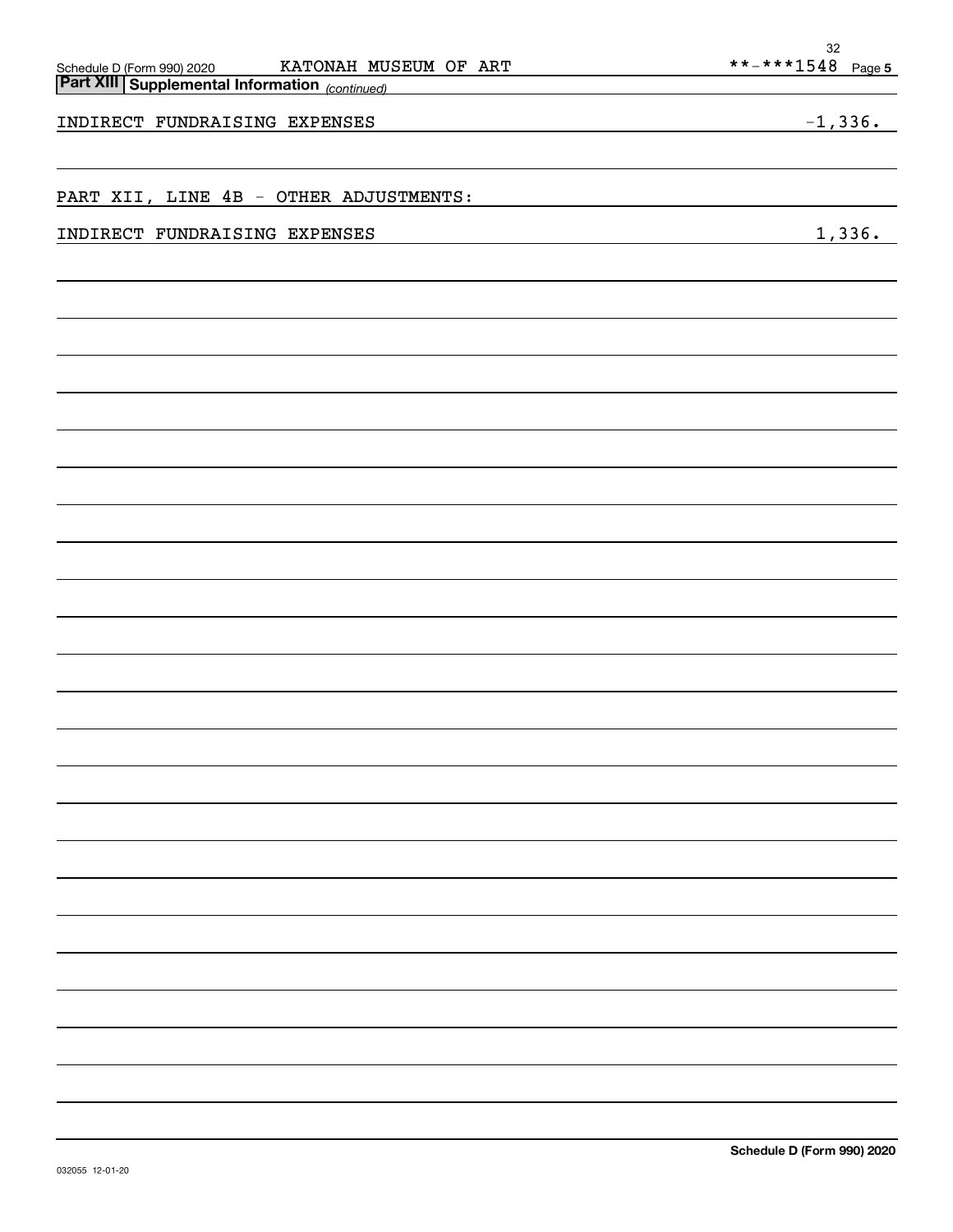| <b>SCHEDULE G</b>                                    |                                  | <b>Supplemental Information Regarding Fundraising or Gaming Activities</b>                                                                                          |                               |                         |                                       |            |                                        | 33<br>OMB No. 1545-0047                             |
|------------------------------------------------------|----------------------------------|---------------------------------------------------------------------------------------------------------------------------------------------------------------------|-------------------------------|-------------------------|---------------------------------------|------------|----------------------------------------|-----------------------------------------------------|
| (Form 990 or 990-EZ)                                 |                                  | Complete if the organization answered "Yes" on Form 990, Part IV, line 17, 18, or 19, or if the<br>organization entered more than \$15,000 on Form 990-EZ, line 6a. |                               |                         |                                       |            |                                        | 2020                                                |
| Department of the Treasury                           |                                  | Attach to Form 990 or Form 990-EZ.                                                                                                                                  |                               |                         |                                       |            |                                        | <b>Open to Public</b>                               |
| Internal Revenue Service<br>Name of the organization |                                  | $\triangleright$ Go to www.irs.gov/Form990 for instructions and the latest information.                                                                             |                               |                         |                                       |            |                                        | Inspection<br><b>Employer identification number</b> |
|                                                      |                                  | KATONAH MUSEUM OF ART                                                                                                                                               |                               |                         |                                       |            | **-***1548                             |                                                     |
| Part I                                               |                                  | Fundraising Activities. Complete if the organization answered "Yes" on Form 990, Part IV, line 17. Form 990-EZ filers are not                                       |                               |                         |                                       |            |                                        |                                                     |
|                                                      | required to complete this part.  |                                                                                                                                                                     |                               |                         |                                       |            |                                        |                                                     |
|                                                      |                                  | 1 Indicate whether the organization raised funds through any of the following activities. Check all that apply.                                                     |                               |                         |                                       |            |                                        |                                                     |
| Mail solicitations<br>a                              |                                  | е                                                                                                                                                                   |                               |                         | Solicitation of non-government grants |            |                                        |                                                     |
| b<br>Phone solicitations                             | Internet and email solicitations | f                                                                                                                                                                   | Special fundraising events    |                         | Solicitation of government grants     |            |                                        |                                                     |
| c<br>In-person solicitations<br>d                    |                                  | g                                                                                                                                                                   |                               |                         |                                       |            |                                        |                                                     |
|                                                      |                                  | 2 a Did the organization have a written or oral agreement with any individual (including officers, directors, trustees, or                                          |                               |                         |                                       |            |                                        |                                                     |
|                                                      |                                  | key employees listed in Form 990, Part VII) or entity in connection with professional fundraising services?                                                         |                               |                         |                                       |            | Yes                                    | No                                                  |
|                                                      |                                  | <b>b</b> If "Yes," list the 10 highest paid individuals or entities (fundraisers) pursuant to agreements under which the fundraiser is to be                        |                               |                         |                                       |            |                                        |                                                     |
| compensated at least \$5,000 by the organization.    |                                  |                                                                                                                                                                     |                               |                         |                                       |            |                                        |                                                     |
| (i) Name and address of individual                   |                                  |                                                                                                                                                                     |                               | (iii) Did<br>fundraiser | (iv) Gross receipts                   |            | (v) Amount paid<br>to (or retained by) | (vi) Amount paid                                    |
| or entity (fundraiser)                               |                                  | (ii) Activity                                                                                                                                                       | have custody<br>or control of |                         | from activity                         | fundraiser |                                        | to (or retained by)<br>organization                 |
|                                                      |                                  |                                                                                                                                                                     | contributions?                |                         |                                       |            | listed in col. (i)                     |                                                     |
|                                                      |                                  |                                                                                                                                                                     | <b>Yes</b>                    | <b>No</b>               |                                       |            |                                        |                                                     |
|                                                      |                                  |                                                                                                                                                                     |                               |                         |                                       |            |                                        |                                                     |
|                                                      |                                  |                                                                                                                                                                     |                               |                         |                                       |            |                                        |                                                     |
|                                                      |                                  |                                                                                                                                                                     |                               |                         |                                       |            |                                        |                                                     |
|                                                      |                                  |                                                                                                                                                                     |                               |                         |                                       |            |                                        |                                                     |
|                                                      |                                  |                                                                                                                                                                     |                               |                         |                                       |            |                                        |                                                     |
|                                                      |                                  |                                                                                                                                                                     |                               |                         |                                       |            |                                        |                                                     |
|                                                      |                                  |                                                                                                                                                                     |                               |                         |                                       |            |                                        |                                                     |
|                                                      |                                  |                                                                                                                                                                     |                               |                         |                                       |            |                                        |                                                     |
|                                                      |                                  |                                                                                                                                                                     |                               |                         |                                       |            |                                        |                                                     |
|                                                      |                                  |                                                                                                                                                                     |                               |                         |                                       |            |                                        |                                                     |
|                                                      |                                  |                                                                                                                                                                     |                               |                         |                                       |            |                                        |                                                     |
|                                                      |                                  |                                                                                                                                                                     |                               |                         |                                       |            |                                        |                                                     |
|                                                      |                                  |                                                                                                                                                                     |                               |                         |                                       |            |                                        |                                                     |
|                                                      |                                  |                                                                                                                                                                     |                               |                         |                                       |            |                                        |                                                     |
|                                                      |                                  |                                                                                                                                                                     |                               |                         |                                       |            |                                        |                                                     |
|                                                      |                                  |                                                                                                                                                                     |                               |                         |                                       |            |                                        |                                                     |
| Total                                                |                                  |                                                                                                                                                                     |                               |                         |                                       |            |                                        |                                                     |
| or licensing.                                        |                                  | 3 List all states in which the organization is registered or licensed to solicit contributions or has been notified it is exempt from registration                  |                               |                         |                                       |            |                                        |                                                     |
|                                                      |                                  |                                                                                                                                                                     |                               |                         |                                       |            |                                        |                                                     |
|                                                      |                                  |                                                                                                                                                                     |                               |                         |                                       |            |                                        |                                                     |
|                                                      |                                  |                                                                                                                                                                     |                               |                         |                                       |            |                                        |                                                     |
|                                                      |                                  |                                                                                                                                                                     |                               |                         |                                       |            |                                        |                                                     |

LHA For Paperwork Reduction Act Notice, see the Instructions for Form 990 or 990-EZ. Schedule G (Form 990 or 990-EZ) 2020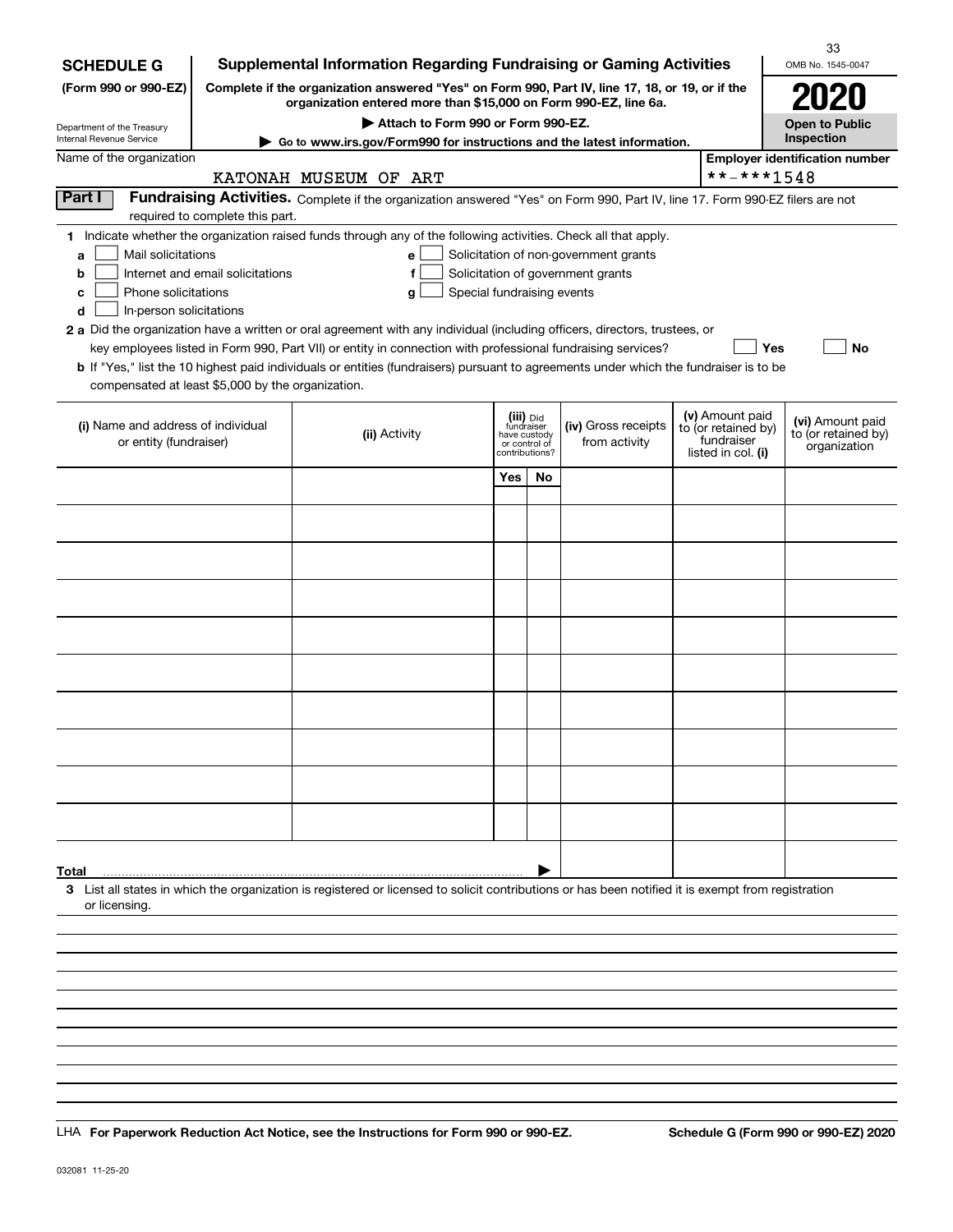#### Schedule G (Form 990 or 990-EZ) 2020 Page KATONAH MUSEUM OF ART \*\*-\*\*\*1548

34

**2**

| Part II   Fundraising Events. Complete if the organization answered "Yes" on Form 990, Part IV, line 18, or reported more than \$15,000   |
|-------------------------------------------------------------------------------------------------------------------------------------------|
| of fundraising event contributions and gross income on Form 990-EZ, lines 1 and 6b. List events with gross receipts greater than \$5,000. |

|                 |                | OF RITURNIY GVENT CONTINUUDIS ANU YROS INCOME ON FONN 330-EZ, INIES T ANU OD. EISE EVENTS WILH YROSS RECEIDIS YREATER LITAH \$0,000.          |                |                                                  |                                 |                                                     |
|-----------------|----------------|-----------------------------------------------------------------------------------------------------------------------------------------------|----------------|--------------------------------------------------|---------------------------------|-----------------------------------------------------|
|                 |                |                                                                                                                                               | $(a)$ Event #1 | $(b)$ Event #2                                   | (c) Other events<br><b>NONE</b> | (d) Total events<br>(add col. (a) through           |
|                 |                |                                                                                                                                               | GALA           |                                                  |                                 | col. (c)                                            |
|                 |                |                                                                                                                                               | (event type)   | (event type)                                     | (total number)                  |                                                     |
| Revenue         |                |                                                                                                                                               |                |                                                  |                                 |                                                     |
|                 | 1              |                                                                                                                                               | 213,065.       |                                                  |                                 | <u>213,065.</u>                                     |
|                 | $\mathbf{2}$   |                                                                                                                                               | 129,515.       |                                                  |                                 | 129,515.                                            |
|                 | 3              | Gross income (line 1 minus line 2)                                                                                                            | 83,550.        |                                                  |                                 | 83,550.                                             |
|                 |                |                                                                                                                                               |                |                                                  |                                 |                                                     |
| Direct Expenses | 5              |                                                                                                                                               |                |                                                  |                                 |                                                     |
|                 | 6              |                                                                                                                                               |                |                                                  |                                 |                                                     |
|                 | $\overline{7}$ | Food and beverages                                                                                                                            | 4,787.         |                                                  |                                 | 4,787.                                              |
|                 | 8              |                                                                                                                                               | 20,671.        |                                                  |                                 | 20,671.                                             |
|                 | 9              |                                                                                                                                               | 1,800.         |                                                  |                                 | 1,800.                                              |
|                 | 10.            | Direct expense summary. Add lines 4 through 9 in column (d)                                                                                   |                |                                                  |                                 | 27,258.                                             |
|                 |                | 11 Net income summary. Subtract line 10 from line 3, column (d)                                                                               |                | 56, 292.                                         |                                 |                                                     |
| Part III        |                | Gaming. Complete if the organization answered "Yes" on Form 990, Part IV, line 19, or reported more than<br>\$15,000 on Form 990-EZ, line 6a. |                |                                                  |                                 |                                                     |
|                 |                |                                                                                                                                               | (a) Bingo      | (b) Pull tabs/instant<br>bingo/progressive bingo | (c) Other gaming                | (d) Total gaming (add<br>col. (a) through col. (c)) |
| Revenue         | 1              |                                                                                                                                               |                |                                                  |                                 |                                                     |
|                 |                | $\Omega$ Cash $\Omega$                                                                                                                        |                |                                                  |                                 |                                                     |

| Direct Expenses                                                               |                            | Cash prizes                                                 |                                                                                                                                                                                                                                                                                                                                                                                                                          |                |                       |  |  |  |  |
|-------------------------------------------------------------------------------|----------------------------|-------------------------------------------------------------|--------------------------------------------------------------------------------------------------------------------------------------------------------------------------------------------------------------------------------------------------------------------------------------------------------------------------------------------------------------------------------------------------------------------------|----------------|-----------------------|--|--|--|--|
|                                                                               | з                          | Noncash prizes                                              |                                                                                                                                                                                                                                                                                                                                                                                                                          |                |                       |  |  |  |  |
|                                                                               | 4                          |                                                             |                                                                                                                                                                                                                                                                                                                                                                                                                          |                |                       |  |  |  |  |
|                                                                               | 5                          |                                                             |                                                                                                                                                                                                                                                                                                                                                                                                                          |                |                       |  |  |  |  |
|                                                                               | 6                          | Volunteer labor                                             | Yes<br>%<br>No                                                                                                                                                                                                                                                                                                                                                                                                           | Yes<br>%<br>No | <b>Yes</b><br>%<br>No |  |  |  |  |
|                                                                               |                            | Direct expense summary. Add lines 2 through 5 in column (d) | $\begin{minipage}{.4\linewidth} \begin{tabular}{l} \hline \textbf{11} & \textbf{12} & \textbf{13} & \textbf{15} & \textbf{16} & \textbf{17} & \textbf{18} & \textbf{19} & \textbf{19} & \textbf{19} & \textbf{19} & \textbf{19} & \textbf{19} & \textbf{19} & \textbf{19} \\ \hline \textbf{21} & \textbf{22} & \textbf{23} & \textbf{25} & \textbf{26} & \textbf{28} & \textbf{28} & \textbf{29} & \textbf{20} & \text$ |                |                       |  |  |  |  |
| 8                                                                             |                            |                                                             |                                                                                                                                                                                                                                                                                                                                                                                                                          |                |                       |  |  |  |  |
| Enter the state(s) in which the organization conducts gaming activities:<br>9 |                            |                                                             |                                                                                                                                                                                                                                                                                                                                                                                                                          |                |                       |  |  |  |  |
| No<br>Yes                                                                     |                            |                                                             |                                                                                                                                                                                                                                                                                                                                                                                                                          |                |                       |  |  |  |  |
|                                                                               | <b>b</b> If "No," explain: |                                                             |                                                                                                                                                                                                                                                                                                                                                                                                                          |                |                       |  |  |  |  |

**10a** Were any of the organization's gaming licenses revoked, suspended, or terminated during the tax year? \_\_\_\_\_\_\_\_\_\_\_\_\_\_\_\_ **b** If "Yes," explain: **Yes**

032082 11-25-20

 **No**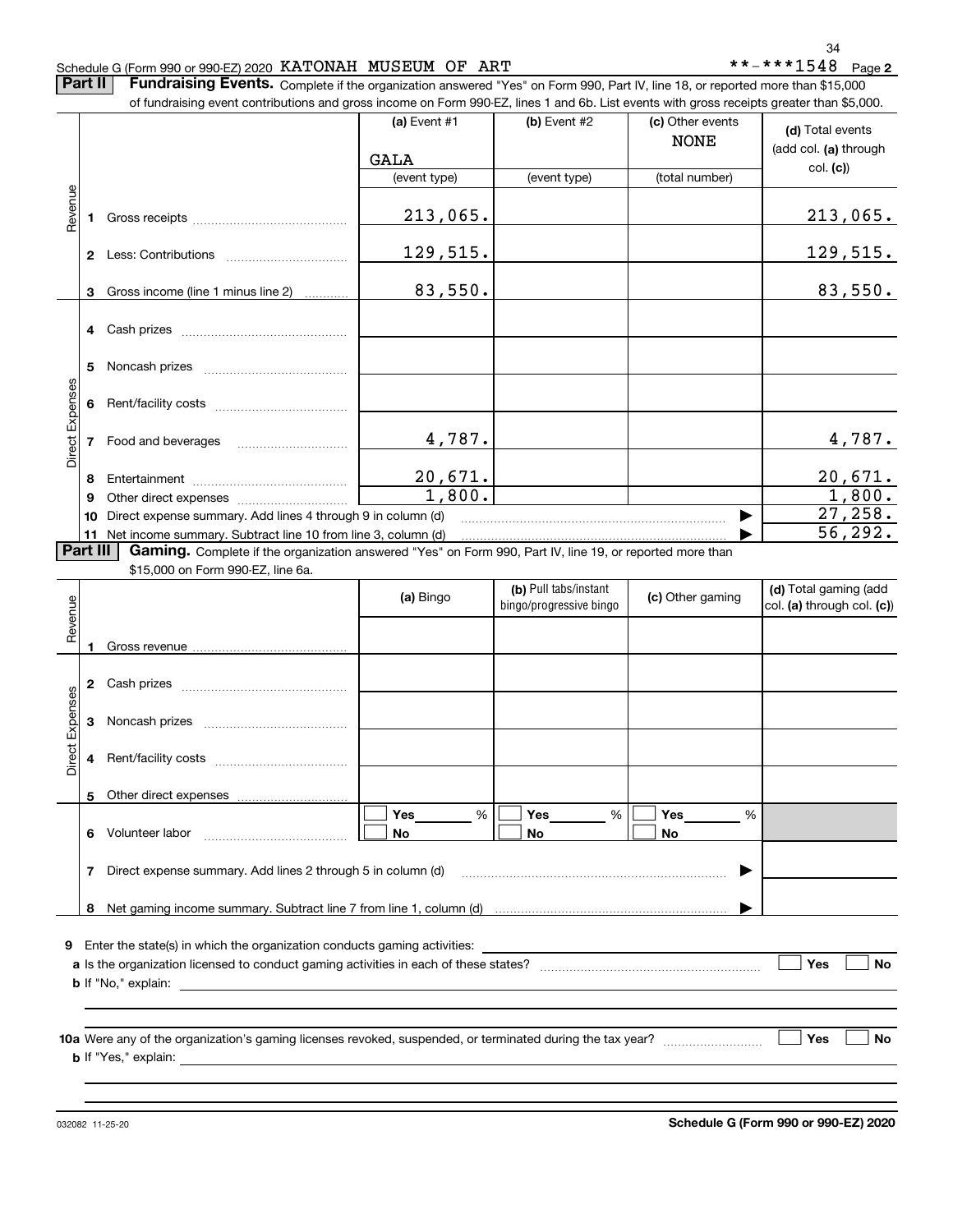|    |                                                                                                                                                                                                                                           |            |                 | 35  |        |
|----|-------------------------------------------------------------------------------------------------------------------------------------------------------------------------------------------------------------------------------------------|------------|-----------------|-----|--------|
|    | Schedule G (Form 990 or 990-EZ) 2020 KATONAH MUSEUM OF ART                                                                                                                                                                                | **-***1548 |                 |     | Page 3 |
|    |                                                                                                                                                                                                                                           |            |                 | Yes | No     |
|    | 12 Is the organization a grantor, beneficiary or trustee of a trust, or a member of a partnership or other entity formed                                                                                                                  |            |                 |     |        |
|    | 13 Indicate the percentage of gaming activity conducted in:                                                                                                                                                                               |            |                 | Yes | No     |
|    |                                                                                                                                                                                                                                           |            | 13а             |     | %      |
|    | <b>b</b> An outside facility <i>www.communically.communically.communically.communically.communically.communically.communically.communically.communically.communically.communically.communically.communically.communically.communicall</i> |            | 13 <sub>b</sub> |     | %      |
|    | 14 Enter the name and address of the person who prepares the organization's gaming/special events books and records:                                                                                                                      |            |                 |     |        |
|    | Name $\triangleright$ $\underbrace{\phantom{aaaa}}$                                                                                                                                                                                       |            |                 |     |        |
|    |                                                                                                                                                                                                                                           |            |                 |     |        |
|    |                                                                                                                                                                                                                                           |            |                 | Yes | No     |
|    |                                                                                                                                                                                                                                           |            |                 |     |        |
|    | of gaming revenue retained by the third party $\triangleright$ \$                                                                                                                                                                         |            |                 |     |        |
|    | c If "Yes," enter name and address of the third party:                                                                                                                                                                                    |            |                 |     |        |
|    | $Name \rightarrow$                                                                                                                                                                                                                        |            |                 |     |        |
|    |                                                                                                                                                                                                                                           |            |                 |     |        |
|    |                                                                                                                                                                                                                                           |            |                 |     |        |
| 16 | Gaming manager information:                                                                                                                                                                                                               |            |                 |     |        |
|    | Name $\blacktriangleright$                                                                                                                                                                                                                |            |                 |     |        |
|    | Gaming manager compensation > \$                                                                                                                                                                                                          |            |                 |     |        |
|    |                                                                                                                                                                                                                                           |            |                 |     |        |
|    | $Description of services provided \triangleright$                                                                                                                                                                                         |            |                 |     |        |
|    |                                                                                                                                                                                                                                           |            |                 |     |        |
|    | Director/officer<br>Employee<br>Independent contractor                                                                                                                                                                                    |            |                 |     |        |
|    | 17 Mandatory distributions:                                                                                                                                                                                                               |            |                 |     |        |
|    | a Is the organization required under state law to make charitable distributions from the gaming proceeds to                                                                                                                               |            |                 |     |        |
|    | retain the state gaming license?                                                                                                                                                                                                          |            |                 | Yes | No     |
|    | <b>b</b> Enter the amount of distributions required under state law to be distributed to other exempt organizations or spent in the                                                                                                       |            |                 |     |        |
|    | organization's own exempt activities during the tax year $\triangleright$ \$<br> Part IV<br>Supplemental Information. Provide the explanations required by Part I, line 2b, columns (iii) and (v); and Part III, lines 9, 9b, 10b,        |            |                 |     |        |
|    | 15b, 15c, 16, and 17b, as applicable. Also provide any additional information. See instructions.                                                                                                                                          |            |                 |     |        |
|    |                                                                                                                                                                                                                                           |            |                 |     |        |
|    |                                                                                                                                                                                                                                           |            |                 |     |        |
|    |                                                                                                                                                                                                                                           |            |                 |     |        |
|    |                                                                                                                                                                                                                                           |            |                 |     |        |
|    |                                                                                                                                                                                                                                           |            |                 |     |        |
|    |                                                                                                                                                                                                                                           |            |                 |     |        |
|    |                                                                                                                                                                                                                                           |            |                 |     |        |
|    |                                                                                                                                                                                                                                           |            |                 |     |        |
|    |                                                                                                                                                                                                                                           |            |                 |     |        |
|    |                                                                                                                                                                                                                                           |            |                 |     |        |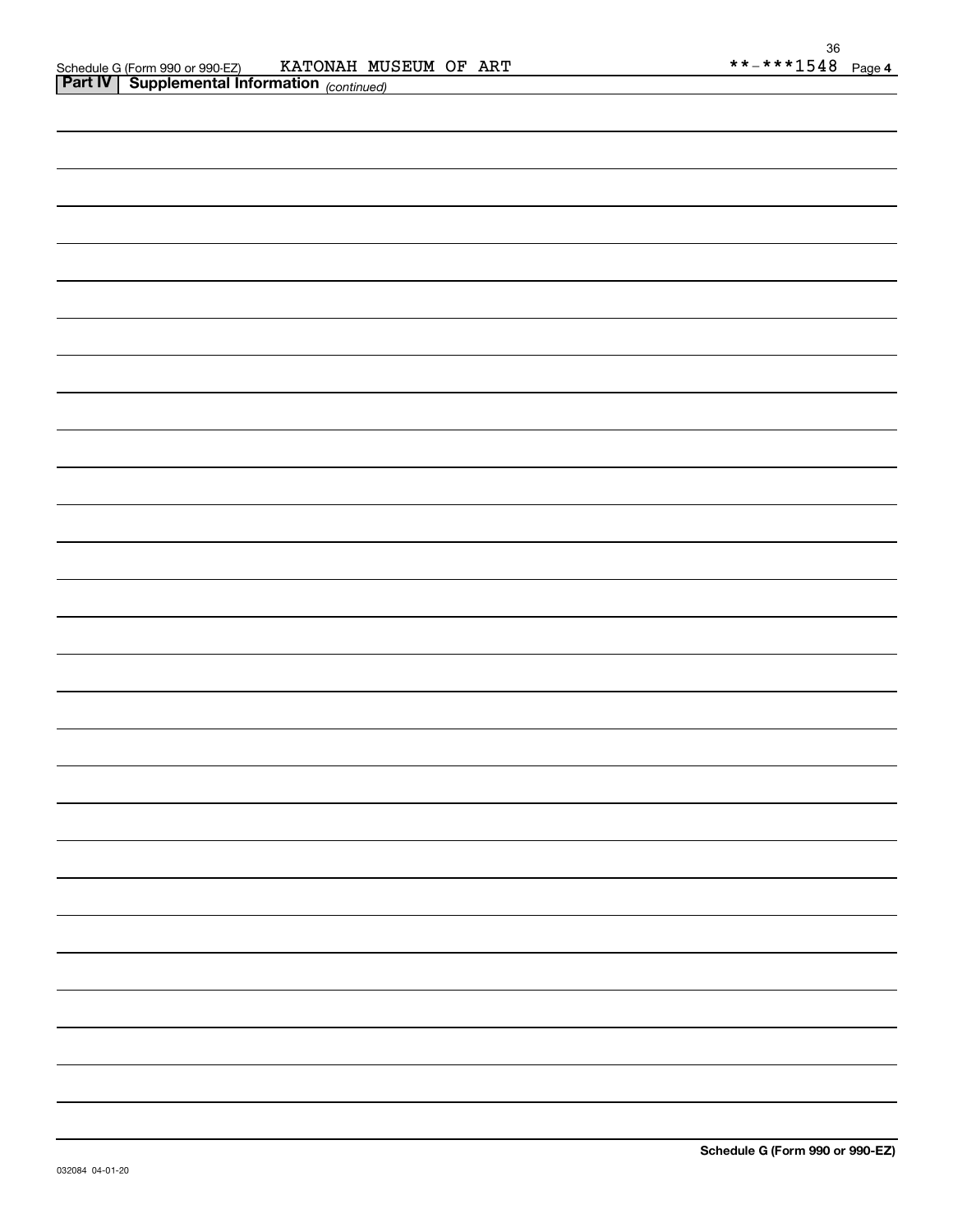|    | <b>SCHEDULE J</b>                                      | <b>Compensation Information</b>                                                                                        |                                       | 37<br>OMB No. 1545-0047    |     |                  |
|----|--------------------------------------------------------|------------------------------------------------------------------------------------------------------------------------|---------------------------------------|----------------------------|-----|------------------|
|    | (Form 990)                                             | For certain Officers, Directors, Trustees, Key Employees, and Highest                                                  |                                       |                            |     |                  |
|    |                                                        | <b>Compensated Employees</b>                                                                                           |                                       | 2020                       |     |                  |
|    |                                                        | Complete if the organization answered "Yes" on Form 990, Part IV, line 23.                                             |                                       | <b>Open to Public</b>      |     |                  |
|    | Department of the Treasury<br>Internal Revenue Service | Attach to Form 990.<br>► Go to www.irs.gov/Form990 for instructions and the latest information.                        |                                       | Inspection                 |     |                  |
|    | Name of the organization                               |                                                                                                                        | <b>Employer identification number</b> |                            |     |                  |
|    |                                                        | KATONAH MUSEUM OF ART                                                                                                  |                                       | **-***1548                 |     |                  |
|    | Part I                                                 | <b>Questions Regarding Compensation</b>                                                                                |                                       |                            |     |                  |
|    |                                                        |                                                                                                                        |                                       |                            | Yes | No               |
|    |                                                        | Check the appropriate box(es) if the organization provided any of the following to or for a person listed on Form 990, |                                       |                            |     |                  |
|    |                                                        | Part VII, Section A, line 1a. Complete Part III to provide any relevant information regarding these items.             |                                       |                            |     |                  |
|    | First-class or charter travel                          | Housing allowance or residence for personal use                                                                        |                                       |                            |     |                  |
|    | Travel for companions                                  | Payments for business use of personal residence                                                                        |                                       |                            |     |                  |
|    |                                                        | Health or social club dues or initiation fees<br>Tax indemnification and gross-up payments                             |                                       |                            |     |                  |
|    |                                                        | Discretionary spending account<br>Personal services (such as maid, chauffeur, chef)                                    |                                       |                            |     |                  |
|    |                                                        |                                                                                                                        |                                       |                            |     |                  |
|    |                                                        | <b>b</b> If any of the boxes on line 1a are checked, did the organization follow a written policy regarding payment or |                                       |                            |     |                  |
|    |                                                        |                                                                                                                        |                                       | 1b                         |     |                  |
| 2  |                                                        | Did the organization require substantiation prior to reimbursing or allowing expenses incurred by all directors,       |                                       |                            |     |                  |
|    |                                                        |                                                                                                                        |                                       | $\mathbf{2}$               |     |                  |
|    |                                                        |                                                                                                                        |                                       |                            |     |                  |
| з  |                                                        | Indicate which, if any, of the following the organization used to establish the compensation of the organization's     |                                       |                            |     |                  |
|    |                                                        | CEO/Executive Director. Check all that apply. Do not check any boxes for methods used by a related organization to     |                                       |                            |     |                  |
|    |                                                        | establish compensation of the CEO/Executive Director, but explain in Part III.                                         |                                       |                            |     |                  |
|    | Compensation committee                                 | Written employment contract                                                                                            |                                       |                            |     |                  |
|    |                                                        | Compensation survey or study<br>Independent compensation consultant                                                    |                                       |                            |     |                  |
|    |                                                        | Approval by the board or compensation committee<br>Form 990 of other organizations                                     |                                       |                            |     |                  |
|    |                                                        |                                                                                                                        |                                       |                            |     |                  |
| 4  |                                                        | During the year, did any person listed on Form 990, Part VII, Section A, line 1a, with respect to the filing           |                                       |                            |     |                  |
|    | organization or a related organization:                |                                                                                                                        |                                       |                            |     |                  |
| а  |                                                        | Receive a severance payment or change-of-control payment?                                                              |                                       | 4a                         |     | х<br>$\mathbf X$ |
|    |                                                        | Participate in or receive payment from a supplemental nonqualified retirement plan?                                    |                                       | 4b                         |     | X                |
|    |                                                        | Participate in or receive payment from an equity-based compensation arrangement?                                       |                                       | 4с                         |     |                  |
|    |                                                        | If "Yes" to any of lines 4a-c, list the persons and provide the applicable amounts for each item in Part III.          |                                       |                            |     |                  |
|    |                                                        | Only section 501(c)(3), 501(c)(4), and 501(c)(29) organizations must complete lines 5-9.                               |                                       |                            |     |                  |
| 5  |                                                        | For persons listed on Form 990, Part VII, Section A, line 1a, did the organization pay or accrue any compensation      |                                       |                            |     |                  |
|    | contingent on the revenues of:                         |                                                                                                                        |                                       |                            |     |                  |
| a  |                                                        |                                                                                                                        |                                       | 5а                         |     | х                |
|    |                                                        |                                                                                                                        |                                       | 5b                         |     | $\mathbf X$      |
|    |                                                        | If "Yes" on line 5a or 5b, describe in Part III.                                                                       |                                       |                            |     |                  |
| 6. |                                                        | For persons listed on Form 990, Part VII, Section A, line 1a, did the organization pay or accrue any compensation      |                                       |                            |     |                  |
|    | contingent on the net earnings of:                     |                                                                                                                        |                                       |                            |     |                  |
| a  |                                                        |                                                                                                                        |                                       | 6a                         |     | х                |
|    |                                                        |                                                                                                                        |                                       | 6b                         |     | $\mathbf X$      |
|    |                                                        | If "Yes" on line 6a or 6b, describe in Part III.                                                                       |                                       |                            |     |                  |
|    |                                                        | 7 For persons listed on Form 990, Part VII, Section A, line 1a, did the organization provide any nonfixed payments     |                                       |                            |     |                  |
|    |                                                        |                                                                                                                        |                                       | 7                          |     | х                |
| 8  |                                                        | Were any amounts reported on Form 990, Part VII, paid or accrued pursuant to a contract that was subject to the        |                                       |                            |     |                  |
|    |                                                        | initial contract exception described in Regulations section 53.4958-4(a)(3)? If "Yes," describe in Part III            |                                       | 8                          |     | х                |
| 9  |                                                        | If "Yes" on line 8, did the organization also follow the rebuttable presumption procedure described in                 |                                       |                            |     |                  |
|    |                                                        |                                                                                                                        |                                       | 9                          |     |                  |
|    |                                                        | LHA For Paperwork Reduction Act Notice, see the Instructions for Form 990.                                             |                                       | Schedule J (Form 990) 2020 |     |                  |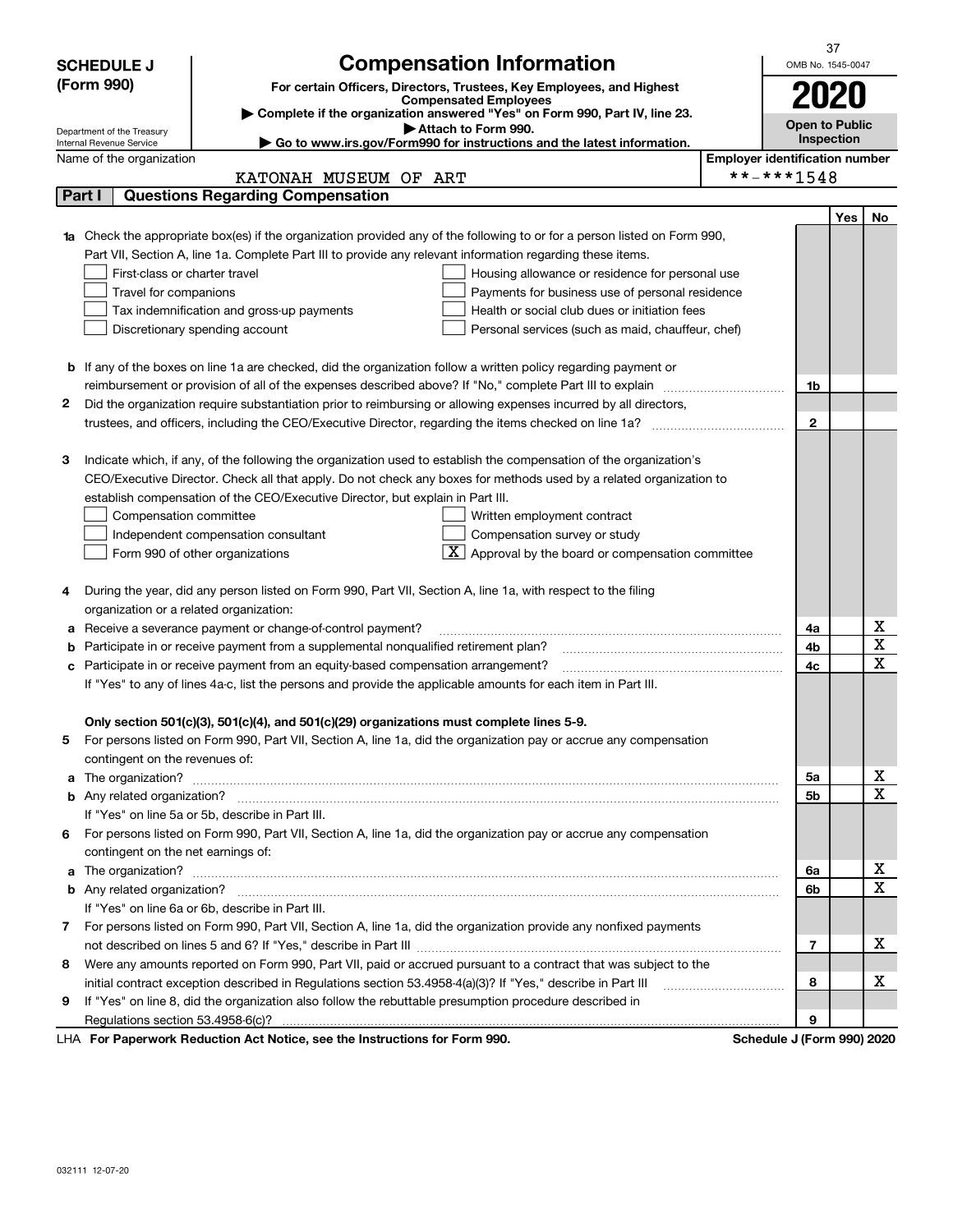#### \*\*-\*\*\*1548

# **Part II Officers, Directors, Trustees, Key Employees, and Highest Compensated Employees.**  Schedule J (Form 990) 2020 Page Use duplicate copies if additional space is needed.

For each individual whose compensation must be reported on Schedule J, report compensation from the organization on row (i) and from related organizations, described in the instructions, on row (ii). Do not list any individuals that aren't listed on Form 990, Part VII.

**Note:**  The sum of columns (B)(i)-(iii) for each listed individual must equal the total amount of Form 990, Part VII, Section A, line 1a, applicable column (D) and (E) amounts for that individual.

|                        |                    |                          | (B) Breakdown of W-2 and/or 1099-MISC compensation |                                           | (C) Retirement and             | (D) Nontaxable   | (E) Total of columns | (F) Compensation                                           |
|------------------------|--------------------|--------------------------|----------------------------------------------------|-------------------------------------------|--------------------------------|------------------|----------------------|------------------------------------------------------------|
| (A) Name and Title     |                    | (i) Base<br>compensation | (ii) Bonus &<br>incentive<br>compensation          | (iii) Other<br>reportable<br>compensation | other deferred<br>compensation | benefits         | $(B)(i)-(D)$         | in column (B)<br>reported as deferred<br>on prior Form 990 |
| MICHAEL GITLITZ<br>(1) | (i)                | 174,043.                 | $\overline{0}$ .                                   | $\overline{0}$ .                          | 2,099.                         | $\overline{0}$ . | 176, 142.            | 0.                                                         |
| EXECUTIVE DIRECTOR     | (ii)               | 0.                       | $\overline{0}$ .                                   | $\overline{0}$ .                          | $\overline{0}$ .               | $\overline{0}$ . | $\overline{0}$ .     | $\overline{0}$ .                                           |
|                        | $(\sf{i})$         |                          |                                                    |                                           |                                |                  |                      |                                                            |
|                        | (ii)               |                          |                                                    |                                           |                                |                  |                      |                                                            |
|                        | $(\sf{i})$         |                          |                                                    |                                           |                                |                  |                      |                                                            |
|                        | (ii)               |                          |                                                    |                                           |                                |                  |                      |                                                            |
|                        | (i)                |                          |                                                    |                                           |                                |                  |                      |                                                            |
|                        | (ii)               |                          |                                                    |                                           |                                |                  |                      |                                                            |
|                        | $(\sf{i})$         |                          |                                                    |                                           |                                |                  |                      |                                                            |
|                        | (ii)               |                          |                                                    |                                           |                                |                  |                      |                                                            |
|                        | $(\sf{i})$         |                          |                                                    |                                           |                                |                  |                      |                                                            |
|                        | (ii)               |                          |                                                    |                                           |                                |                  |                      |                                                            |
|                        | $(\sf{i})$<br>(ii) |                          |                                                    |                                           |                                |                  |                      |                                                            |
|                        | (i)                |                          |                                                    |                                           |                                |                  |                      |                                                            |
|                        | (ii)               |                          |                                                    |                                           |                                |                  |                      |                                                            |
|                        | (i)                |                          |                                                    |                                           |                                |                  |                      |                                                            |
|                        | (ii)               |                          |                                                    |                                           |                                |                  |                      |                                                            |
|                        | (i)                |                          |                                                    |                                           |                                |                  |                      |                                                            |
|                        | (ii)               |                          |                                                    |                                           |                                |                  |                      |                                                            |
|                        | (i)                |                          |                                                    |                                           |                                |                  |                      |                                                            |
|                        | (ii)               |                          |                                                    |                                           |                                |                  |                      |                                                            |
|                        | (i)                |                          |                                                    |                                           |                                |                  |                      |                                                            |
|                        | (ii)               |                          |                                                    |                                           |                                |                  |                      |                                                            |
|                        | (i)                |                          |                                                    |                                           |                                |                  |                      |                                                            |
|                        | (ii)               |                          |                                                    |                                           |                                |                  |                      |                                                            |
|                        | (i)                |                          |                                                    |                                           |                                |                  |                      |                                                            |
|                        | (ii)               |                          |                                                    |                                           |                                |                  |                      |                                                            |
|                        | $(\sf{i})$         |                          |                                                    |                                           |                                |                  |                      |                                                            |
|                        | (ii)               |                          |                                                    |                                           |                                |                  |                      |                                                            |
|                        | $(\sf{i})$<br>(ii) |                          |                                                    |                                           |                                |                  |                      |                                                            |
|                        |                    |                          |                                                    |                                           |                                |                  |                      |                                                            |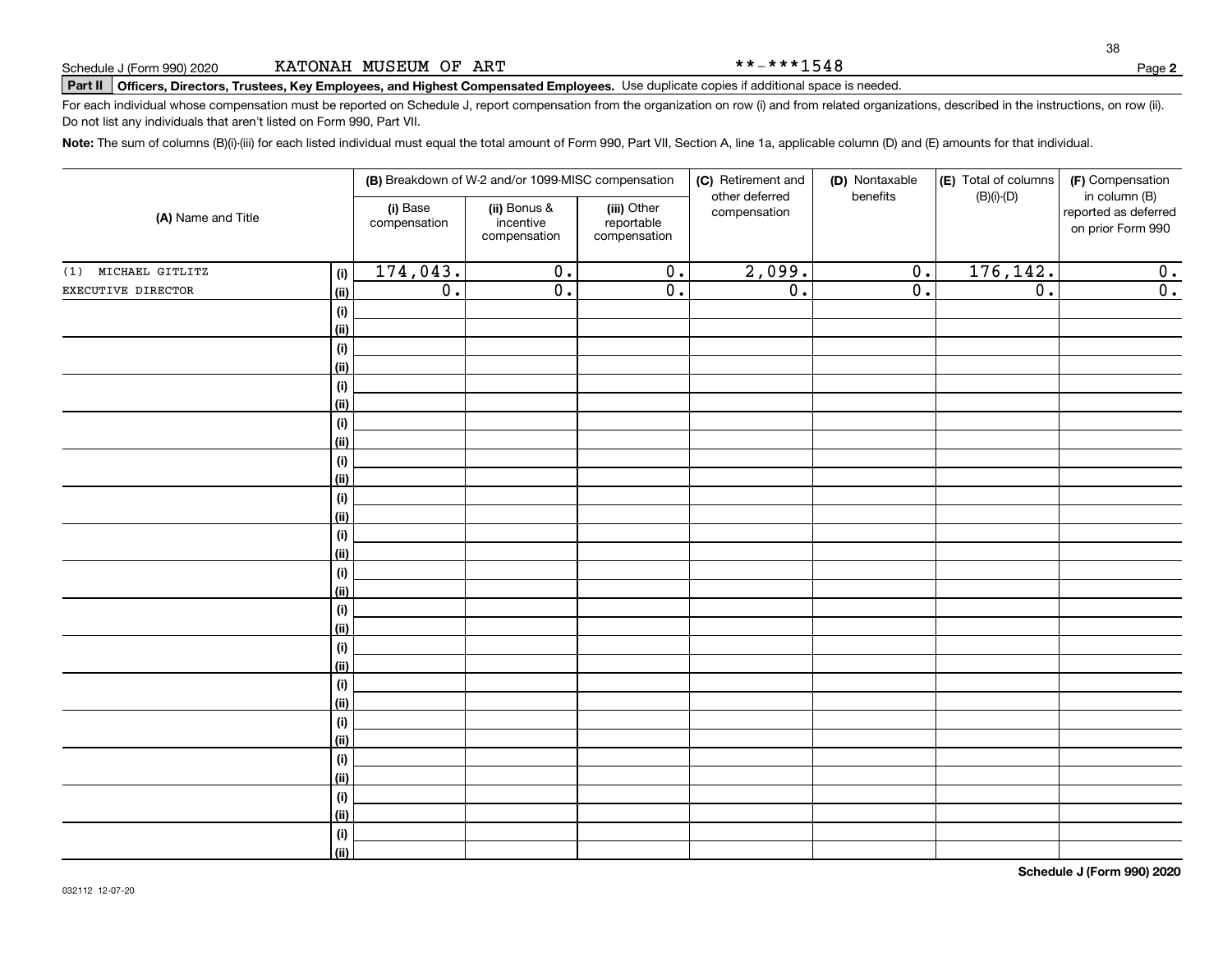Page 3

## **Part III Supplemental Information**

Schedule J (Form 990) 2020 KATONAH MUSEUM OF ART<br>Part III Supplemental Information<br>Provide the information, explanation, or descriptions required for Part I, lines 1a, 1b, 3, 4a, 4b, 4c, 5a, 5b, 6a, 6b, 7, and 8, and for P

**Schedule J (Form 990) 2020**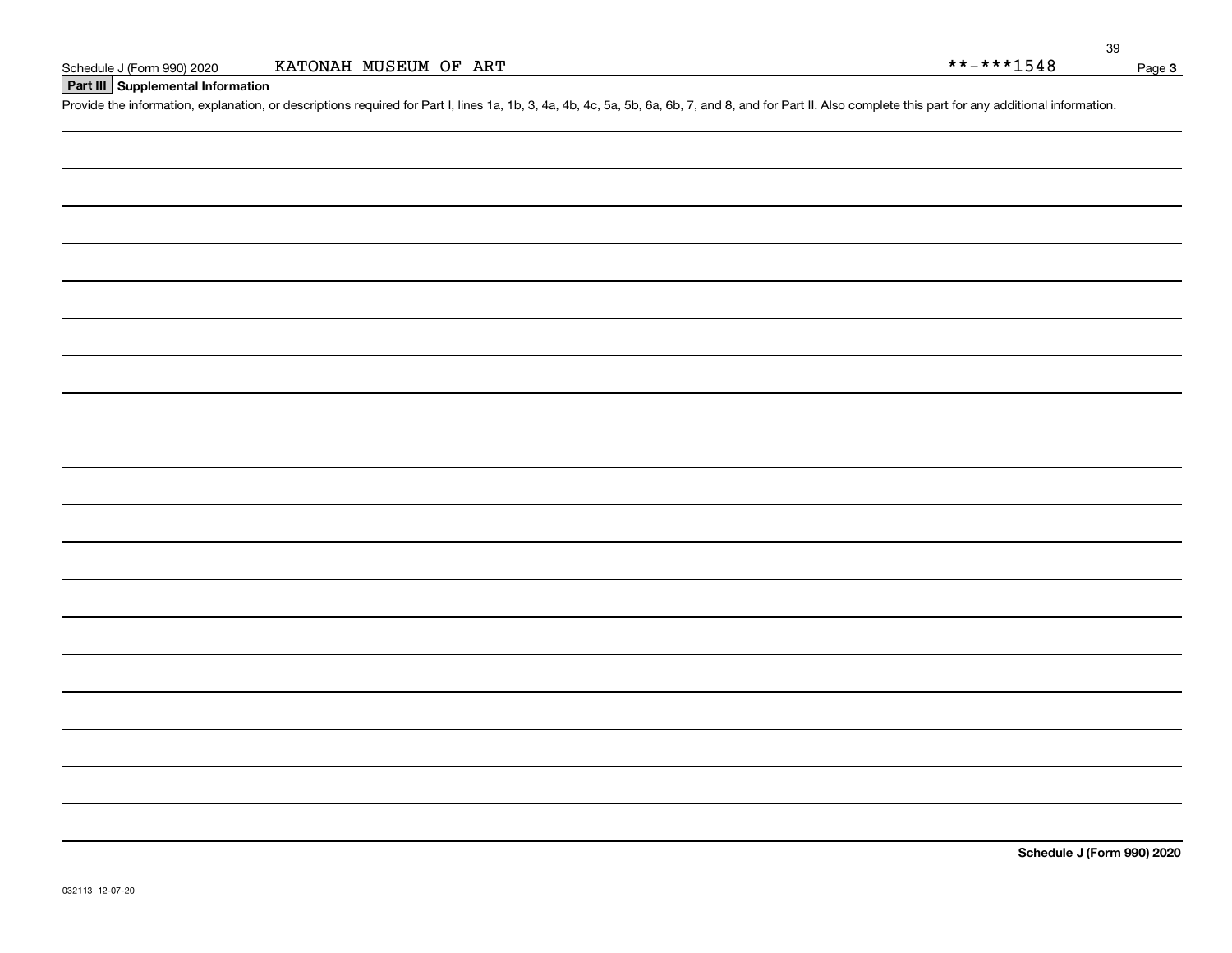## **SCHEDULE M (Form 990)**

# **Noncash Contributions**

OMB No. 1545-0047 40

| Department of the Treasury |  |
|----------------------------|--|
| Internal Revenue Service   |  |

**Complete if the organizations answered "Yes" on Form 990, Part IV, lines 29 or 30.** <sup>J</sup>**2020 Attach to Form 990.** J

**Open to Public Inspection**

 $\blacktriangleright$ 

| <b>Employer identification number</b> |  |  |  |  |  |  |  |  |
|---------------------------------------|--|--|--|--|--|--|--|--|
| $***$ $***$ 1548                      |  |  |  |  |  |  |  |  |

| מכ |                       |  |  |
|----|-----------------------|--|--|
|    | KATONAH MUSEUM OF ART |  |  |

| Part I   | <b>Types of Property</b>                                                                                                            |                               |                                      |                                                                                                      |                                                              |            |                  |    |
|----------|-------------------------------------------------------------------------------------------------------------------------------------|-------------------------------|--------------------------------------|------------------------------------------------------------------------------------------------------|--------------------------------------------------------------|------------|------------------|----|
|          |                                                                                                                                     | (a)<br>Check if<br>applicable | (b)<br>Number of<br>contributions or | (c)<br>Noncash contribution<br>amounts reported on<br>items contributed Form 990, Part VIII, line 1g | (d)<br>Method of determining<br>noncash contribution amounts |            |                  |    |
| 1.       |                                                                                                                                     |                               |                                      |                                                                                                      |                                                              |            |                  |    |
| 2        |                                                                                                                                     |                               |                                      |                                                                                                      |                                                              |            |                  |    |
| 3        |                                                                                                                                     |                               |                                      |                                                                                                      |                                                              |            |                  |    |
| 4        | Books and publications                                                                                                              |                               |                                      |                                                                                                      |                                                              |            |                  |    |
| 5        | Clothing and household goods                                                                                                        |                               |                                      |                                                                                                      |                                                              |            |                  |    |
| 6        |                                                                                                                                     |                               |                                      |                                                                                                      |                                                              |            |                  |    |
| 7        |                                                                                                                                     |                               |                                      |                                                                                                      |                                                              |            |                  |    |
| 8        | Intellectual property                                                                                                               |                               |                                      |                                                                                                      |                                                              |            |                  |    |
| 9        | Securities - Publicly traded                                                                                                        | $\mathbf X$                   | 6                                    |                                                                                                      | 35,770. FAIR MARKET VALUE                                    |            |                  |    |
| 10       | Securities - Closely held stock                                                                                                     |                               |                                      |                                                                                                      |                                                              |            |                  |    |
| 11       | Securities - Partnership, LLC, or<br>trust interests                                                                                |                               |                                      |                                                                                                      |                                                              |            |                  |    |
| 12       | Securities Miscellaneous                                                                                                            |                               |                                      |                                                                                                      |                                                              |            |                  |    |
| 13       | Qualified conservation contribution -<br><b>Historic structures</b>                                                                 |                               |                                      |                                                                                                      |                                                              |            |                  |    |
|          | Qualified conservation contribution - Other                                                                                         |                               |                                      |                                                                                                      |                                                              |            |                  |    |
| 14       |                                                                                                                                     |                               |                                      |                                                                                                      |                                                              |            |                  |    |
| 15       | Real estate - Residential                                                                                                           |                               |                                      |                                                                                                      |                                                              |            |                  |    |
| 16       | Real estate - Commercial                                                                                                            |                               |                                      |                                                                                                      |                                                              |            |                  |    |
| 17       |                                                                                                                                     |                               |                                      |                                                                                                      |                                                              |            |                  |    |
| 18       |                                                                                                                                     |                               |                                      |                                                                                                      |                                                              |            |                  |    |
| 19       |                                                                                                                                     |                               |                                      |                                                                                                      |                                                              |            |                  |    |
| 20       |                                                                                                                                     |                               |                                      |                                                                                                      |                                                              |            |                  |    |
| 21<br>22 |                                                                                                                                     |                               |                                      |                                                                                                      |                                                              |            |                  |    |
|          | Historical artifacts                                                                                                                |                               |                                      |                                                                                                      |                                                              |            |                  |    |
| 23       |                                                                                                                                     |                               |                                      |                                                                                                      |                                                              |            |                  |    |
| 24       | Other $\blacktriangleright$                                                                                                         |                               |                                      |                                                                                                      |                                                              |            |                  |    |
| 25       | Other                                                                                                                               |                               |                                      |                                                                                                      |                                                              |            |                  |    |
| 26<br>27 | $\overline{\phantom{a}}$<br>▶<br>Other<br>▶                                                                                         |                               |                                      |                                                                                                      |                                                              |            |                  |    |
| 28       | Other                                                                                                                               |                               |                                      |                                                                                                      |                                                              |            |                  |    |
| 29       | Number of Forms 8283 received by the organization during the tax year for contributions                                             |                               |                                      |                                                                                                      |                                                              |            |                  |    |
|          | for which the organization completed Form 8283, Part V, Donee Acknowledgement                                                       |                               |                                      | 29                                                                                                   |                                                              |            |                  |    |
|          |                                                                                                                                     |                               |                                      |                                                                                                      |                                                              |            | Yes <sub>1</sub> | No |
|          | 30a During the year, did the organization receive by contribution any property reported in Part I, lines 1 through 28, that it      |                               |                                      |                                                                                                      |                                                              |            |                  |    |
|          | must hold for at least three years from the date of the initial contribution, and which isn't required to be used for               |                               |                                      |                                                                                                      |                                                              |            |                  |    |
|          | exempt purposes for the entire holding period?                                                                                      |                               |                                      |                                                                                                      |                                                              | <b>30a</b> |                  | x  |
|          | <b>b</b> If "Yes," describe the arrangement in Part II.                                                                             |                               |                                      |                                                                                                      |                                                              |            |                  |    |
|          |                                                                                                                                     |                               |                                      |                                                                                                      |                                                              |            |                  |    |
|          | Does the organization have a gift acceptance policy that requires the review of any nonstandard contributions?<br>31                |                               |                                      |                                                                                                      |                                                              |            |                  |    |
|          | 32a Does the organization hire or use third parties or related organizations to solicit, process, or sell noncash<br>contributions? |                               |                                      |                                                                                                      |                                                              |            | X                |    |
|          | <b>b</b> If "Yes," describe in Part II.                                                                                             |                               |                                      |                                                                                                      |                                                              |            |                  |    |
| 33       | If the organization didn't report an amount in column (c) for a type of property for which column (a) is checked,                   |                               |                                      |                                                                                                      |                                                              |            |                  |    |
| ∣⊔∆      | describe in Part II.<br>For Paperwork Reduction Act Notice, see the Instructions for Form 000                                       |                               |                                      |                                                                                                      | Schodule M (Form 000) 2020                                   |            |                  |    |

**For Paperwork Reduction Act Notice, see the Instructions for Form 990. Schedule M (Form 990) 2020** LHA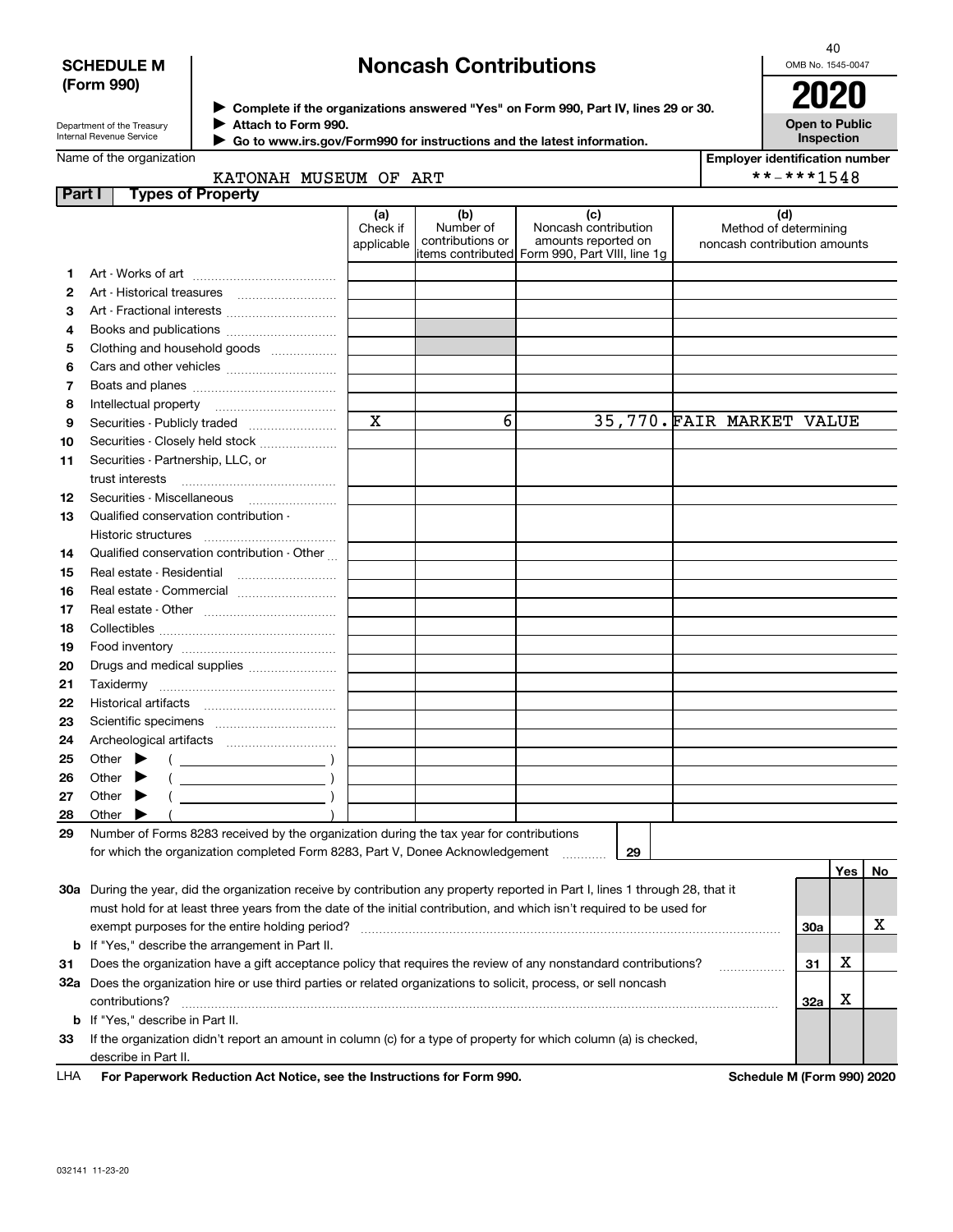### Schedule M (Form 990) 2020 Page KATONAH MUSEUM OF ART \*\*-\*\*\*1548

Part II | Supplemental Information. Provide the information required by Part I, lines 30b, 32b, and 33, and whether the organization is reporting in Part I, column (b), the number of contributions, the number of items received, or a combination of both. Also complete this part for any additional information.

### SCHEDULE M, PART I, COLUMN (B):

## THE NUMBER OF CONTRIBUTIONS IN COLUMN (B) IS THE NUMBER OF

CONTRIBUTORS.

SCHEDULE M, LINE 32B:

## GLENMEDE PROCESSES AND SELLS NON-CASH CONTRIBUTIONS ON BEHALF OF THE

MUSEUM.

**2**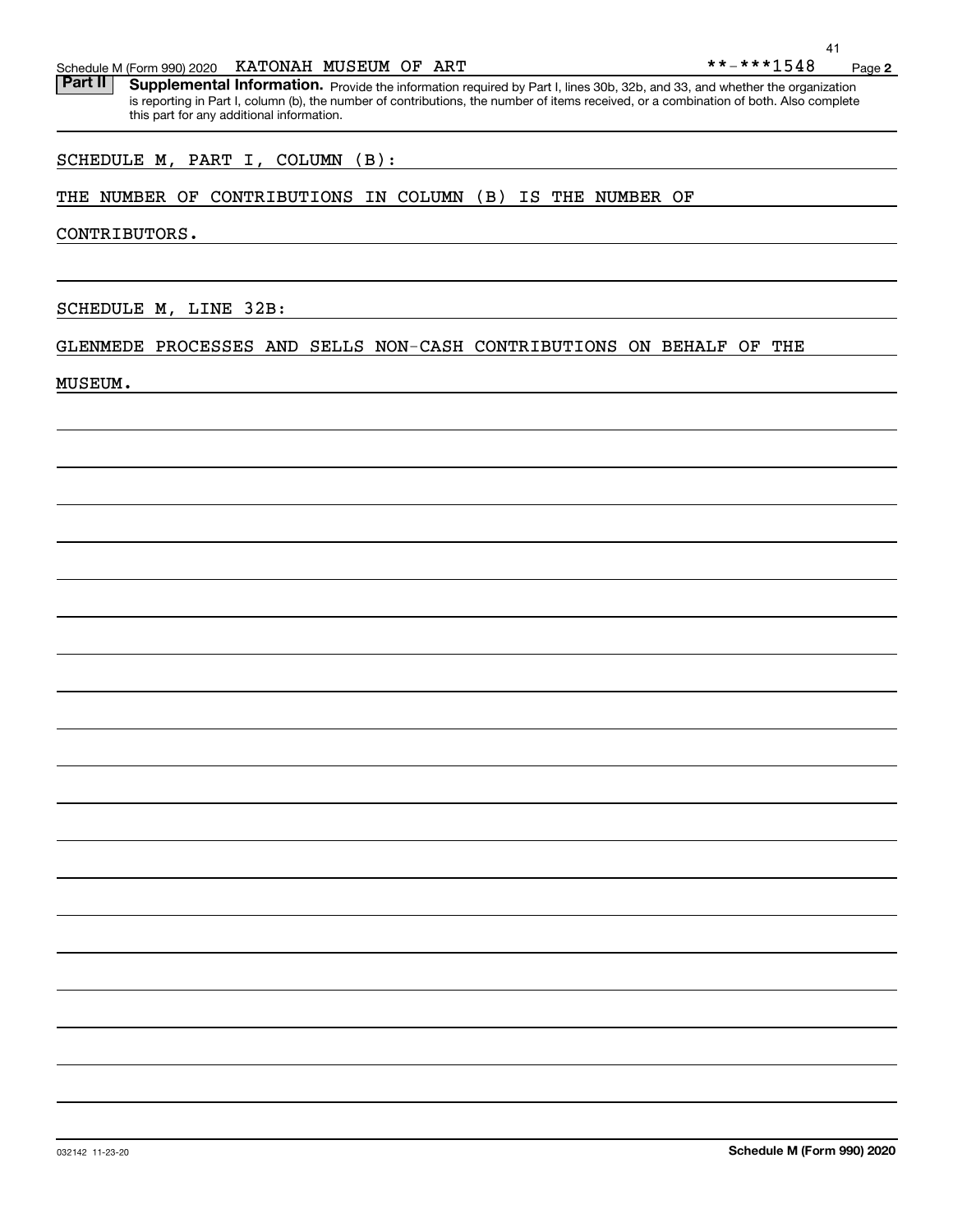**(Form 990 or 990-EZ)**

Department of the Treasury Internal Revenue Service Name of the organization

**Complete to provide information for responses to specific questions on Form 990 or 990-EZ or to provide any additional information. SCHEDULE O Supplemental Information to Form 990 or 990-EZ**

**| Attach to Form 990 or 990-EZ. | Go to www.irs.gov/Form990 for the latest information.** OMB No. 1545-0047 **Open to Public Inspection2020** 42

**Employer identification number**<br>\*\*-\*\*\*1548

KATONAH MUSEUM OF ART

FORM 990, PART III, LINE 4A, PROGRAM SERVICE ACCOMPLISHMENTS:

-BEATRICE SCACCIA: MY HOPE CHEST.

FORM 990, PART III, LINE 4B, PROGRAM SERVICE ACCOMPLISHMENTS:

THAT PREPARES A ROSTER OF COMMUNITY VOLUNTEERS TO GIVE ADULT AND SCHOOL

TOURS; EXHIBITION-BASED YOUTH, SCHOOL, AND FAMILY PROGRAMS; AN ANNUAL

YOUNG ARTISTS HIGH SCHOOL EXHIBITION; MULTI-SESSION PARTNERSHIP

PROGRAMS WITH SCHOOLS AND COMMUNITY-SERVICE ORGANIZATIONS.

EXAMPLES OF THESE PROGRAMS INCLUDE THINKING THROUGH THE ARTS A

WRITING, DANCE AND ART PROGRAM OFFERED TO STUDENTS GRADES 2-6, KMA TEEN

COUNCIL IN WHICH HIGH SCHOOL STUDENTS PRODUCE EVENTS FOR THEIR PEERS;

AND ARTE JUNTOS/ART TOGETHER A BILINGUAL ART AND LITERACY PROGRAM FOR

LATINO FAMILIES. THE KMA'S EDUCATION DEPARTMENT ALSO CONDUCTS

PROFESSIONAL DEVELOPMENT FOR EDUCATORS.

ADULT PROGRAMS:

032211 11-20-20 LHA For Paperwork Reduction Act Notice, see the Instructions for Form 990 or 990-EZ. Schedule O (Form 990 or 990-EZ) 2020 THE MUSEUM PROVIDES A CONTINUAL RESOURCE AND OPPORTUNITY FOR LIFE-LONG LEARNING. WE OFFER FREE GUIDED TOURS DAILY WHEN THE MUSEUM IS OPEN AS WELL AS GROUP TOURS TO ORGANIZED GROUPS SUCH AS ASSISTED LIVING FACILITIES, COMMUNITY-BASED ORGANIZATIONS, AND CLUBS. IN ADDITION, VIRTUAL TOURS ARE PRESENTED THROUGHOUT THE YEAR. ARTIST TALKS, PANEL DISCUSSIONS, CURATOR-LED TOURS, AND ADULT ART-MAKING WORKSHOPS ARE OFFERED VIRTUALLY AND IN-PERSON IN CONNECTION WITH EACH EXHIBITION. AT OUR MONTHLY SENIOR SOCIALS AN EXPERT DOCENT SHARES IN-DEPTH INFORMATION ABOUT EXHIBITIONS, ARTISTS, AND IDEAS FOLLOWED BY SOCIALIZING AMONG THE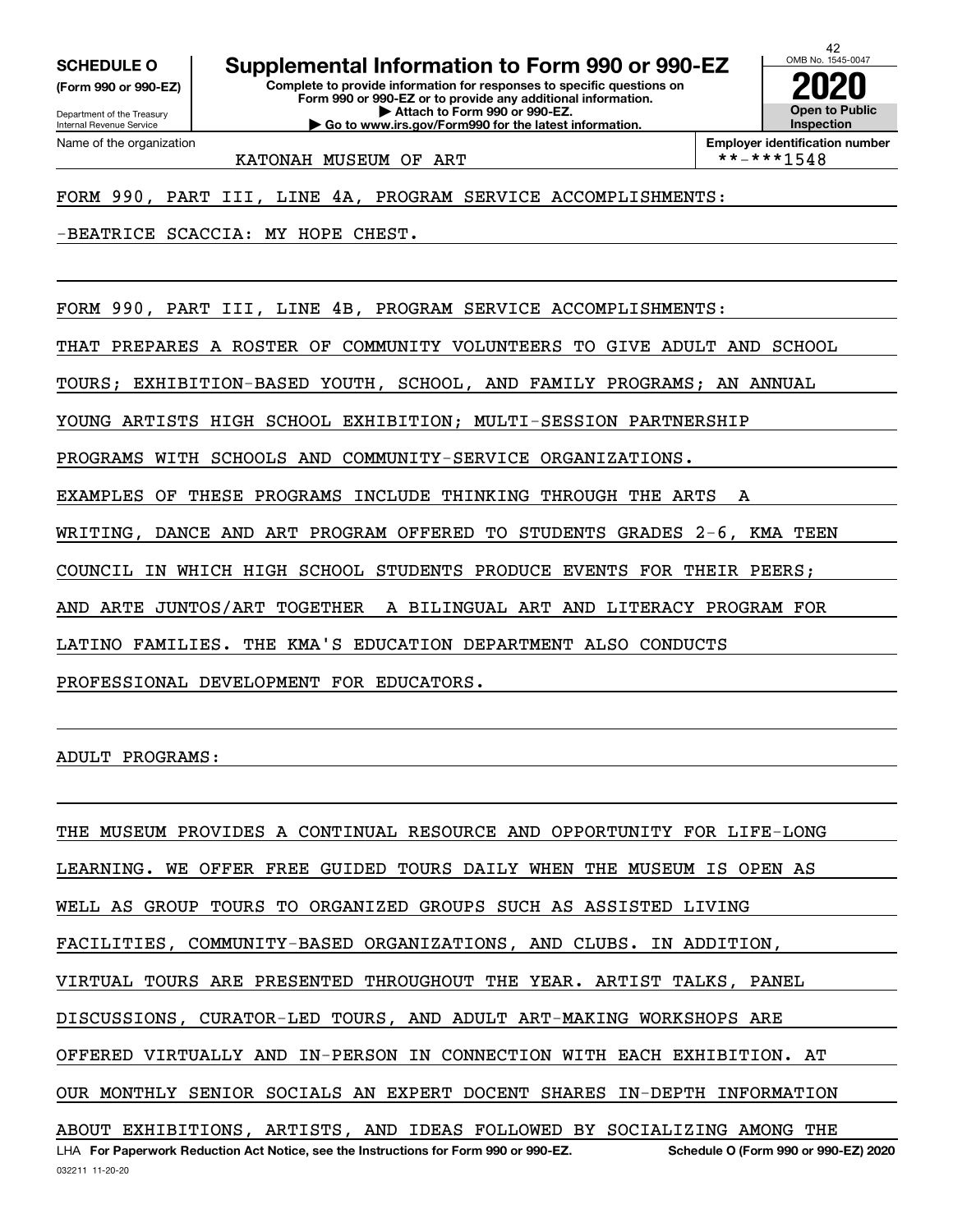OUR SCULPTURE GARDEN WHICH INCLUDE MUSIC PERFORMANCES, COMPLIMENTARY

REFRESHMENTS, AND FOOD TRUCKS. THE MUSEUM ALSO OFFERS EXPERT-LED DAY

TRIPS TO VISIT ARTIST STUDIOS AND EXPLORE OTHER CULTURAL INSTITUTIONS.

FORM 990, PART III, LINE 4D, OTHER PROGRAM SERVICES:

RETAIL SALES AND VARIOUS REFUNDS/CREDITS.

EXPENSES \$ 0. INCLUDING GRANTS OF \$ 0. REVENUE \$ 40,442.

FORM 990, PART VI, SECTION A, LINE 3:

THE SERVICES CUSTOMARILY PERFORMED BY MANAGEMENT WERE OUTSOURCED TO MAIER,

MARKEY AND JUSTIC LLP. THEY WERE COMPENSATED \$109,033 FOR THEIR SERVICES

FORM 990, PART VI, SECTION B, LINE 11B:

FORM 990 IS PREPARED BY MARKS PANETH, LLP. A PDF VERSION OF THE FORM 990 IS DISTRIBUTED VIA EMAIL TO EACH OFFICER AND DIRECTOR BEFORE THE FORM 990 IS FILED WITH THE IRS.

FORM 990, PART VI, SECTION B, LINE 12C:

THE MUSEUM'S CONFLICT OF INTEREST POLICY IS STATED IN THE TRUSTEE HANDBOOK;

ANY POTENTIAL CONFLICTS ARE DISCUSSED AND ADDRESSED BY THE FULL BOARD OF

TRUSTEES AS NEEDED. STAFF AND BOARD ARE REQUIRED TO READ A CONFLICT OF

INTEREST POLICY AND SIGN A RELATED DISCLOSURE FORM ANNUALLY.

FORM 990, PART VI, SECTION B, LINE 15A:

THE EXECUTIVE COMMITTEE SERVES AS THE COMPENSATION COMMITTEE AND UNDERTAKES COMPARATIVE SALARY REVIEWS FOR THE EXECUTIVE DIRECTOR.